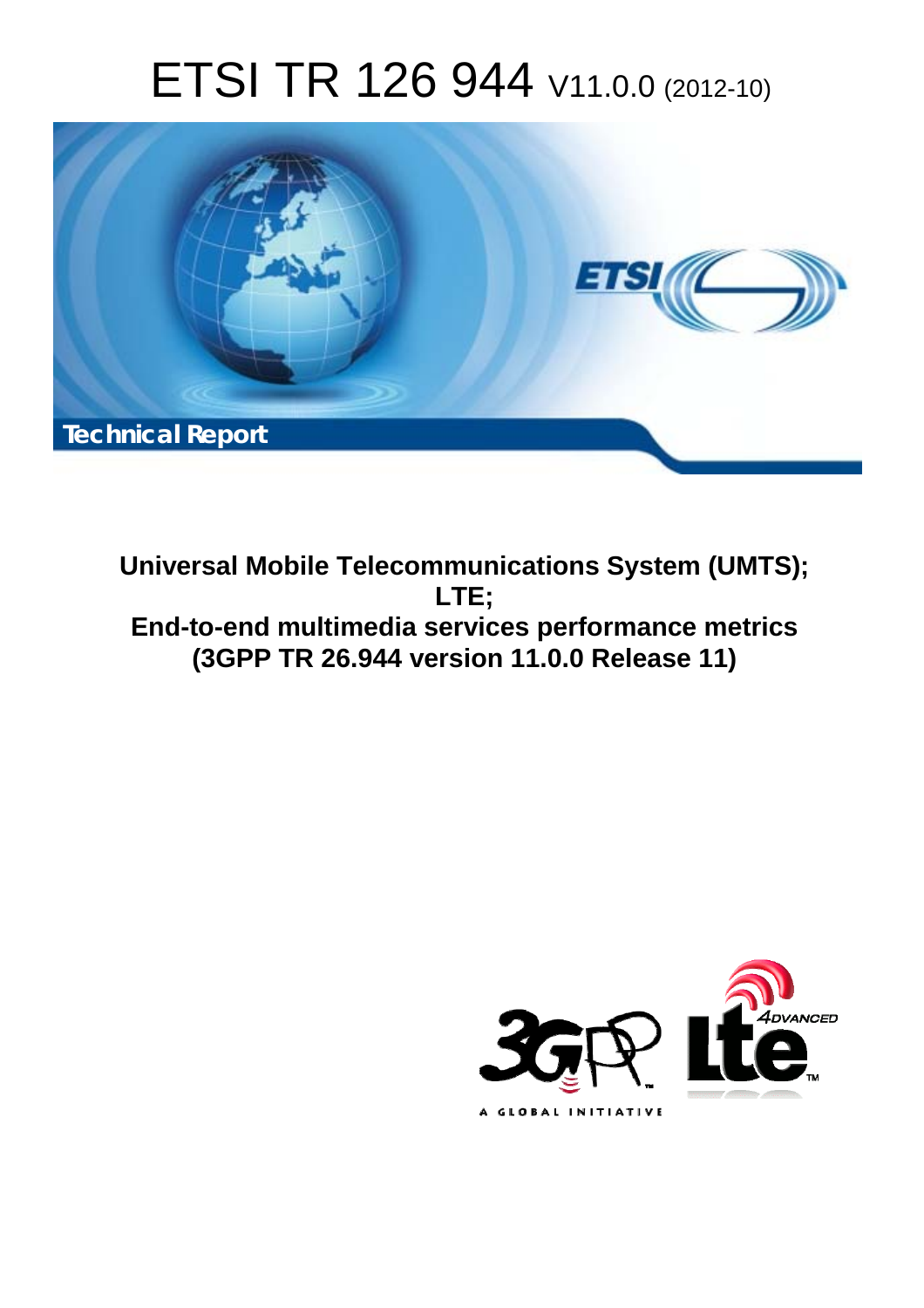Reference RTR/TSGS-0426944vb00

> Keywords LTE,UMTS

#### *ETSI*

#### 650 Route des Lucioles F-06921 Sophia Antipolis Cedex - FRANCE

Tel.: +33 4 92 94 42 00 Fax: +33 4 93 65 47 16

Siret N° 348 623 562 00017 - NAF 742 C Association à but non lucratif enregistrée à la Sous-Préfecture de Grasse (06) N° 7803/88

#### *Important notice*

Individual copies of the present document can be downloaded from: [http://www.etsi.org](http://www.etsi.org/)

The present document may be made available in more than one electronic version or in print. In any case of existing or perceived difference in contents between such versions, the reference version is the Portable Document Format (PDF). In case of dispute, the reference shall be the printing on ETSI printers of the PDF version kept on a specific network drive within ETSI Secretariat.

Users of the present document should be aware that the document may be subject to revision or change of status. Information on the current status of this and other ETSI documents is available at <http://portal.etsi.org/tb/status/status.asp>

If you find errors in the present document, please send your comment to one of the following services: [http://portal.etsi.org/chaircor/ETSI\\_support.asp](http://portal.etsi.org/chaircor/ETSI_support.asp)

#### *Copyright Notification*

No part may be reproduced except as authorized by written permission. The copyright and the foregoing restriction extend to reproduction in all media.

> © European Telecommunications Standards Institute 2012. All rights reserved.

DECT<sup>™</sup>, PLUGTESTS<sup>™</sup>, UMTS<sup>™</sup> and the ETSI logo are Trade Marks of ETSI registered for the benefit of its Members. **3GPP**TM and **LTE**™ are Trade Marks of ETSI registered for the benefit of its Members and of the 3GPP Organizational Partners.

**GSM**® and the GSM logo are Trade Marks registered and owned by the GSM Association.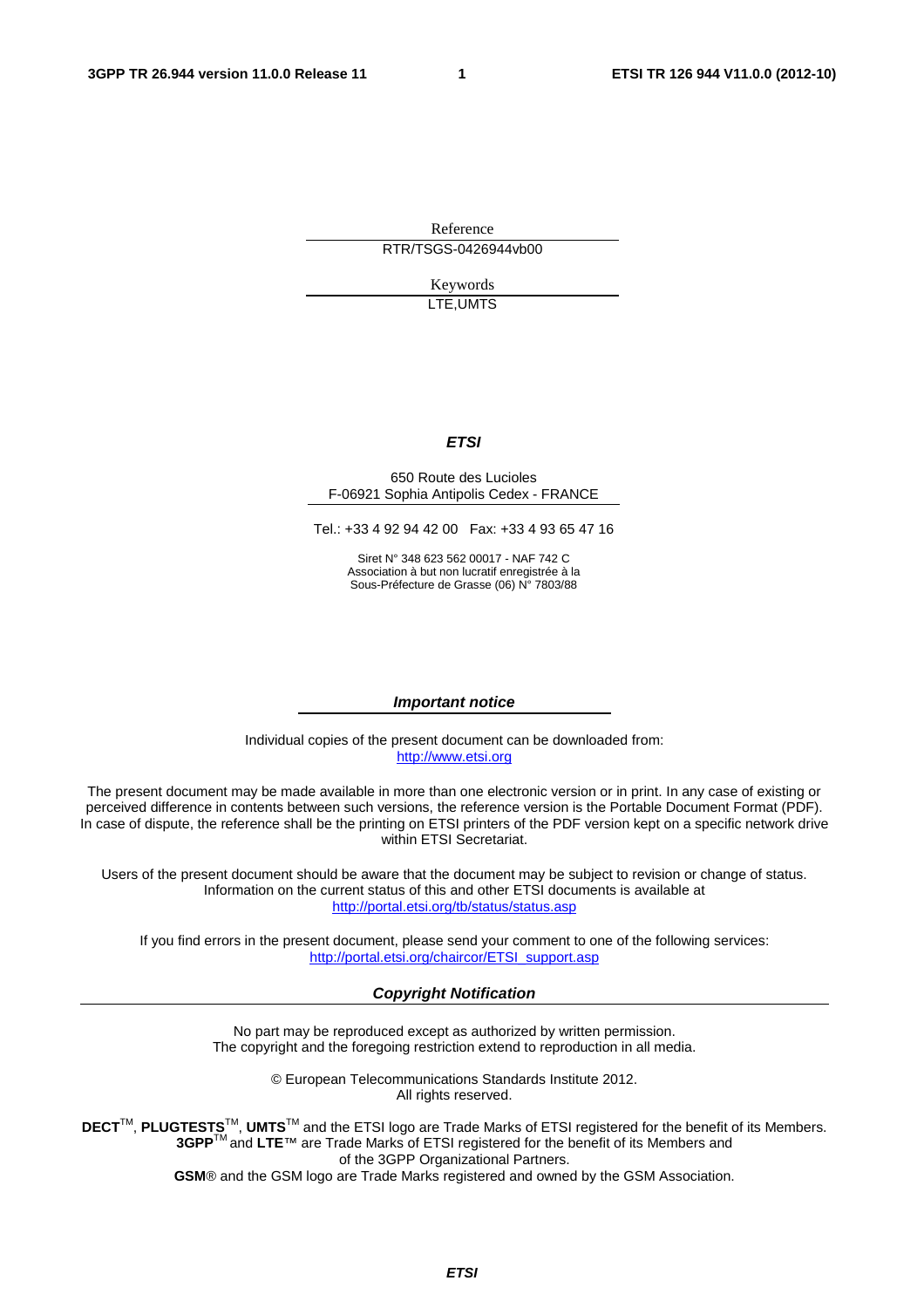# Intellectual Property Rights

IPRs essential or potentially essential to the present document may have been declared to ETSI. The information pertaining to these essential IPRs, if any, is publicly available for **ETSI members and non-members**, and can be found in ETSI SR 000 314: *"Intellectual Property Rights (IPRs); Essential, or potentially Essential, IPRs notified to ETSI in respect of ETSI standards"*, which is available from the ETSI Secretariat. Latest updates are available on the ETSI Web server [\(http://ipr.etsi.org](http://webapp.etsi.org/IPR/home.asp)).

Pursuant to the ETSI IPR Policy, no investigation, including IPR searches, has been carried out by ETSI. No guarantee can be given as to the existence of other IPRs not referenced in ETSI SR 000 314 (or the updates on the ETSI Web server) which are, or may be, or may become, essential to the present document.

# Foreword

This Technical Report (TR) has been produced by ETSI 3rd Generation Partnership Project (3GPP).

The present document may refer to technical specifications or reports using their 3GPP identities, UMTS identities or GSM identities. These should be interpreted as being references to the corresponding ETSI deliverables.

The cross reference between GSM, UMTS, 3GPP and ETSI identities can be found under [http://webapp.etsi.org/key/queryform.asp.](http://webapp.etsi.org/key/queryform.asp)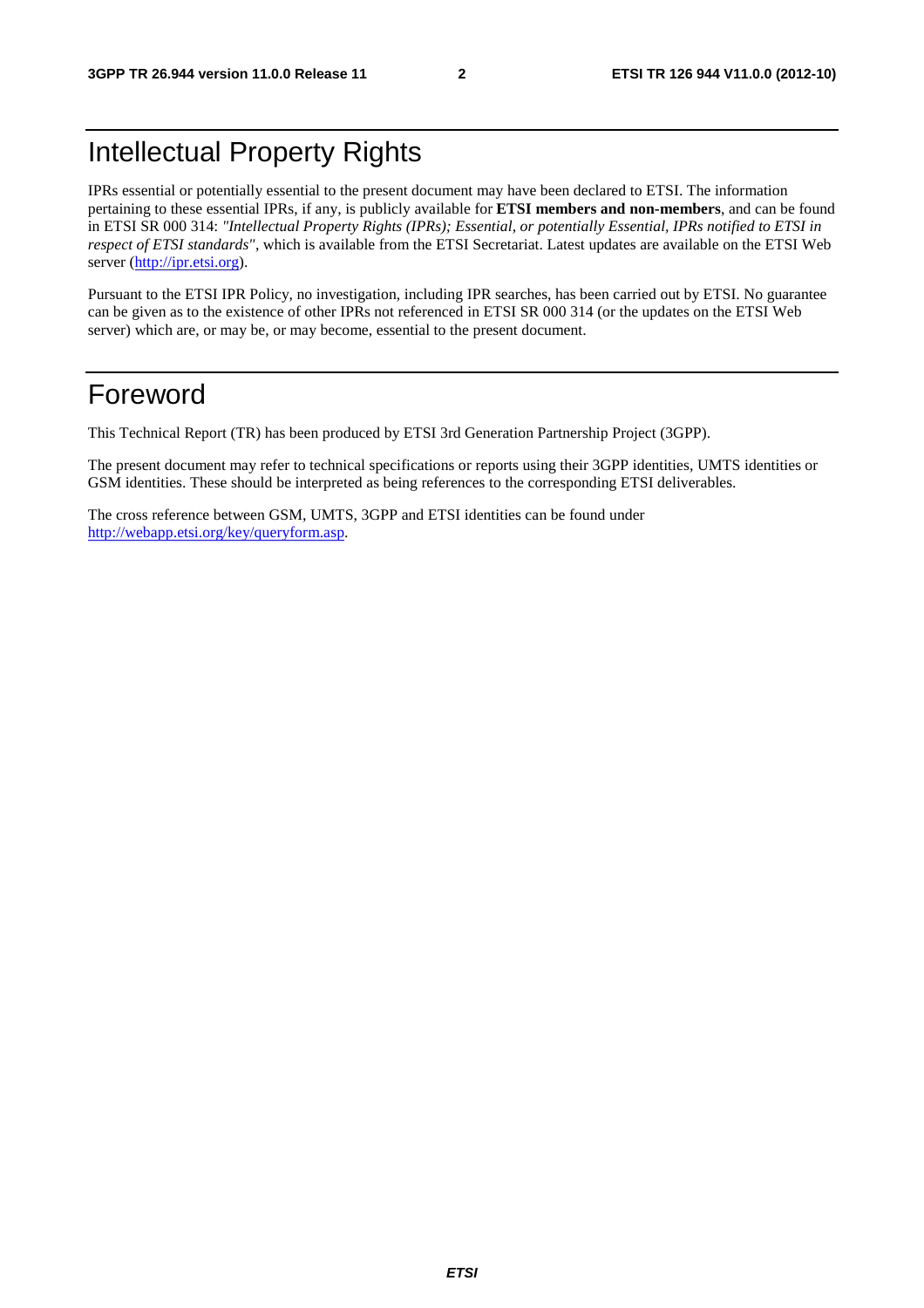$\mathbf{3}$ 

# Contents

| 1<br>2<br>3<br>4<br>4.1<br>4.2<br>4.3<br>4.4<br>5<br>5.1<br>5.2<br>5.3<br>5.4<br>5.5<br>5.6<br>5.7<br>5.8<br>5.9<br>5.10<br>5.11<br>5.12<br>5.13<br>5.14<br>6<br>6.1<br>6.2<br>6.2.1<br>6.2.2<br>6.2.3<br>6.3<br>6.3.1<br>6.3.2<br>6.3.3<br>6.4<br>6.4.1<br>6.4.2<br>6.4.3<br>6.5<br>6.5.1<br>6.5.2<br>6.5.3<br>6.6<br>6.6.1<br>6.6.2<br>6.6.3<br>6.7<br>6.7.1<br>6.7.2<br>6.7.3<br>6.8<br>6.8.1<br>6.8.2<br>6.8.3 |  |  |  |  |
|--------------------------------------------------------------------------------------------------------------------------------------------------------------------------------------------------------------------------------------------------------------------------------------------------------------------------------------------------------------------------------------------------------------------|--|--|--|--|
|                                                                                                                                                                                                                                                                                                                                                                                                                    |  |  |  |  |
|                                                                                                                                                                                                                                                                                                                                                                                                                    |  |  |  |  |
|                                                                                                                                                                                                                                                                                                                                                                                                                    |  |  |  |  |
|                                                                                                                                                                                                                                                                                                                                                                                                                    |  |  |  |  |
|                                                                                                                                                                                                                                                                                                                                                                                                                    |  |  |  |  |
|                                                                                                                                                                                                                                                                                                                                                                                                                    |  |  |  |  |
|                                                                                                                                                                                                                                                                                                                                                                                                                    |  |  |  |  |
|                                                                                                                                                                                                                                                                                                                                                                                                                    |  |  |  |  |
|                                                                                                                                                                                                                                                                                                                                                                                                                    |  |  |  |  |
|                                                                                                                                                                                                                                                                                                                                                                                                                    |  |  |  |  |
|                                                                                                                                                                                                                                                                                                                                                                                                                    |  |  |  |  |
|                                                                                                                                                                                                                                                                                                                                                                                                                    |  |  |  |  |
|                                                                                                                                                                                                                                                                                                                                                                                                                    |  |  |  |  |
|                                                                                                                                                                                                                                                                                                                                                                                                                    |  |  |  |  |
|                                                                                                                                                                                                                                                                                                                                                                                                                    |  |  |  |  |
|                                                                                                                                                                                                                                                                                                                                                                                                                    |  |  |  |  |
|                                                                                                                                                                                                                                                                                                                                                                                                                    |  |  |  |  |
|                                                                                                                                                                                                                                                                                                                                                                                                                    |  |  |  |  |
|                                                                                                                                                                                                                                                                                                                                                                                                                    |  |  |  |  |
|                                                                                                                                                                                                                                                                                                                                                                                                                    |  |  |  |  |
|                                                                                                                                                                                                                                                                                                                                                                                                                    |  |  |  |  |
|                                                                                                                                                                                                                                                                                                                                                                                                                    |  |  |  |  |
|                                                                                                                                                                                                                                                                                                                                                                                                                    |  |  |  |  |
|                                                                                                                                                                                                                                                                                                                                                                                                                    |  |  |  |  |
|                                                                                                                                                                                                                                                                                                                                                                                                                    |  |  |  |  |
|                                                                                                                                                                                                                                                                                                                                                                                                                    |  |  |  |  |
|                                                                                                                                                                                                                                                                                                                                                                                                                    |  |  |  |  |
|                                                                                                                                                                                                                                                                                                                                                                                                                    |  |  |  |  |
|                                                                                                                                                                                                                                                                                                                                                                                                                    |  |  |  |  |
|                                                                                                                                                                                                                                                                                                                                                                                                                    |  |  |  |  |
|                                                                                                                                                                                                                                                                                                                                                                                                                    |  |  |  |  |
|                                                                                                                                                                                                                                                                                                                                                                                                                    |  |  |  |  |
|                                                                                                                                                                                                                                                                                                                                                                                                                    |  |  |  |  |
|                                                                                                                                                                                                                                                                                                                                                                                                                    |  |  |  |  |
|                                                                                                                                                                                                                                                                                                                                                                                                                    |  |  |  |  |
|                                                                                                                                                                                                                                                                                                                                                                                                                    |  |  |  |  |
|                                                                                                                                                                                                                                                                                                                                                                                                                    |  |  |  |  |
|                                                                                                                                                                                                                                                                                                                                                                                                                    |  |  |  |  |
|                                                                                                                                                                                                                                                                                                                                                                                                                    |  |  |  |  |
|                                                                                                                                                                                                                                                                                                                                                                                                                    |  |  |  |  |
|                                                                                                                                                                                                                                                                                                                                                                                                                    |  |  |  |  |
|                                                                                                                                                                                                                                                                                                                                                                                                                    |  |  |  |  |
|                                                                                                                                                                                                                                                                                                                                                                                                                    |  |  |  |  |
|                                                                                                                                                                                                                                                                                                                                                                                                                    |  |  |  |  |
|                                                                                                                                                                                                                                                                                                                                                                                                                    |  |  |  |  |
|                                                                                                                                                                                                                                                                                                                                                                                                                    |  |  |  |  |
|                                                                                                                                                                                                                                                                                                                                                                                                                    |  |  |  |  |
|                                                                                                                                                                                                                                                                                                                                                                                                                    |  |  |  |  |
|                                                                                                                                                                                                                                                                                                                                                                                                                    |  |  |  |  |
|                                                                                                                                                                                                                                                                                                                                                                                                                    |  |  |  |  |
|                                                                                                                                                                                                                                                                                                                                                                                                                    |  |  |  |  |
|                                                                                                                                                                                                                                                                                                                                                                                                                    |  |  |  |  |
|                                                                                                                                                                                                                                                                                                                                                                                                                    |  |  |  |  |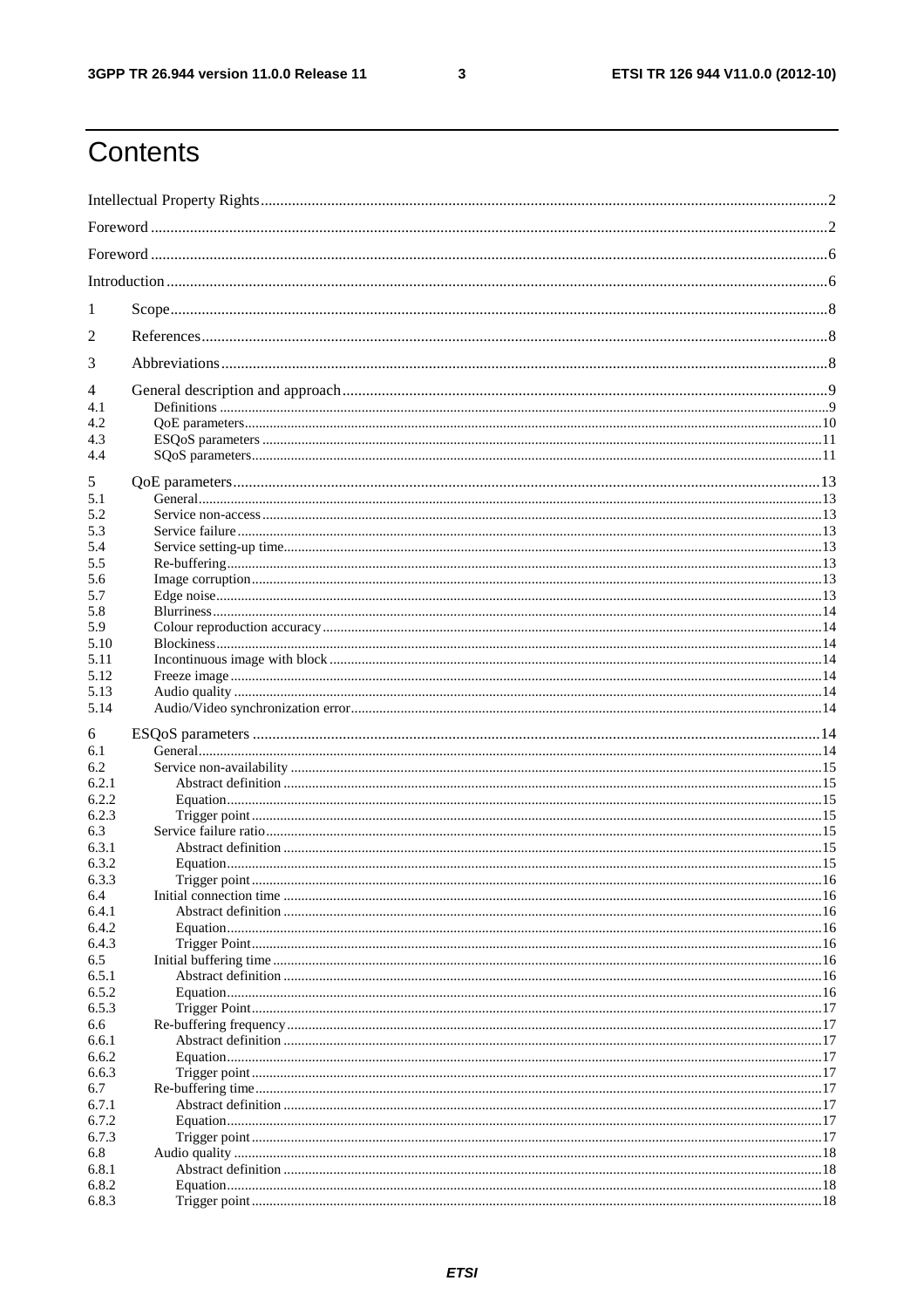#### 3GPP TR 26.944 version 11.0.0 Release 11

 $\overline{\mathbf{4}}$ 

| 6.9                    |     |  |
|------------------------|-----|--|
| 6.9.1                  |     |  |
| 6.9.2                  |     |  |
| 6.9.3                  |     |  |
| 6.10                   |     |  |
| 6.10.1                 |     |  |
| 6.10.2                 |     |  |
| 6.10.3                 |     |  |
| 6.11                   |     |  |
| 6.11.1                 |     |  |
| 6.11.2                 |     |  |
| 6.11.3                 |     |  |
| 7                      |     |  |
| 7.1                    |     |  |
| 7.1.1                  |     |  |
| 7.1.1.1                |     |  |
| 7.1.1.2                |     |  |
| 7.1.1.3                |     |  |
| 7.1.1.4                |     |  |
| 7.1.1.5                |     |  |
| 7.1.2<br>7.1.2.1       |     |  |
| 7.1.2.2                |     |  |
| 7.1.2.3                |     |  |
| 7.1.2.4                |     |  |
| 7.1.2.5                |     |  |
| 7.1.3                  |     |  |
| 7.1.3.1                |     |  |
| 7.1.3.2                |     |  |
| 7.1.3.3                |     |  |
| 7.1.3.4                |     |  |
| 7.1.3.5                |     |  |
| 7.1.3.6                |     |  |
| 7.1.3.7                |     |  |
| 7.2<br>7.3             |     |  |
|                        |     |  |
| 8                      |     |  |
| 8.1                    |     |  |
| 8.2                    |     |  |
| 8.3                    |     |  |
| 8.4                    |     |  |
| 8.5                    | IMS |  |
| Annex A:               |     |  |
|                        |     |  |
| A.1                    |     |  |
| A.2                    |     |  |
|                        |     |  |
| A.3                    |     |  |
| A.4                    |     |  |
| A.4.1                  |     |  |
| A.4.1.1                |     |  |
| A.4.1.2                |     |  |
| A.4.2                  |     |  |
| A.4.2.1                |     |  |
| A.4.2.2                |     |  |
| A.4.3                  |     |  |
| A.4.3.1                |     |  |
| A.4.3.1.1              |     |  |
| A.4.3.1.2              |     |  |
| A.4.3.2                |     |  |
| A.4.3.2.1<br>A.4.3.2.2 |     |  |
|                        |     |  |
| A.5                    |     |  |
| A.5.1                  |     |  |
| A.5.1.1                |     |  |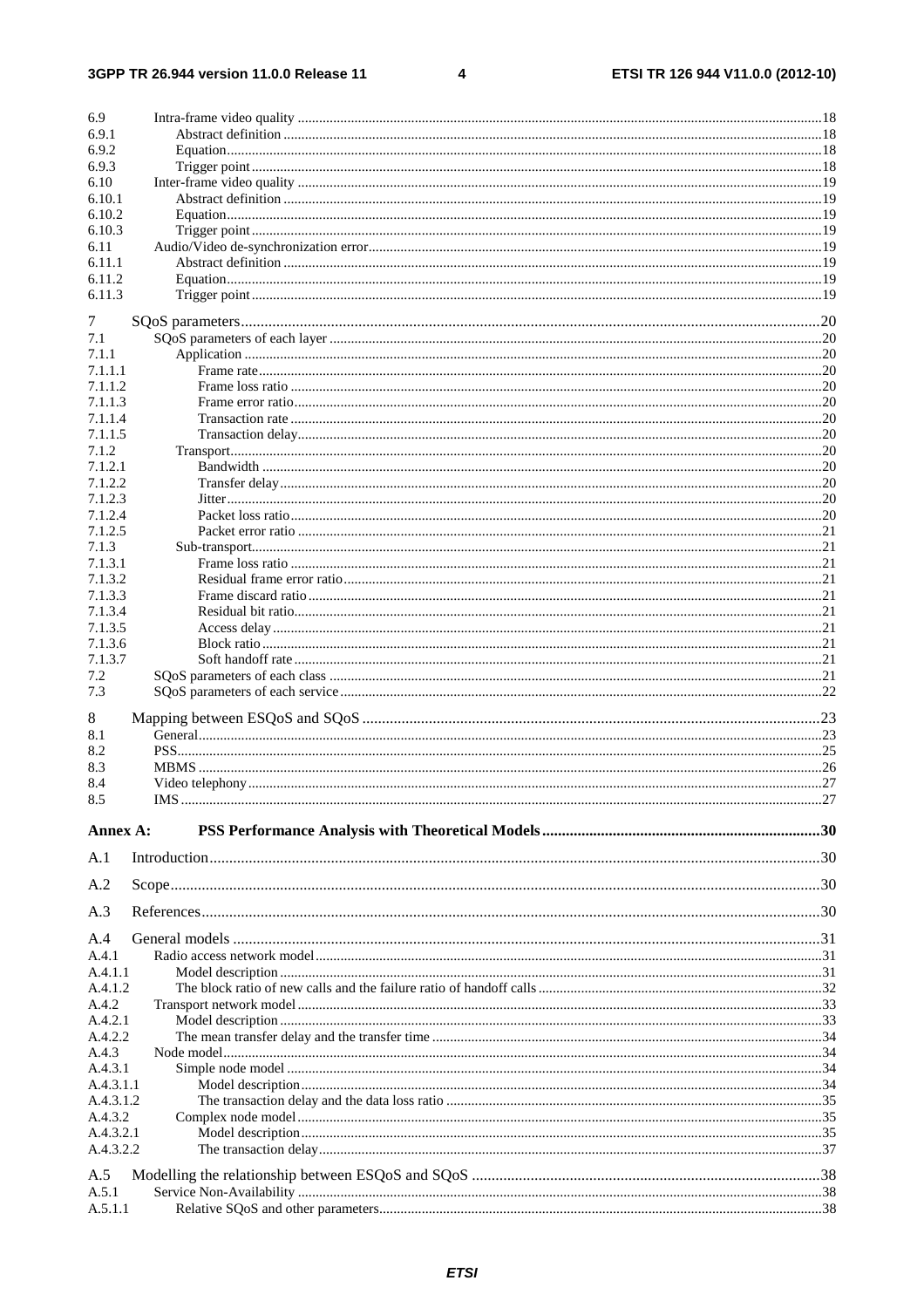$5\phantom{a}$ 

| A.5.1.2         |  |
|-----------------|--|
| A.5.2           |  |
| A.5.2.1         |  |
| A.5.2.2         |  |
| A.5.3           |  |
| A.5.3.1         |  |
| A.5.3.2         |  |
| A.5.4           |  |
| A.5.4.1         |  |
| A.5.4.2         |  |
| A.5.5           |  |
| A.5.5.1         |  |
| A.5.5.2         |  |
| A.5.6           |  |
| A.5.6.1         |  |
| A.5.6.2         |  |
| <b>Annex B:</b> |  |
| B.1             |  |
|                 |  |
| B.2             |  |
| B.2.1           |  |
| B.2.2           |  |
|                 |  |
| B.3             |  |
| B.3.1           |  |
| <b>B.3.2</b>    |  |
| Annex C:        |  |
| C.1             |  |
| C.2             |  |
|                 |  |
| C.3             |  |
| C.3.1           |  |
| C.3.1.1         |  |
| C.3.1.2         |  |
| C.3.1.3         |  |
| C.3.1.4         |  |
| C.3.1.5         |  |
| C.3.2           |  |
| C.3.2.1         |  |
| C.3.2.2         |  |
| C.3.2.3         |  |
| C.4             |  |
| <b>Annex D:</b> |  |
|                 |  |
|                 |  |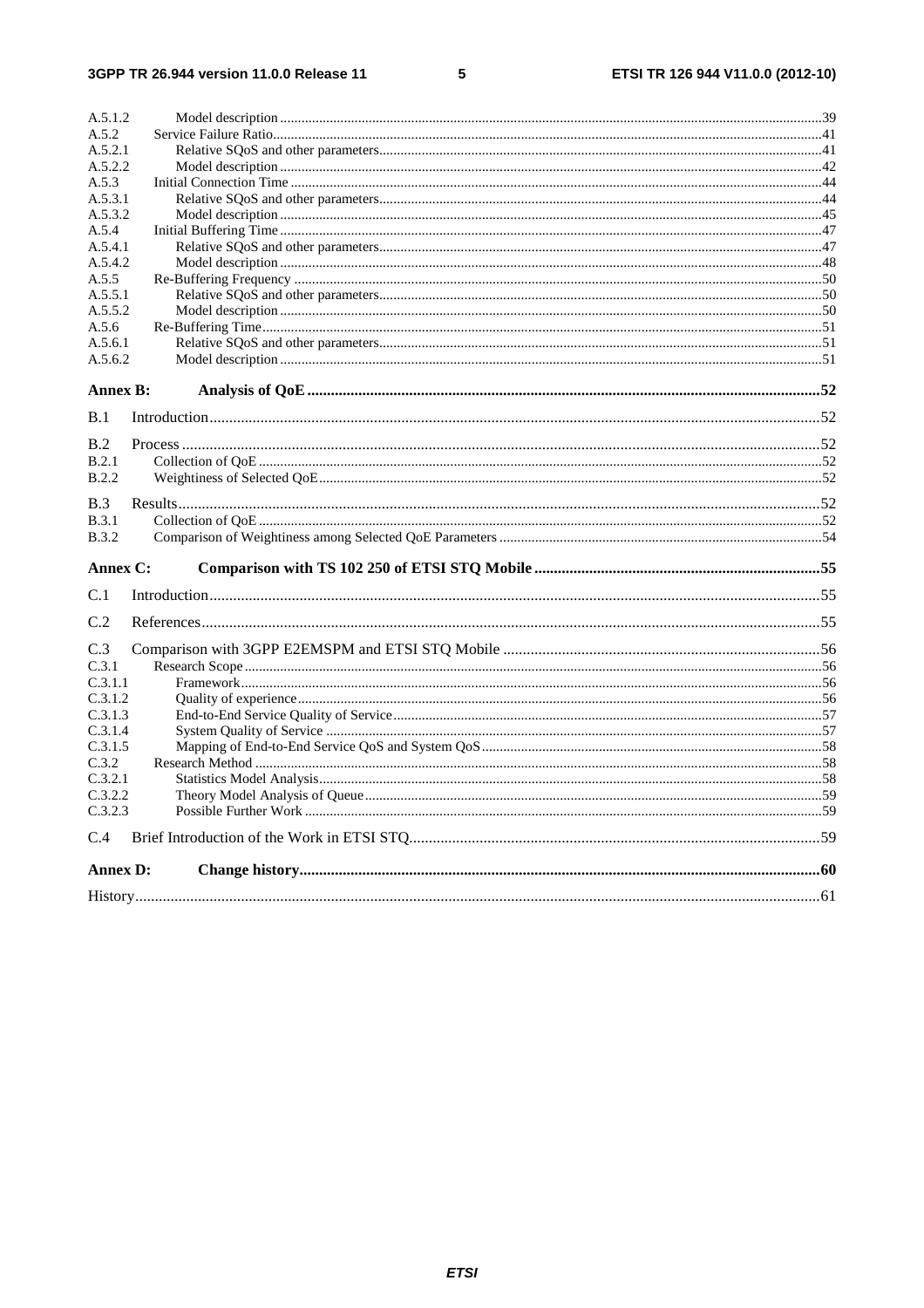# Foreword

This Technical Report has been produced by the 3GPP.

The contents of the present document are subject to continuing work within the TSG and may change following formal TSG approval. Should the TSG modify the contents of the present document, it will be re-released by the TSG with an identifying change of release date and an increase in version number as follows:

Version 3.y.z

where:

- x the first digit:
	- 1 presented to TSG for information;
	- 2 presented to TSG for approval;
	- 3 Indicates TSG approved document under change control.
- y the second digit is incremented for all changes of substance, i.e. technical enhancements, corrections, updates, etc.
- z the third digit is incremented when editorial only changes have been incorporated in the specification;

# Introduction

The Quality of Experience (QoE), End-to-end Service Quality of Service (ESQoS) and System Quality of Service (SQoS) are important factors when introducing services to customers. When the next releases of 3G are launched to the mass market, several new mobile telecommunication multimedia services will be introduced to the general public. It is essential that a high quality if service is experienced by the user of these new 3G services in order to promote the idea of 3G as a global all-purpose communication tool for millions of people with widespread availability of terminal equipment.

The possibility of using multimedia services via 3G in a practical and reliable manner is extremely important in the near future. For these new services, it is certain that a much larger amount of traffic is generated between mobile terminals and services, i.e. traffic within 3G networks and between 3G networks and other networks will be higher than has been the case to date. This gives more importance to service quality requirements.

End-to-end multimedia service performance metrics are proposed to make it possible for operators, device provider and service providers to more conveniently evaluate their service quality as perceived by end-users. This includes:

- Definition of the performance characteristics that have most relevance to end users (the 'Quality of Experience' or QoE).
- Definition of the mapping between QoE and end-to-end service measured characteristics (the ESQoS), and mapping between ESQoS and service specific characteristics (the SQoS).

In the present document a top-down approach is used to illustrate the framework of all metrics.

The present document gives metrics of the end-to-end multimedia service performance on 3G networks that support PSS, PSC, video telephony, MBMS and IMS services, etc.

QoE parameters describe the end-to-end quality as experienced by the end users. These are difficult to measure and quantify.

SQoS parameters are metrics that are close related to the network status, and defined from the viewpoint of the service provider rather than the service user. SQoS parameters can be viewed as the inherent attributes of the networks, which are important in guaranteeing QoE requirements of the users.

ESQoS parameters describe the QoS of the end-to-end service. They are obtained directly from the QoE parameters by mapping them into parameters more relevant to operators, service providers and service providers.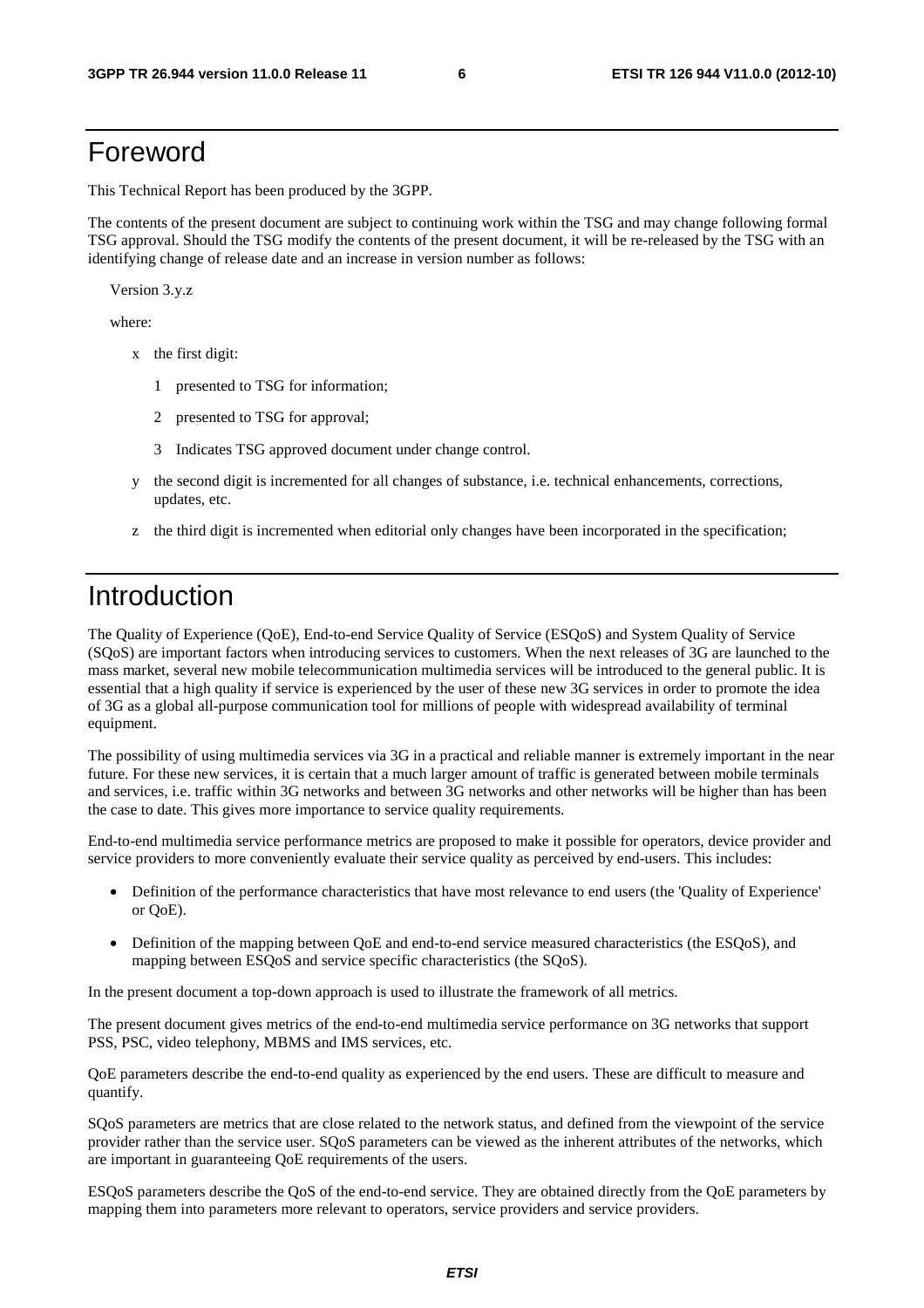In Annex A, PSS is taken as an example; several general models looking at different part of network are given. A mapping between QoE, ESQoS and SQoS is given using a mathematical approach, which defines a dimensioned relationship between user experiences and lower tiers of network performance.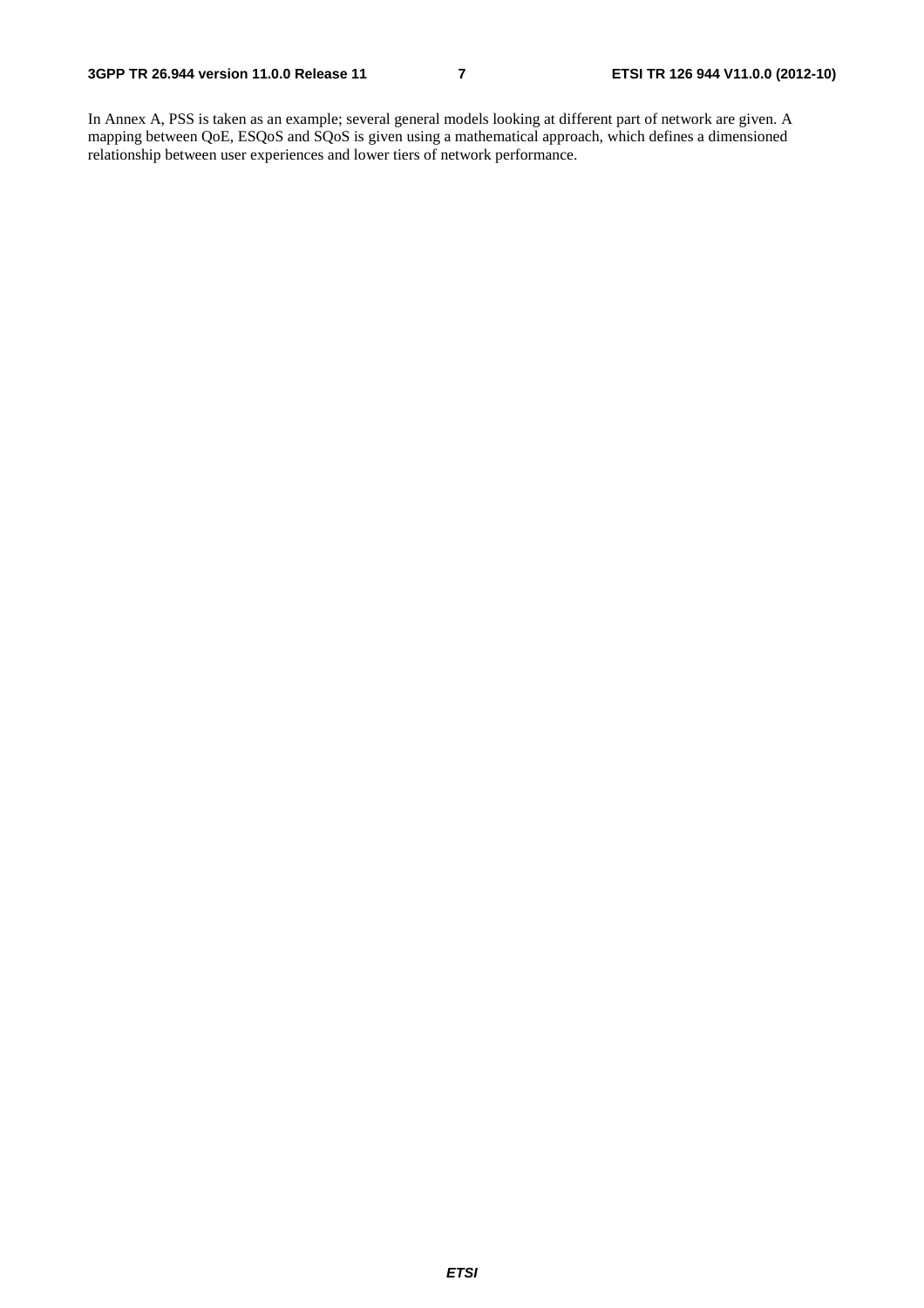# 1 Scope

The present document describes and defines performance metrics for popular multimedia services in 3G networks, including packed-switched streaming service (PSS), multimedia broadcast multicast service (MBMS), video telephony (VT), and IP multimedia subsystem service (IMS). The present document has a top-down approach, which starts with the Quality of Experience (QoE) parameters and metrics, and then provides End-to-end Service QoS (ESQoS) and System Quality of Service (SQoS) parameters and metrics and mapping between these different layers.

# 2 References

The following documents contain provisions which, through reference in this text, constitute provisions of the present document.

- References are either specific (identified by date of publication, edition number, version number, etc.) or non-specific.
- For a specific reference, subsequent revisions do not apply.
- For a non-specific reference, the latest version applies. In the case of a reference to a 3GPP document (including a GSM document), a non-specific reference implicitly refers to the latest version of that document *in the same Release as the present document*.
- [1] 3GPP TS 23.107:"Technical Specification Group Services and System Aspects; Quality of Service (QoS) concept and architecture".
- [2] 3GPP TS 23.207:"Technical Specification Group Services and System Aspects; End-to-end Quality of Service (QoS) concept and architecture".
- [3] ETSI TS 102 250-2: "Speech Processing, Transmission and Quality Aspects (STQ);QoS aspects for popular services in GSM and 3G networks; Part 2: Definition of Quality of Service parameters and their computation".
- [4] IETF RFC 2679: "A One-way Delay Metric for IPPM".
- [5] IETF RFC 3133: "Terminology for Frame Relay Benchmarking".
- [6] ITU-R Recommendation BS.1387-1: "Method for objective measurements of perceived audio quality".
- [7] 3GPP TS 26.234: "Technical Specification Group Services and System Aspects; Transparent end-to-end Packet-switched Streaming Service (PSS); Protocols and codecs".
- [8] 3GPP TS 26.346: "Technical Specification Group Services and System Aspects; Multimedia Broadcast/Multicast Service (MBMS); Protocols and codecs".
- [9] ITU-T Recommendation P.10/G.100: "Vocabulary for performance and quality of service".

# 3 Abbreviations

For the purposes of the present document, the following abbreviations apply:

| AS                        | <b>Application Server</b>                  |
|---------------------------|--------------------------------------------|
| <b>BGCF</b>               | <b>Breakout Gateway Control Function</b>   |
| <b>BM-SC</b>              | Broadcast-Multicast - Service Centre       |
| <b>CBC</b>                | <b>Cell Broadcast Centre</b>               |
| <b>CSCF</b>               | <b>Call Session Control Function</b>       |
| <b>DHCP</b>               | <b>Dynamic Host Configuration Protocol</b> |
| <b>DNS</b>                | Domain Name System                         |
| <b>ESO</b> <sub>o</sub> S | End-to-end Service QoS                     |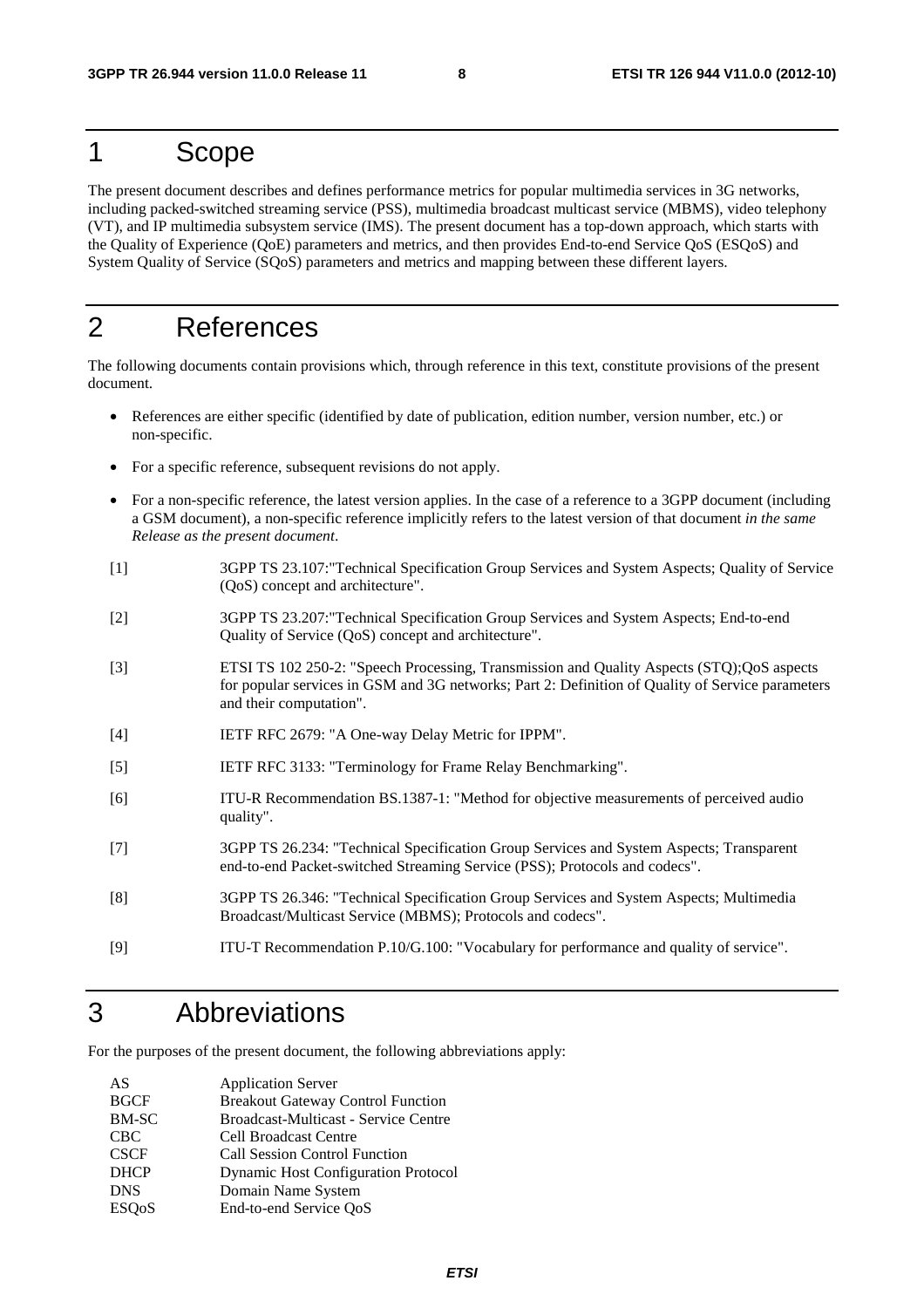| GGSN          | Gateway GPRS Support Node              |
|---------------|----------------------------------------|
| <b>HSS</b>    | Home Subscriber Server                 |
| <b>I-CSCF</b> | Interrogating-CSCF                     |
| <b>IMS</b>    | IP Multimedia Subsystem                |
| <b>IP-CAN</b> | <b>IP-Connectivity Access Network</b>  |
| LAV           | Least Acceptable Value                 |
| <b>MBMS</b>   | Multimedia Broadcast/Multicast Service |
| <b>MGCF</b>   | Media Gateway Control Function         |
| <b>MGW</b>    | Media GateWay                          |
| P-CSCF        | Proxy-CSCF                             |
| <b>PSC</b>    | Packet-Switched Conversational service |
| <b>PSS</b>    | Packed-Switched Streaming service      |
| QoE           | <b>Quality of Experience</b>           |
| QoS           | <b>Quality of Service</b>              |
| SQoS          | <b>System Quality of Service</b>       |
| UE            | User Equipment                         |
| <b>VLR</b>    | Visitor Location Register              |
| VТ            | Video Telephony                        |

# 4 General description and approach

## 4.1 Definitions

#### **Quality of Experience (QoE)**

The overall acceptability of an application or service, as perceived subjectively by the end-user (see notes 1 and 2).

- NOTE 1: Quality of Experience includes the complete end-to-end system effects (client, terminal, network, services infrastructure, etc).
- NOTE 2: Overall acceptability may be influenced by user expectations and context.

For the purpose of the present document, QoE is limited to those parameters that are reasonably expected to be under the control of the Service Provider, i.e. it excludes aspects of specific terminal equipment implementation. In the document, the exact E2E measurement point will be defined for each service.

QoE indicates performance metrics as expressed from the end service user's point of view. They can be required or reported by the common users, and may be stated irrespective of their measurability.

SA4 has defined Quality of Experience (QoE) metrics and their transport for PSS and MBMS in [7] and [8], respectively. The PSS and MBMS QoE metrics features are optional for both PSS and MBMS streaming server and clients, and shall not disturb the PSS and MBMS service. A PSS or MBMS client supporting the feature shall perform the quality measurements in accordance to the measurement definitions, aggregate them into client QoE metrics and report the metrics to the PSS or MBMS server using described procedures in [7] and [8] for PSS and MBMS, respectively. The way the QoE metrics are processed and made available is out of the scope of the present document.

In general, a Service Provider will set service requirements in line with the end-user's expected QoE, which needs to be translated into parameters or metrics that the service provider can control or measure. Thus, it is necessary to map QoE metrics to measurable End-to-end Service QoS and System QoS parameters, which provide the means for the service providers to guarantee the service quality.

#### **End-to-end Service QoS (ESQoS)**

ESQoS is generally used to specify the performance of services from the perspective of operators and service providers. As the number of new services proliferates and becomes more complex, it is important for an operator to measure a network's ESQoS accurately and continuously improve it to achieve customer loyalty and maintain competitive edge.

ESQoS is measurable. It can be quantified exactly by several digital parameters, unlike QoE.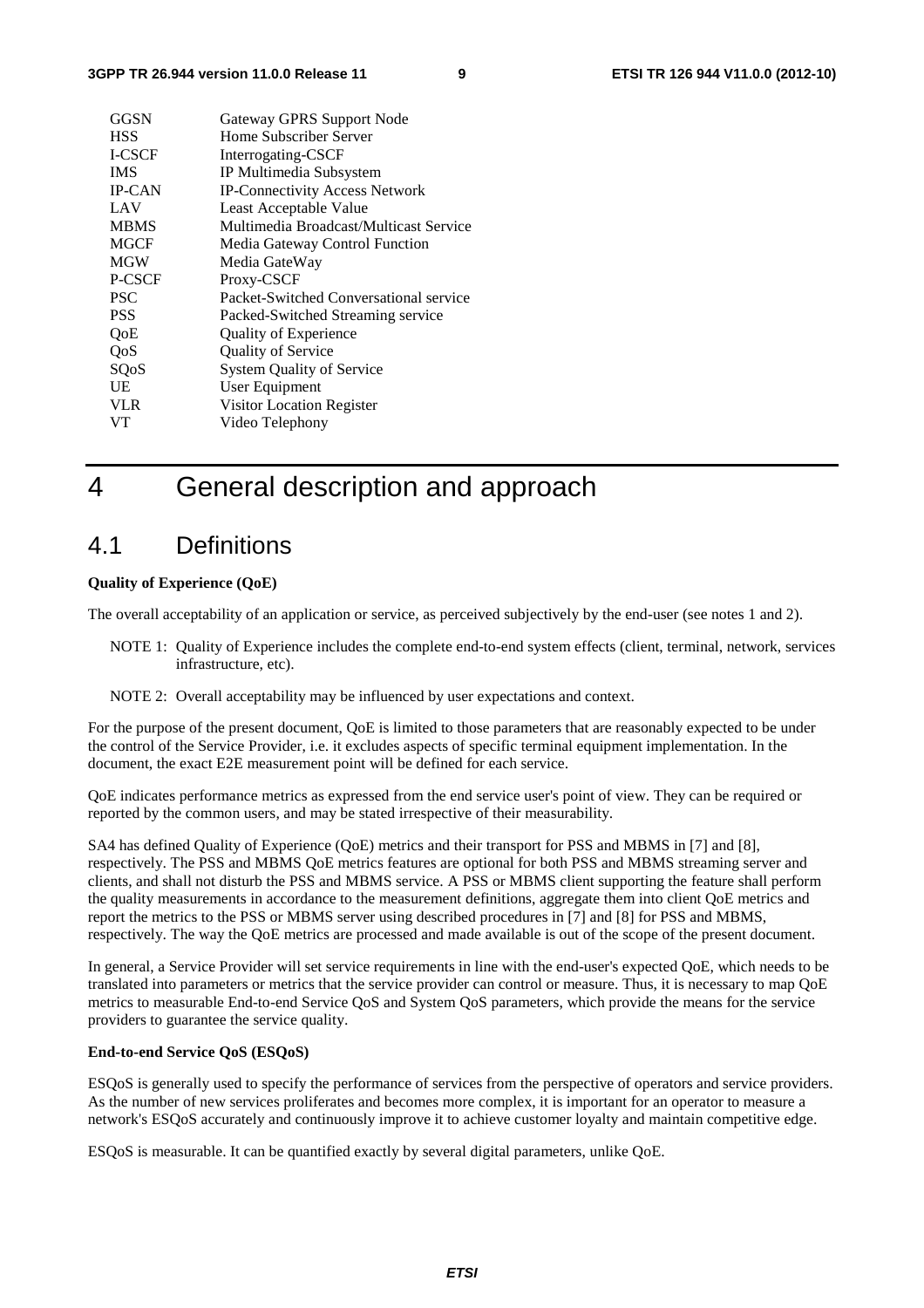#### **System Quality of Service (SQoS)**

The concept of SQoS is a subset of conventional QoS, which is defined in ITU-T Recommendation E.800 as the collective effect of service performances which together determines the satisfaction of a user of a service. It is characterized by the combined aspects of performance factors applicable to all services, such as:

- service support performance;
- service operability performance;
- service accessibility performance;
- service retainability performance;
- service integrity performance;
- service security performance;

Compared with ESQoS, SQoS denotes the point-to-point QoS, which is specifically related to the units and links of network systems, rather than the whole service or a network. SQoS can be viewed as the QoS consideration from the viewpoint of network operators.

## 4.2 QoE parameters

From the user perspective, the QoE cannot be defined only from technical measurements. It should be defined by user investigation using the following methods:

- 1. Users provide an opinion of QoE only with their feeling and experience. The QoE metric is subjective.
- 2. With some classic indicators of QoE, users can make a decision to choose some of them as the necessary indicators of QoE.

Service performance is characterized by the following:

Because QoE parameters and metrics directly relate to the definition of the service itself, it is possible to map the components of the service onto measurable ESQoS and SQoS parameters or metrics, as these relate directly to the performance of the components of the service.

This concept can be illustrated by considering the example of a video service, where QoE includes items such as:

- service setup delay;
- re-buffering duration:
- end to end delay;
- corruption duration;
- mean time between corruption;
- content quality(e.g. digital TV-like quality, analog TV-like quality, DSL-like video conference quality ISDNlike video conference quality, etc.);
- audio/video synchronization (or 'lip sync');
- service availability.

Common user requirements for different services are therefore collected and classified as our QoE, disregarding the measurability.

Users have different requirements for different services. So the QoE for service analysis varies with the types of services, methods of delivery and points of monitoring.

Figure 1 shows the model.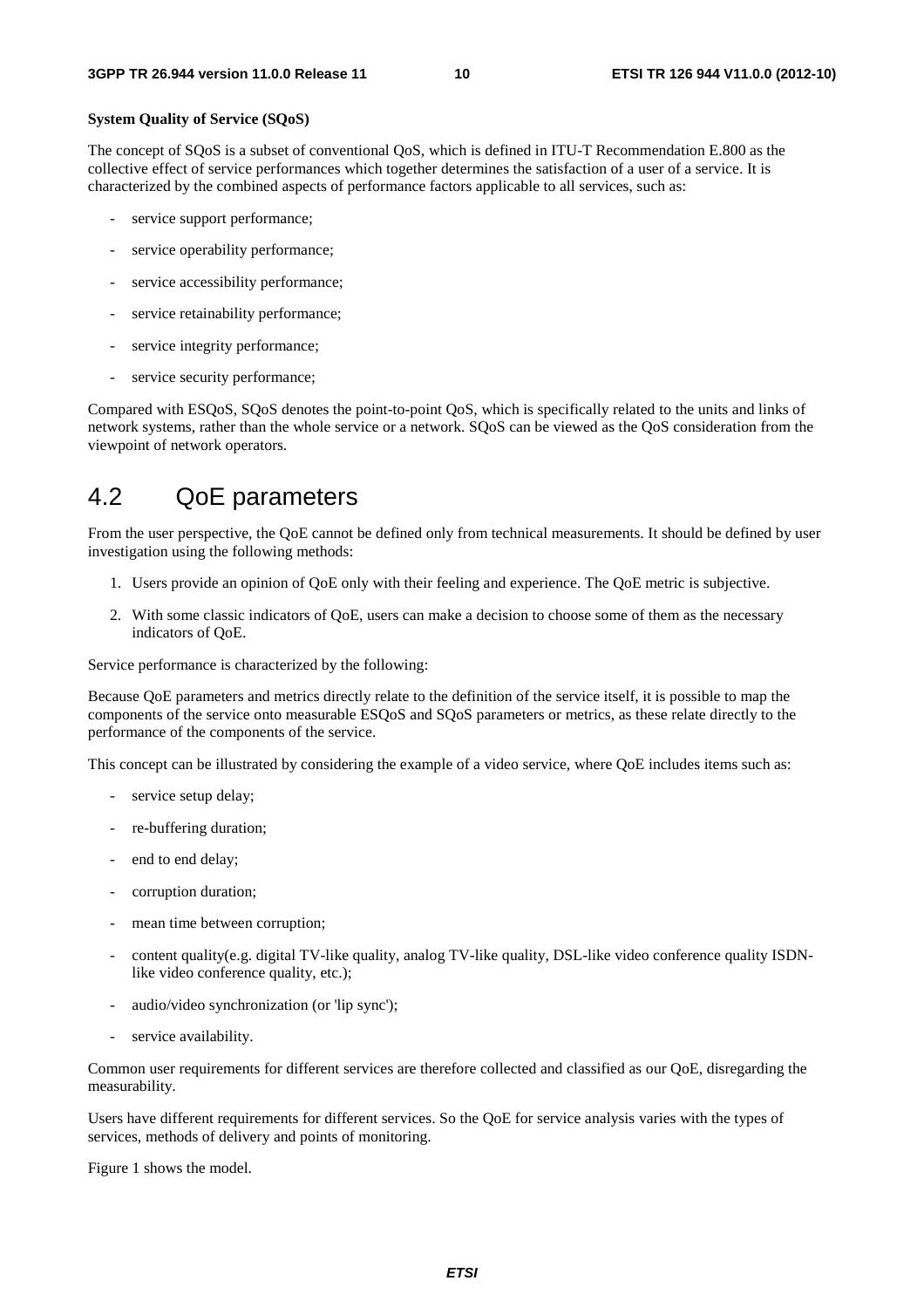

**Figure 1: QoE** 

## 4.3 ESQoS parameters

As discussed, the user's definition of QoE does not consider measurability and so ESQoS parameters need to be introduced. These express QoS from the viewpoint of operators and service providers. ESQoS parameters are from endto-end perspective, i.e. across the full set of components which together provide a service, and, most importantly can be measured and quantified.

ESQoS parameters depend on the type of service, and so there will be a set corresponding to each service.

Figure 2 shows the model including both the QoE and ESQoS aspects.



**Figure 2: QoE and ESQoS parameters** 

## 4.4 SQoS parameters

The quality of a service perceived by the user perceives is influenced by the network as well as by the terminal equipment. As the intelligence and complexity of an application used in 3G increases, application performance becomes an important factor in determining the quality perceived by the user. Within the present document, the influence of the terminal equipment and application have not been included.

Services are applications running on the common network components. SQoS parameters are specific metrics that provide measurements which reflect network component status, and are defined from the viewpoint of the service provider rather than the service user.

SQoS parameters can be classified to five classes as shown in figure 3.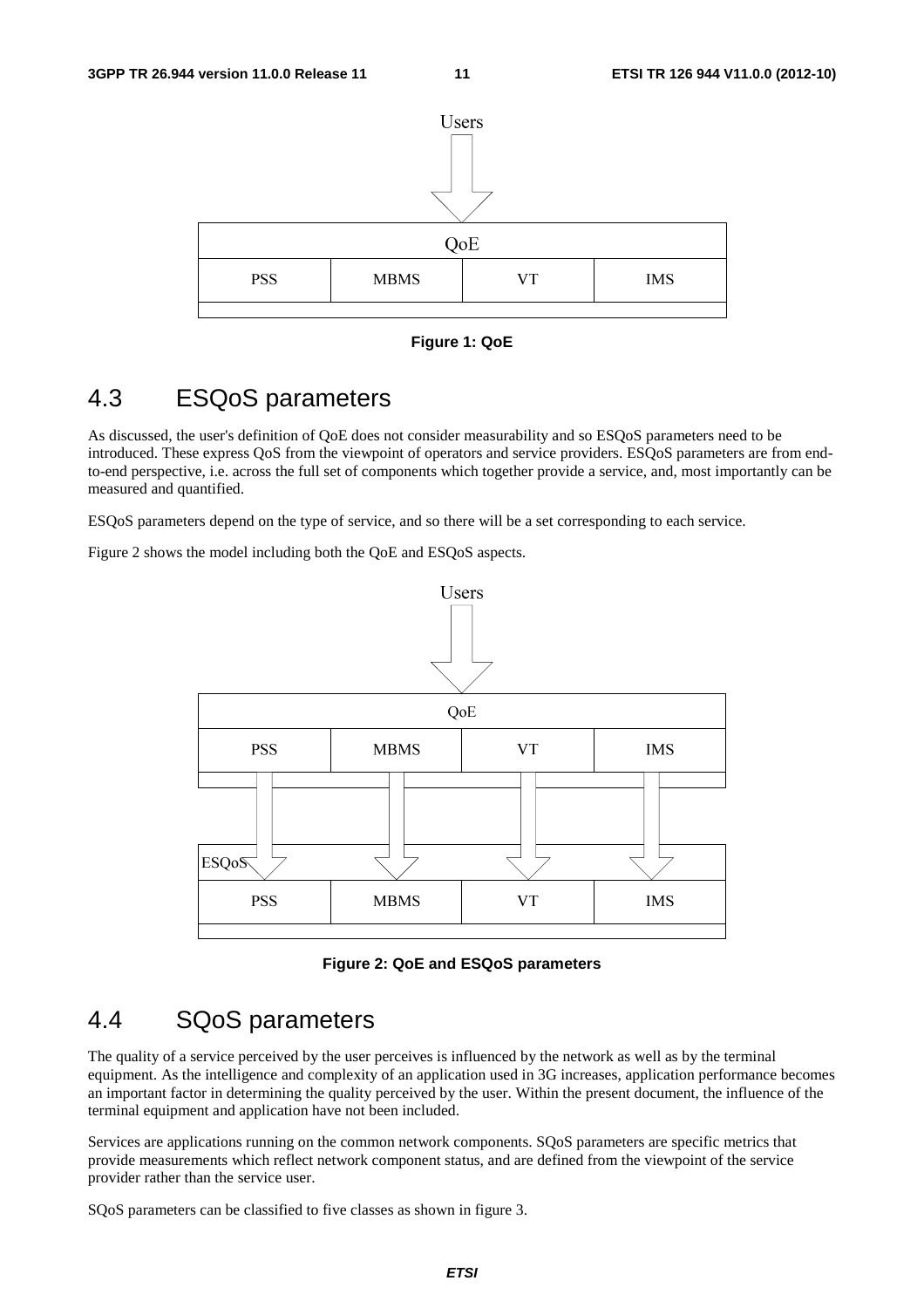

NOTE: The network entities in the core network (CN) can be considered as servers.



Each class also has three layers which reflect the protocol layers in the network.

- The first s the Application layer.
- The second is the Transport layer.
- The third consists of Network, Data link and Physical layers.

Figure 4 presents the overall model.



**Figure 4: QoE, ESQoS and SQoS parameters**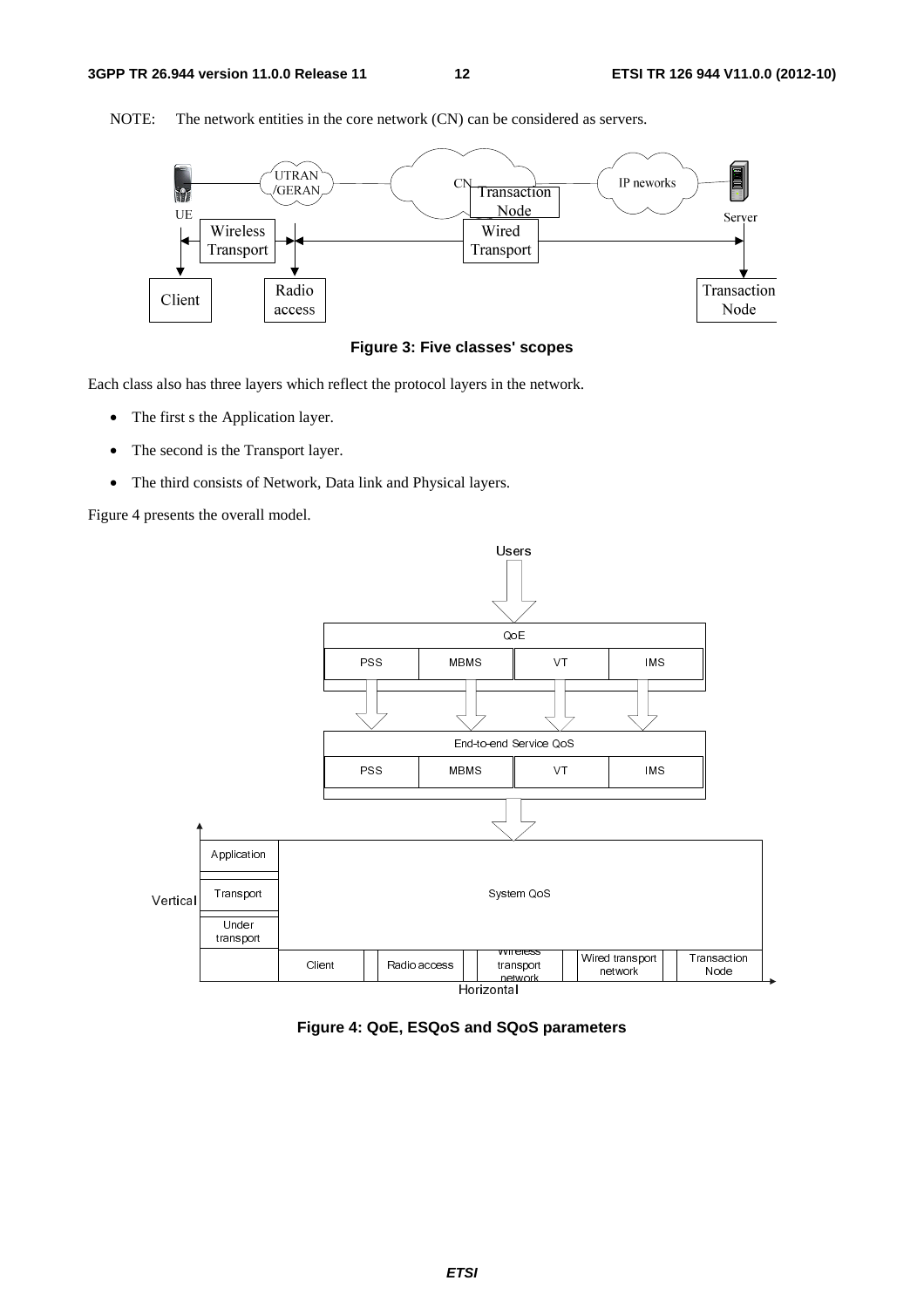# 5 QoE parameters

## 5.1 General

The parameters and values in the following sections are necessary for the support of 3G services.

Firstly, for mobile communication systems, service performance depends on network availability factors expressed in terms of time availability (% of the time) and radio coverage availability (% of the radio coverage).

Service-specific QoE parameters may include, for the telephony service as an example, speech quality, level of background noise, level of echo, delay, etc. This section provides a parameter list for a Audio/Video service, each parameter would be calibrated on the following basis:

- 95 % probability;
- mean;
- target value:
- Least Acceptable Value (LAV).

This forms the basis of candidate material for standardization, and must be aligned with the work of the ITU-T.

## 5.2 Service non-access

The service cannot be accessed by the UE when requested by the user. The service non-access may be caused by the network unavailability or shutdown of service server, etc.

## 5.3 Service failure

The service can be accessed, but something occurs once the service is in use resulting in failure of service for the user. The service failure may be caused by overload of server, handoff of user or network congestion, etc.

## 5.4 Service setting-up time

The service setting-up time is the period from the time of service request to the time of service playing. The service setting-up time may vary from microsecond to seconds, and depends on the service requested by the user.

## 5.5 Re-buffering

Re-buffering denotes the time and the frequency of re-buffering during the usage of service. The main reason of rebuffering is the data network transmission rate cannot keep up with the real-time play requirements of the user's terminal.

## 5.6 Image corruption

Image corruption refers to the degree of corruption quality of a single image.

# 5.7 Edge noise

Edge Noise denotes the form of edge busyness that is characterized by spatially varying distortion that occurs in close proximity to the edges of objects in a video display.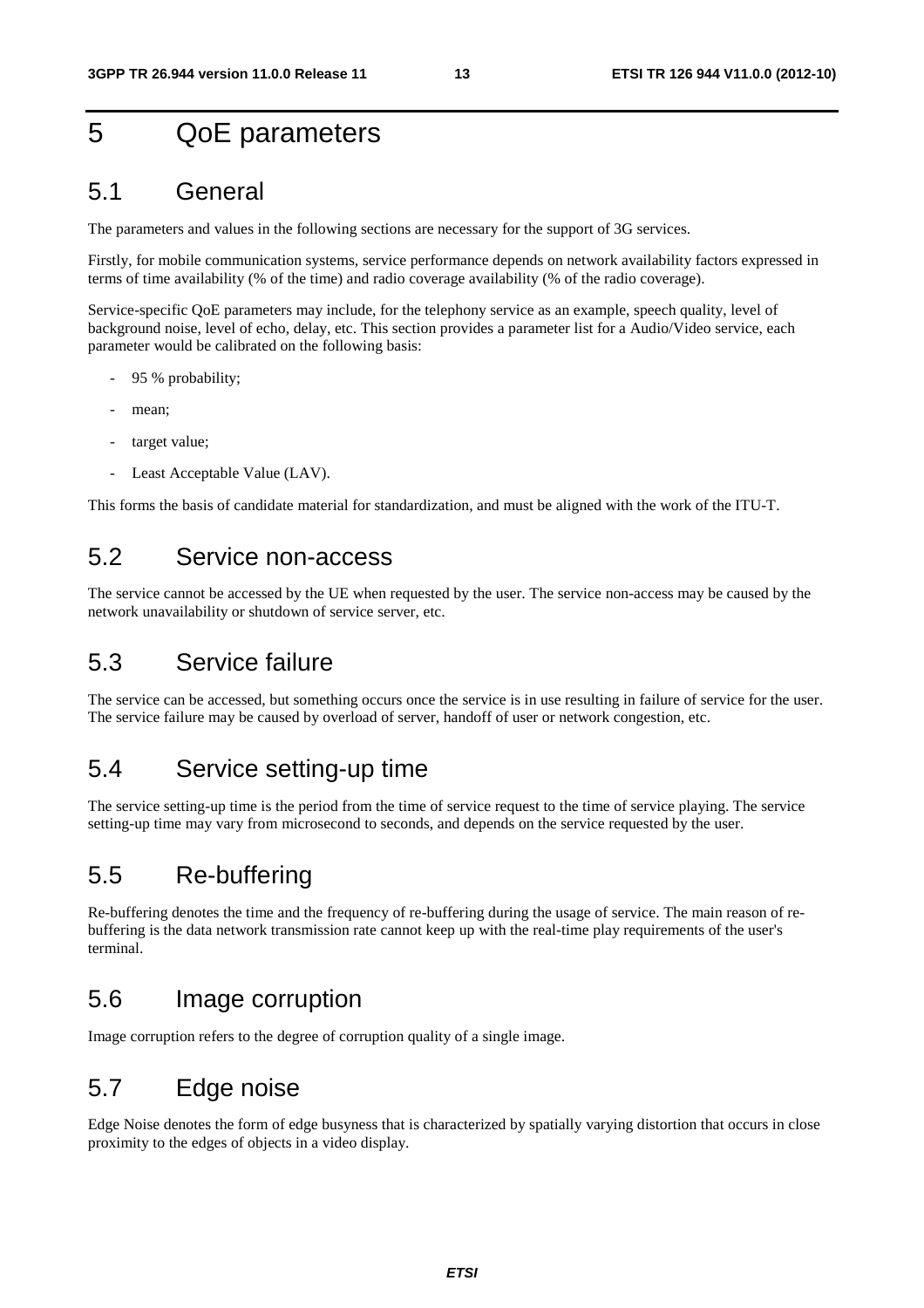## 5.8 Blurriness

Blurriness denotes the image/video quality as being indistinct.

## 5.9 Colour reproduction accuracy

Colour reproduction denotes the quality of accuracy in colour reproduction procedure.

## 5.10 Blockiness

Blockiness refers to the degree of image distortions that occurs in DCT-block edge compression due to compression error or packet loss.

## 5.11 Incontinuous image with block

Incontinuous image with block denotes the degree of data block consistency among continuous frames.

## 5.12 Freeze image

Freeze image refers to the degree of frozen image when video is playing, which is caused by inadequate received data or low frame transmission rate.

# 5.13 Audio quality

Audio quality describes the quality of audio as perceived by the user and mainly is decided by the codec algorithm, network transmission delay and capacity of terminal.

## 5.14 Audio/Video synchronization error

Audio/video synchronization error describes the time difference of the audio and video signal at the user side. Audio/video synchronization error is mainly caused by the network transmission delay and buffering delay.

# 6 ESQoS parameters

## 6.1 General

The ESQoS parameters can be obtained directly from the QoE. The process is shown in figure 5.



**Figure 5: The ESQoS parameters from QoE**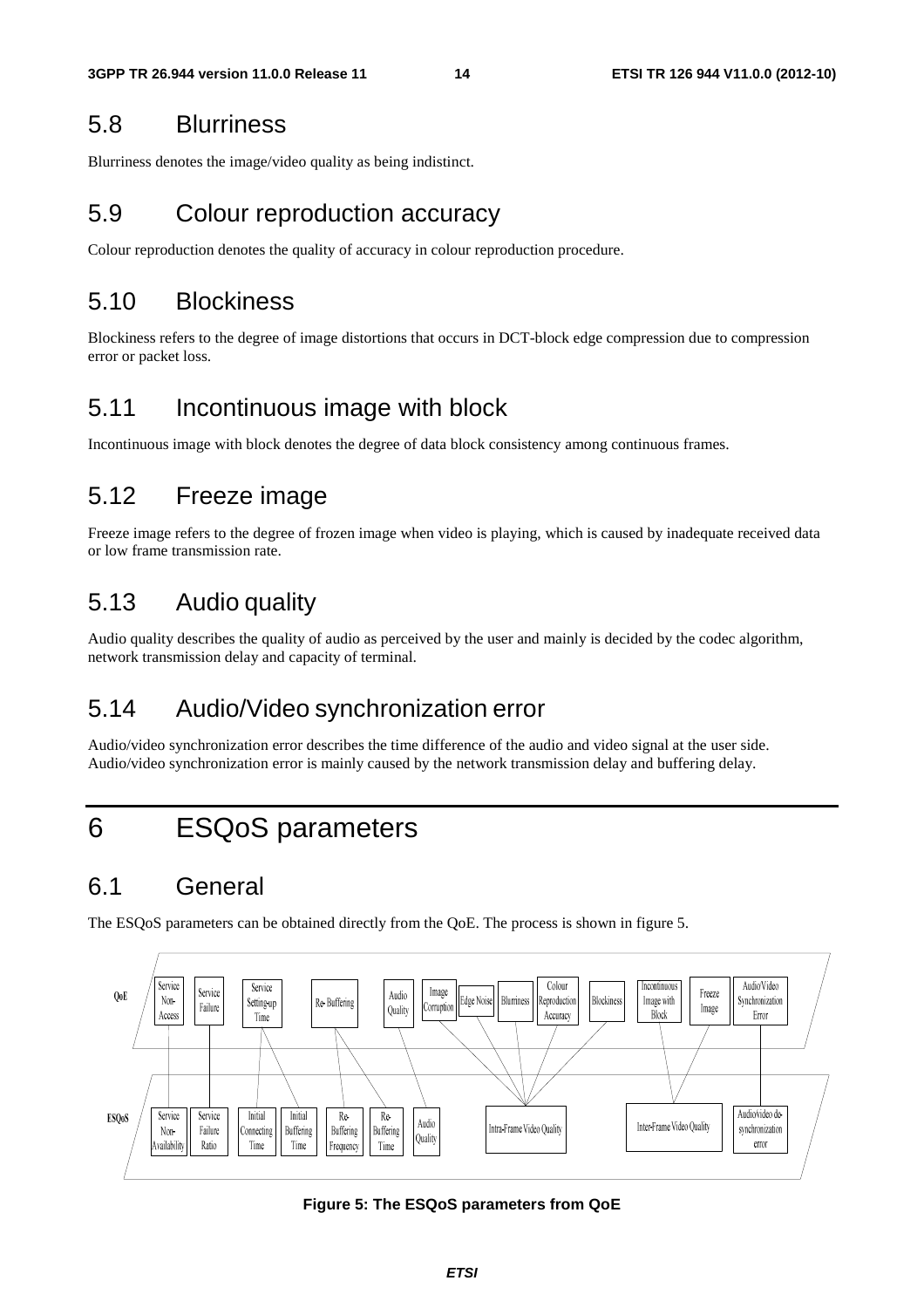There are perfect and reasonable definitions of service QoS parameters in the TS 102 250-2 [3] of ETSI STQ Mobile. Parts of the outputs of TS 102 250-2 [3] are introduced to E2EMSPM's End-to-End Service QoS area for reference.

## 6.2 Service non-availability

### 6.2.1 Abstract definition

The Service Non-Availability describes the probability that the first data packet of the stream cannot be received by the UE when requested by the user. The "packet reception" is completed by appearance of the "buffering" message on the player at user side.

### 6.2.2 Equation

| Streaming Service Non - Availability [%] = $\frac{\text{unsuccessful stream request attempts}}{\text{}}$ × 100 % |
|------------------------------------------------------------------------------------------------------------------|
| all stream request attempts                                                                                      |

## 6.2.3 Trigger point

| Event from abstract equation | Trigger point from customer's<br>point of view | Technical description / protocol part |
|------------------------------|------------------------------------------------|---------------------------------------|
| Service access attempt       | IStart: Stream reguest                         | Start: RTSP: Setup                    |
| Successful attempt           | Stop: "Buffering" message                      | Stop: Reception of first data packet  |
| Unsuccessful attempt         | Stop trigger point not reached.                |                                       |

NOTE: The main causes of Service unavailable are:

- 1) Radio access is blocked or failed.
- 2) Transport network is busy or failed.
- 3) A server is busy or failed.

This parameter also depends on the connecting time limitation of the client.

## 6.3 Service failure ratio

### 6.3.1 Abstract definition

The Service Failure Ratio describes the probability that the service cannot be available for the UE of the user once the service is running. The typical case of "service failure" is by appearance of unexpected interruption of video or/and audio.

## 6.3.2 Equation

 $\times100\%$ allsuccessfulservice connections Service Failure Ratio =  $\frac{\text{times of incomplete service provision}}{1}$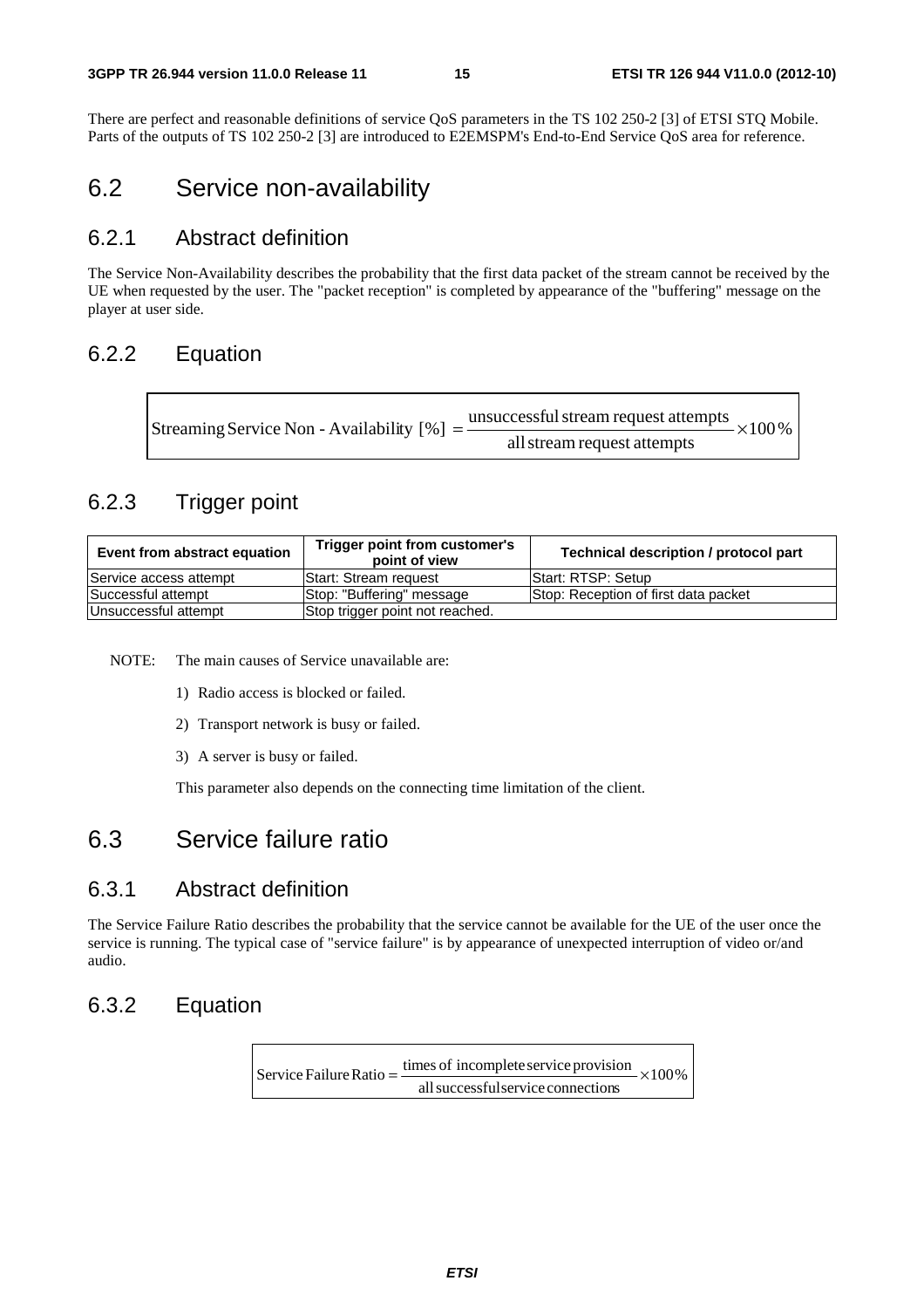## 6.3.3 Trigger point

| Trigger point from customer's<br>Event from abstract equation<br>point of view |                                    | Technical description / protocol part     |
|--------------------------------------------------------------------------------|------------------------------------|-------------------------------------------|
| Service connection succeed                                                     | Start: "Buffering" message         | Start: Reception of the first data packet |
| Complete service provisioning                                                  | Stop: service provisioning is over | Stop: Reception of the last data packet   |
| incomplete service provisioning                                                | Stop trigger point not reached.    |                                           |

NOTE: The main causes of Service Failure are:

- 1) Network congestion.
- 2) Inadequate UE resources.
- 3) Some servers are failed.

## 6.4 Initial connection time

### 6.4.1 Abstract definition

The Initial Connection Time describes the time period needed to complete the establishment of service session.

## 6.4.2 Equation

Initial Connection Time =  $t_{reception of first data packet} - t_{service request}$ 

## 6.4.3 Trigger Point

| Event from abstract equation                                       | Trigger point from customer's<br>point of view | Technical description / protocol part |
|--------------------------------------------------------------------|------------------------------------------------|---------------------------------------|
| Time when service is requested                                     | <b>Start: Service request</b>                  | <b>Start: RTSP: Setup</b>             |
| Time when first data packet is received Sttop: "buffering" message |                                                | Stop: Reception of first data packet  |

# 6.5 Initial buffering time

### 6.5.1 Abstract definition

The Initial Buffering Time describes the interval from the time of reception of first data packet to the time of service playing.

## 6.5.2 Equation

Initial Buffering Time =  $t_{\text{service playing}} - t_{\text{reception of first data packet}}$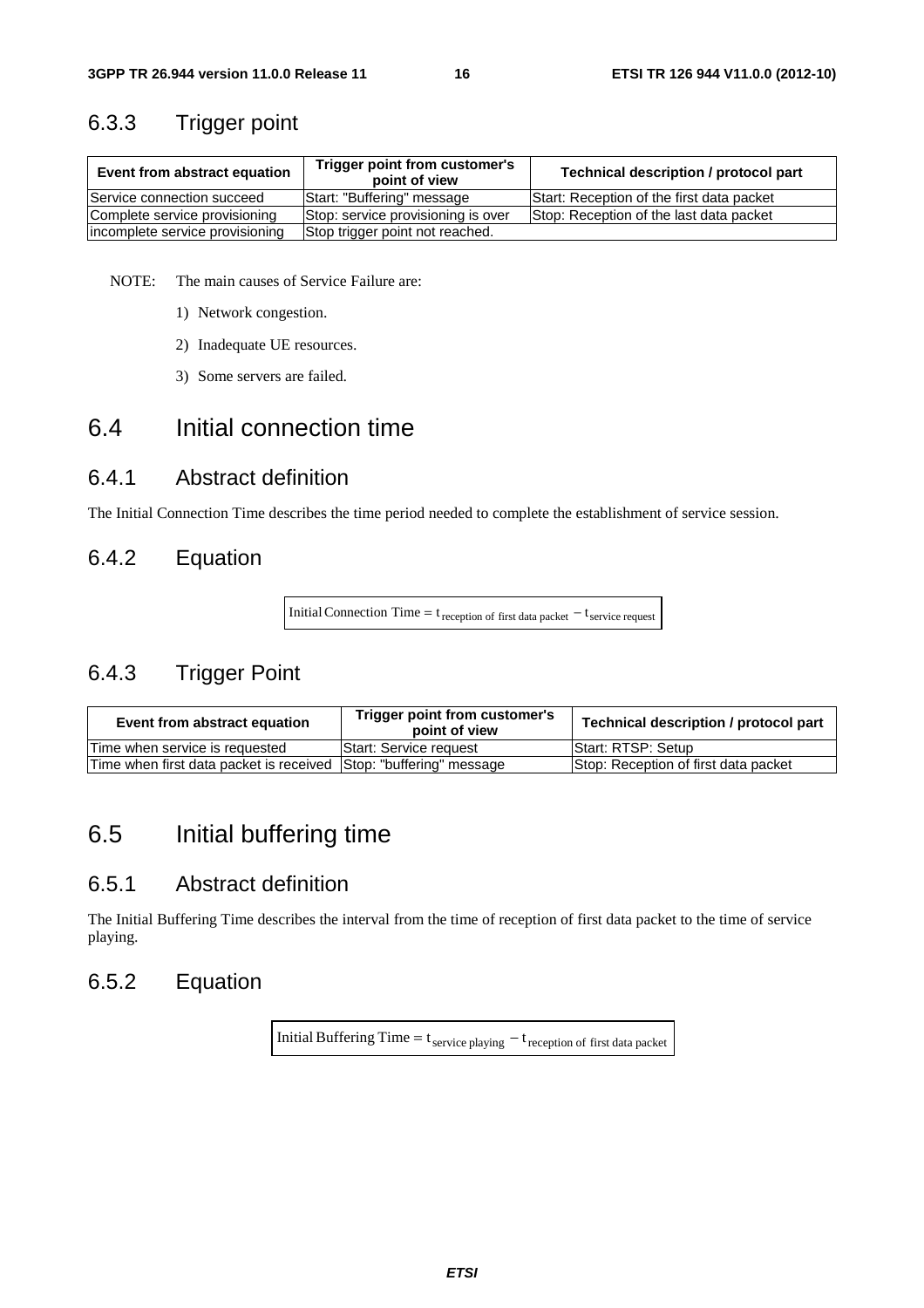## 6.5.3 Trigger Point

| Event from abstract equation               | Trigger point from customer's<br>point of view | Technical description / protocol part                                            |
|--------------------------------------------|------------------------------------------------|----------------------------------------------------------------------------------|
| Time when first data packet is<br>received | Start: "buffering" message                     | Start: Reception of first data packet                                            |
| Time when service is playing               | Stop: Video / Audio playing                    | Stop: The number of received packet reaches<br>the threshold to play the service |

# 6.6 Re-buffering frequency

## 6.6.1 Abstract definition

The Re-Buffering Frequency describes the times of occurrence of re-buffering during the service is provisioning.

## 6.6.2 Equation

 $\text{Re}$  - Buffering Frequency =  $\frac{\text{times of re} \cdot \text{buffering}}{\text{total time of service provision}}$ 

## 6.6.3 Trigger point

| Event from abstract equation       | Trigger point from customer's<br>point of view | Technical description / protocol part       |
|------------------------------------|------------------------------------------------|---------------------------------------------|
| Times of occurrence of             | The number of "buffering"                      | The buffer for the service is empty         |
| re-buffering                       | lmessages                                      |                                             |
| Total time of service provisioning | The total time of playing                      | The period of data transmission for service |

# 6.7 Re-buffering time

## 6.7.1 Abstract definition

The Re-Buffering Time describes the average time of an event of re-buffering during the service is provisioning.

## 6.7.2 Equation

| $Re$ - Buffering Time = $\frac{10 \text{ rad}}{100 \text{ rad/s}}$ | total time of re - buffering  |
|--------------------------------------------------------------------|-------------------------------|
|                                                                    | total times of re - buffering |

## 6.7.3 Trigger point

| Event from abstract equation            | Trigger point from customer's<br>point of view | <b>Technical description / protocol part</b>                                                                  |
|-----------------------------------------|------------------------------------------------|---------------------------------------------------------------------------------------------------------------|
| Total time of re-buffering              | The total show time of "buffering"<br>message  | The time from buffer is empty to the packet of<br>the buffer reaches the threshold of service<br>provisioning |
| Times of occurrence of re-<br>buffering | The number of "buffering"<br>messages          | The buffer for the service is empty                                                                           |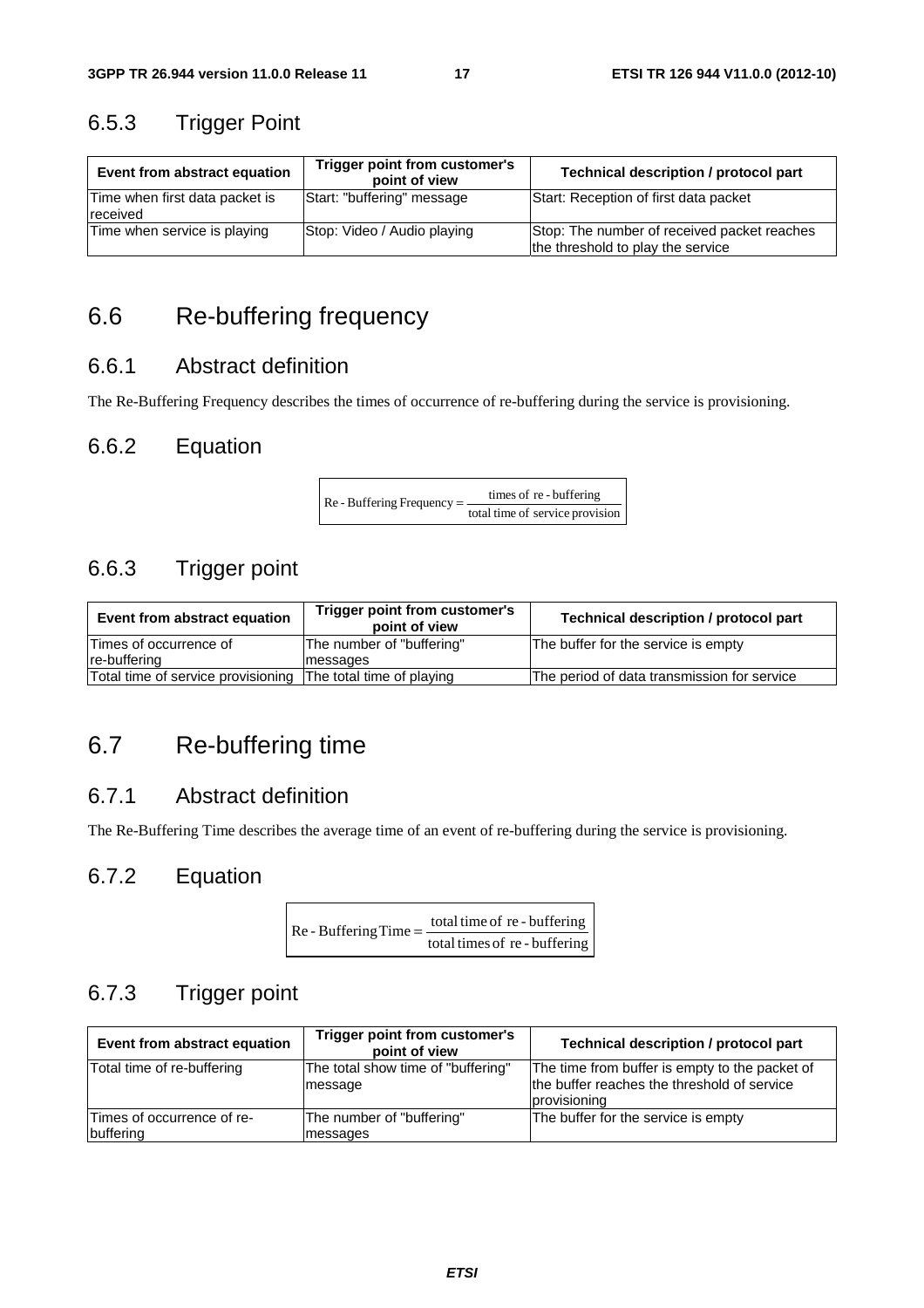## 6.8 Audio quality

### 6.8.1 Abstract definition

The parameter Audio Quality describes the audio quality as perceived by the end-user.

ITU-R has defined an algorithm defined for audio information. It can be found in [6].

### 6.8.2 Equation

To be defined.

## 6.8.3 Trigger point

| Event from abstract equation | Trigger point from customer's<br>point of view | <b>Technical description / protocol part</b>                                 |
|------------------------------|------------------------------------------------|------------------------------------------------------------------------------|
| to be determined             | Start: Begin of audio service<br>reproduction  | Start: Service players signal when the<br>reproduction of the service starts |
| to be determined             | Stop: End of audio service<br>reproduction     | Stop: RTSP: TEARDOWN                                                         |

## 6.9 Intra-frame video quality

### 6.9.1 Abstract definition

The parameter Inter-Frame Video Quality measures the quality within a single video frame. It is noted that a standardized algorithm for the evaluation of intra-frame video quality does not exist, and further study is needed. In this document, PSNR is used to denote the intra-frame video quality.

## 6.9.2 Equation

$$
Dist_n = \sum_{i} \sum_{k} MSE(x_{i,k}, y_{i,k})
$$
  
PSNR = 
$$
\frac{\sum_{i} 10 \log_{10}(255 \times 255 / Dist_n))}{N}
$$

where  $x_{jk}$  and  $y_{jk}$  are the pixel values of the n<sup>th</sup> original and reconstructed frames, respectively, *N* is the total number of frames, and  $MSE(a,b)$  is the mean square error between value *a* and *b*, i.e.,  $MSE(a,b) = (a-b)^2$ .

## 6.9.3 Trigger point

| Event from abstract equation | Trigger point from customer's<br>point of view | Technical description / protocol part                                        |
|------------------------------|------------------------------------------------|------------------------------------------------------------------------------|
| to be determined             | Start: Begin of video service<br>reproduction  | Start: Service players signal when the<br>reproduction of the service starts |
| to be determined             | Stop: End of video service<br>reproduction     | Stop: RTSP: TEARDOWN                                                         |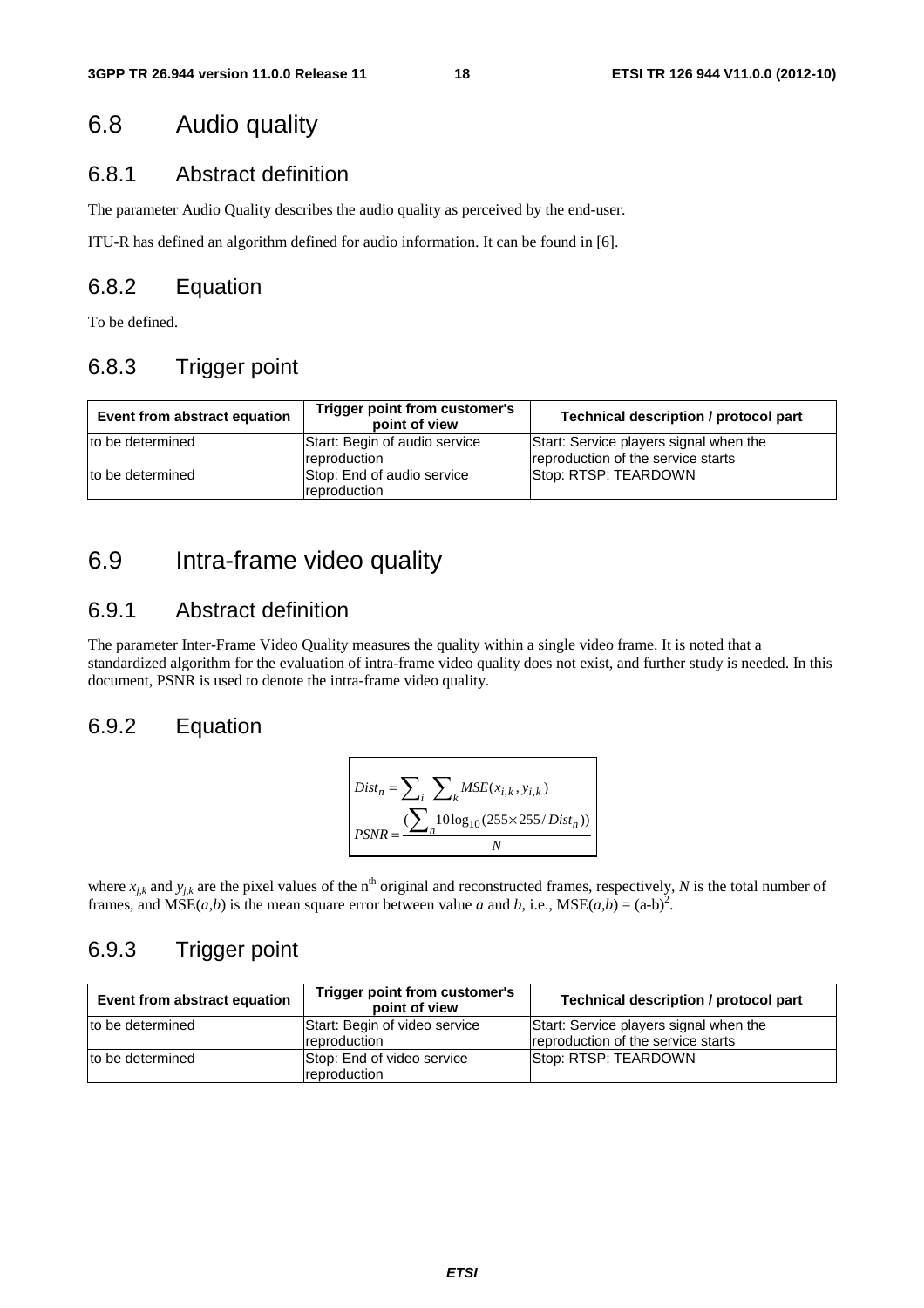## 6.10 Inter-frame video quality

## 6.10.1 Abstract definition

The parameter Inter-Frame Video Quality measures the quality of continuous video frames. It is noted that a standardized algorithm for the evaluation of inter-frame video quality does not exist, and further study is needed. In this document, standard deviation of PSNR (STD\_PSNR) is used to denote the inter-frame video quality.

### 6.10.2 Equation



This metric captures the variability of PSNR over the entire video sequence.

### 6.10.3 Trigger point

| Event from abstract equation | Trigger point from customer's<br>point of view | Technical description / protocol part                                        |
|------------------------------|------------------------------------------------|------------------------------------------------------------------------------|
| to be determined             | Start: Begin of video service<br>reproduction  | Start: Service players signal when the<br>reproduction of the service starts |
| Ito be determined            | Stop: End of video service<br>reproduction     | Stop: RTSP: TEARDOWN                                                         |

## 6.11 Audio/Video de-synchronization error

## 6.11.1 Abstract definition

The parameter Audio/Video De-Synchronization Error describes the percentage of time difference of the audio and video signal at the user side exceeds a predefined threshold.

### 6.11.2 Equation

| Audio/Video De - Synchronizatin Error = - | total time of audio/video de - synchronization |
|-------------------------------------------|------------------------------------------------|
|                                           | total time of service provision                |

### 6.11.3 Trigger point

| Event from abstract equation                                 | Trigger point from customer's<br>point of view | Technical description / protocol part                                       |
|--------------------------------------------------------------|------------------------------------------------|-----------------------------------------------------------------------------|
| ITotal time of audio/video de-                               |                                                | Accumulative time that audio/video Difference of the audio and video signal |
| synchronization                                              | lis de-synchronous                             | exceeds a predefined threshold                                              |
| Total time of service provisioning The total time of playing |                                                | The period of data transmission for service                                 |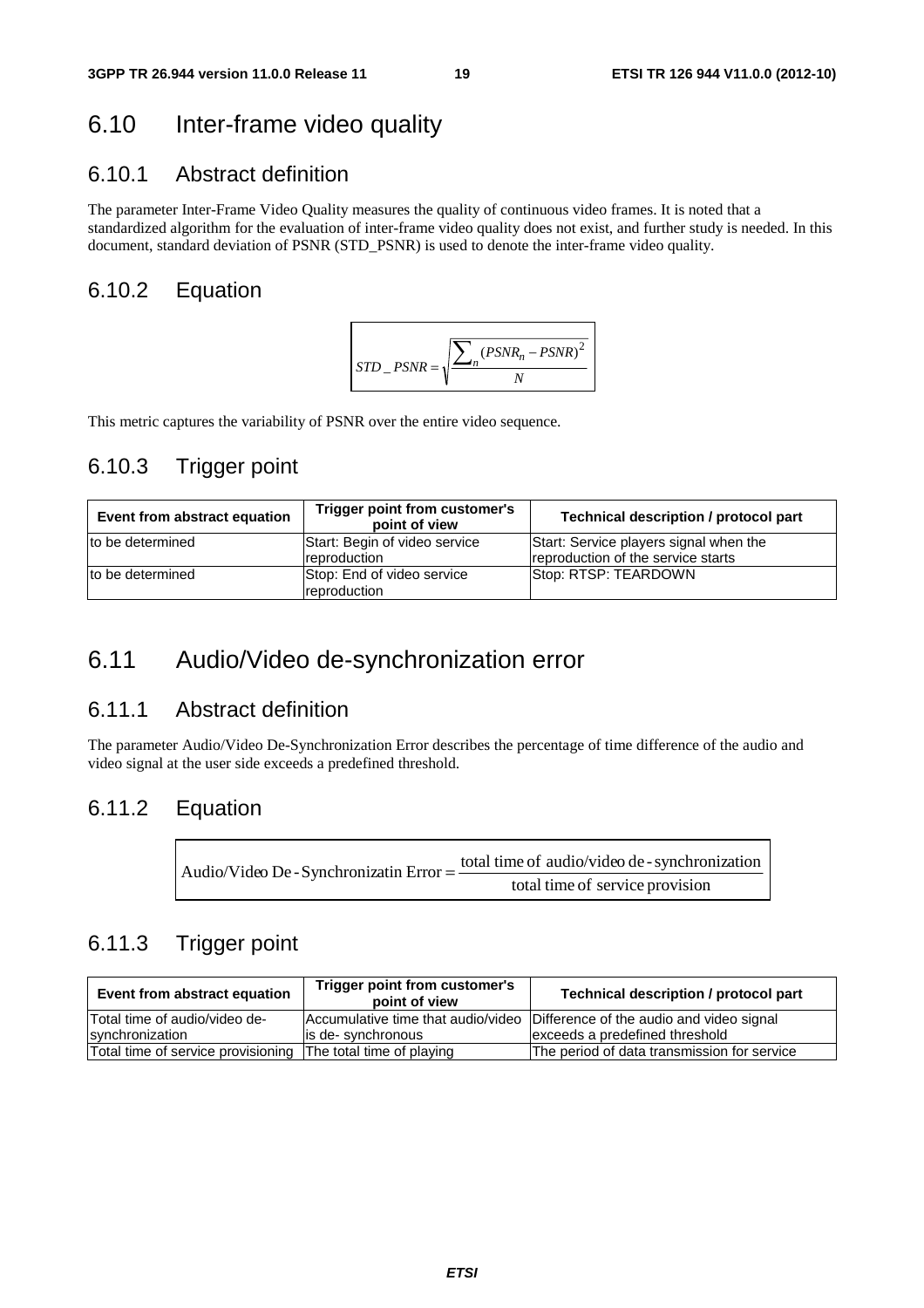# 7 SQoS parameters

## 7.1 SQoS parameters of each layer

SQoS parameters are defined according to one of three layers (Application, Transport and sub-Transport) as well as the network structure, SQoS parameters are first classified according to the layers.

Some parameters are selected according to protocol layers and give the definitions of each parameter. Most of the definitions are cited from documents of standards.

#### 7.1.1 Application

#### 7.1.1.1 Frame rate

Definition: The playing rate of frames, i.e. 30 frame/sec denotes a playing of 30 frames in one second.

#### 7.1.1.2 Frame loss ratio

Definition: Frame loss ratio indicates the extent of frame loss between the sender and receiver. Frame loss ratio=number of the unreceived frames / number of all sending frames.

#### 7.1.1.3 Frame error ratio

Definition: Frame error ratio=number of all error frame received/ number of all frames sent.

#### 7.1.1.4 Transaction rate

Definition: The average rate for servers to transact the data packet. Those servers may include: SGSN, GGSN, VLR, HLR, AuC, web server, media server, etc.

#### 7.1.1.5 Transaction delay

Definition: The sum of the time for a data packet to wait in queue and receive the service during the server transaction.

### 7.1.2 Transport

#### 7.1.2.1 Bandwidth

Definition: The quantity of data transmitted per unit time in the network, usually expressed as bps.

#### 7.1.2.2 Transfer delay

Definition: dT, the transfer delay from Src to Dst at time T is defined by the statement: Src sent the first bit of a unit data to Dst at wire-time T and that Dst received the last bit of that packet at wire-time T+dT.

NOTE: If the transfer delay from Src to Dst at T is undefined (informally, infinite), this means that Src sent the first bit of a unit data to Dst at wire-time T and that Dst did not receive that unit data [4].

#### 7.1.2.3 Jitter

Definition: The differential time between the packet actual arrival time and its expected arrival time according to a standard clock.

#### 7.1.2.4 Packet loss ratio

Definition: Packet loss ratio=the number of unreceived packets/the number of packets sent.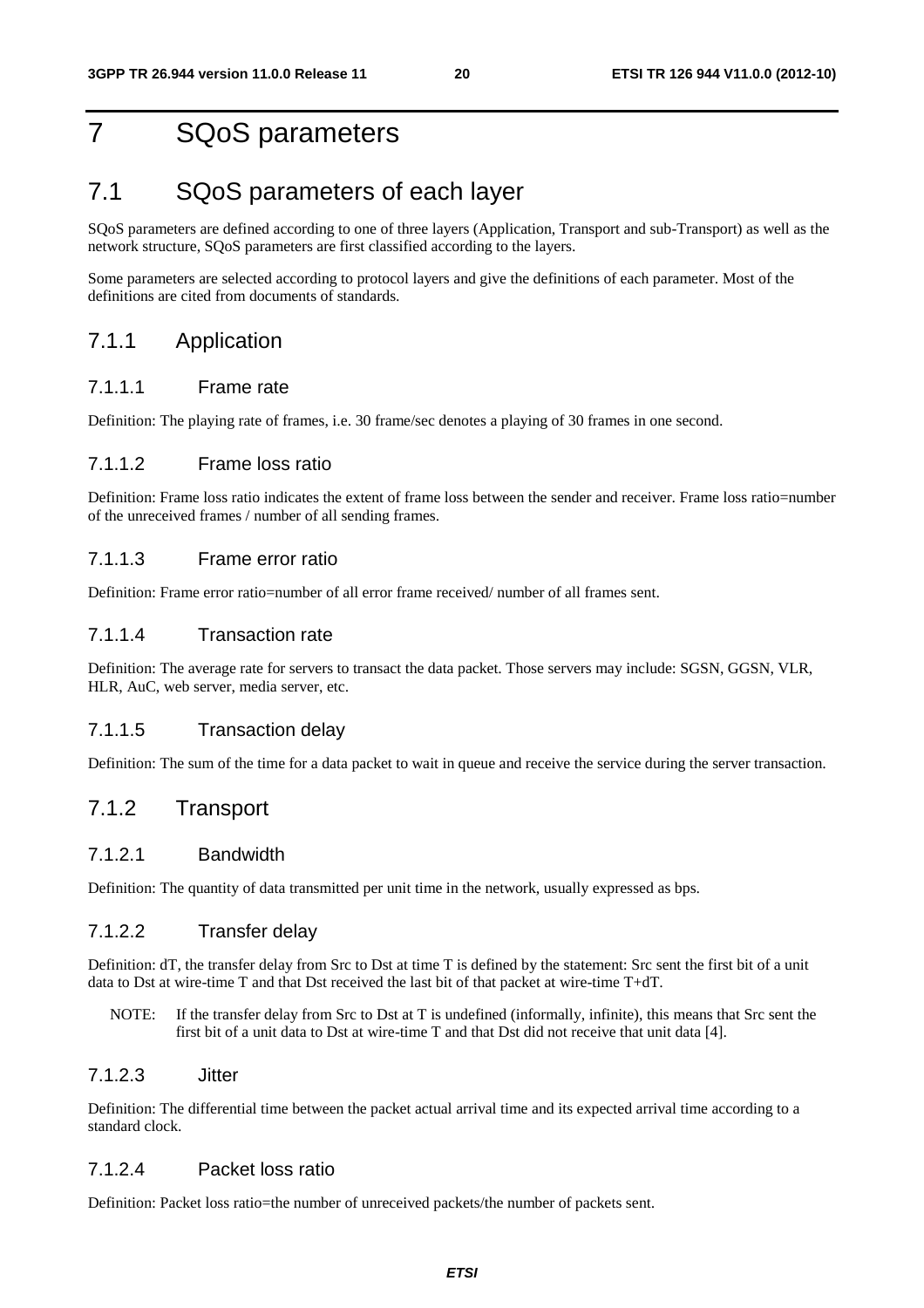#### 7.1.2.5 Packet error ratio

Definition: Packet error ratio the number of received frames that contain an error in the frame payload divided by the total number of transmitted frames.

### 7.1.3 Sub-transport

#### 7.1.3.1 Frame loss ratio

Definition: Frame loss ratio= the number of unreceived frames/the number of all sending frames.

#### 7.1.3.2 Residual frame error ratio

Definition: The residual frame error ratio is the number of undetected error frames divided by the total number of transmitted frames in one direction of a single virtual connection.

#### 7.1.3.3 Frame discard ratio

Definition: The number of received frames that are discarded because of a frame error divided by the total number of transmitted frames in one direction of a single virtual connection. Frame errors are defined as follows:

- 1) Frames those are too long or too short;
- 2) Frames that are not a multiple of 8 bits in length;
- 3) Frames with an invalid or unrecognized DLCI;
- 4) Frames with an abort sequence;
- 5) Frames with improper flag delimitation;
- 6) Frames that fail FCS [5].

#### 7.1.3.4 Residual bit ratio

Definition: Indicates the undetected bit error ratio in the delivered SDUs. If no error detection is requested, Residual bit error ratio indicates the bit error ratio in the delivered SDUs [1].

#### 7.1.3.5 Access delay

Definition: The delay time in queue of the station waiting for base station to assign a channel.

#### 7.1.3.6 Block ratio

Definition: The frequency of channel arrangement request failure.

#### 7.1.3.7 Soft handoff rate

Definition: The average rate for clients to handoff from one district to another.

# 7.2 SQoS parameters of each class

Some SQoS parameters are selected that is important enough for the five classes as table 1.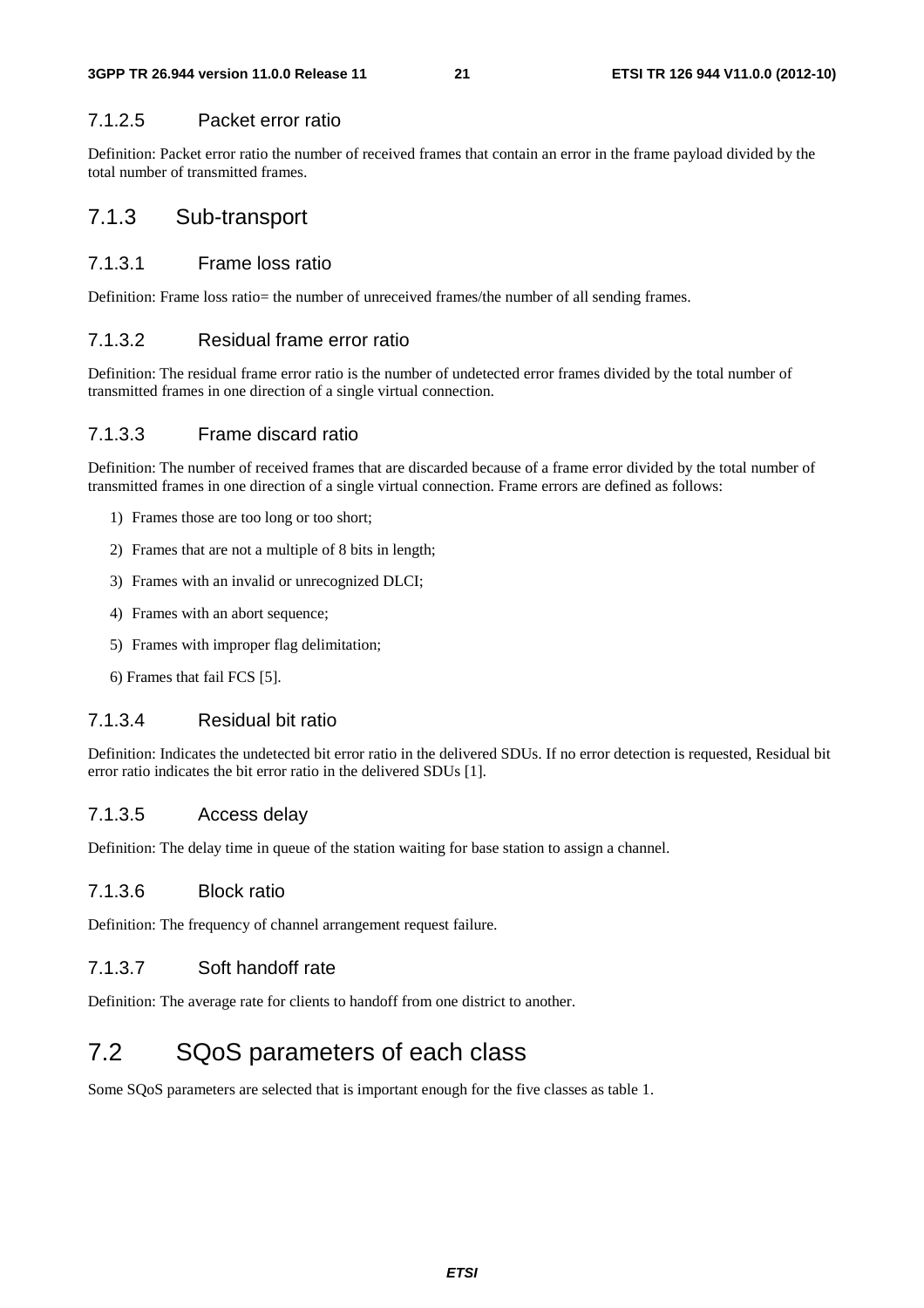| <b>Class</b>               | <b>SQoS parameters</b>                       |  |  |  |
|----------------------------|----------------------------------------------|--|--|--|
| Client                     | 1)<br>Frame rate                             |  |  |  |
|                            | Frame loss ratio                             |  |  |  |
|                            | Frame error ratio<br>3)                      |  |  |  |
| Radio access network       | 1)<br>Access delay                           |  |  |  |
|                            | Soft handoff rate                            |  |  |  |
|                            | <b>Block ratio</b><br>3)                     |  |  |  |
| Wireless transport network | 1)<br><b>Bandwidth</b>                       |  |  |  |
|                            | Transfer delay<br>2)                         |  |  |  |
|                            | 3)<br>Jitter                                 |  |  |  |
|                            | Packet loss ratio<br>$\vert 4)$              |  |  |  |
|                            | 5)<br>Frame loss ratio                       |  |  |  |
|                            | Frame error ratio<br>6)                      |  |  |  |
|                            | Frame discard ratio                          |  |  |  |
|                            | Residual bit error ratio<br>$\vert 8\rangle$ |  |  |  |
| Wired transport network    | 1)<br><b>Bandwidth</b>                       |  |  |  |
|                            | Transfer delay<br>2)                         |  |  |  |
|                            | 3)<br><b>Jitter</b>                          |  |  |  |
|                            | Packet loss ratio<br>4)                      |  |  |  |
|                            | 5)<br>Frame loss ratio                       |  |  |  |
|                            | 6)<br>Frame error ratio                      |  |  |  |
|                            | Frame discard ratio                          |  |  |  |
|                            | Residual bit error ratio<br>$\vert 8\rangle$ |  |  |  |
| <b>Transaction Node</b>    | 1)<br><b>Transaction rate</b>                |  |  |  |
|                            | Transaction delay<br>2)                      |  |  |  |
|                            | <b>Transaction capacity</b><br>3)            |  |  |  |

#### **Table 1: SQoS parameters of each class**

# 7.3 SQoS parameters of each service

The general applicable SQoS parameters for each service (IMS, MBMS, PSS, and Video Telephone) are listed in table 2 according to both class and layers. A specific list of transaction node SQoS of each service is listed in table 3.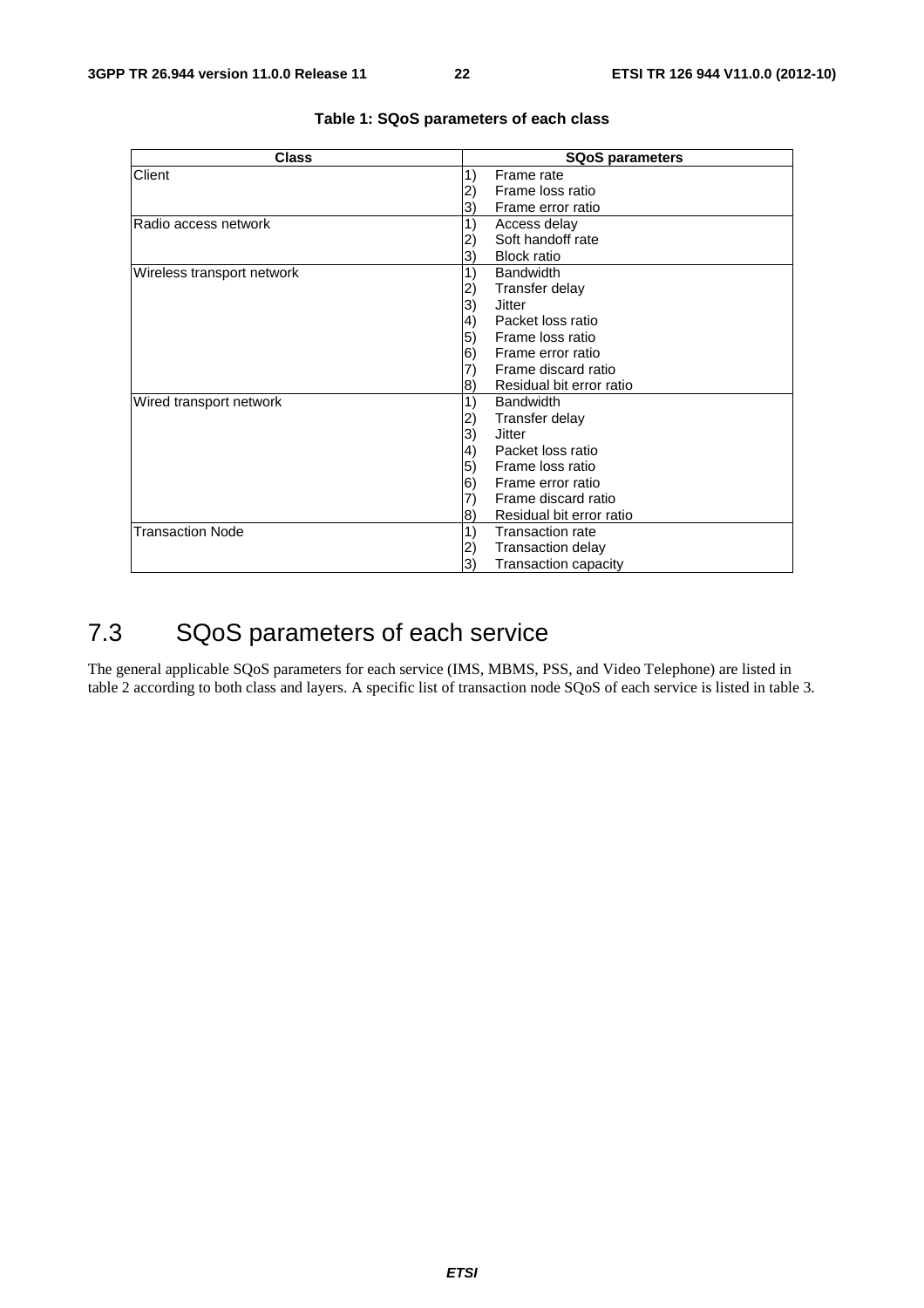| <b>Applicable SQoS parameters</b> |                          |                                                           |
|-----------------------------------|--------------------------|-----------------------------------------------------------|
| of IMS, MBMS, PSS, VT class       |                          |                                                           |
| Client                            | <b>Application Layer</b> | <b>IFrame</b> rate                                        |
|                                   |                          | Frame loss ratio,                                         |
|                                   |                          | Frame error ratio                                         |
|                                   | Transport Layer          |                                                           |
|                                   | Under transports         |                                                           |
| Radio access network              | Application Layer        |                                                           |
|                                   | <b>Transport Layer</b>   |                                                           |
|                                   | Under transports         | <b>Block ratio</b>                                        |
|                                   |                          | Access delay                                              |
|                                   |                          | Soft handoff rate                                         |
| Wireless transport                | <b>Application Layer</b> |                                                           |
| <b>Network</b>                    | Transport Laver          | <b>Bandwidth</b>                                          |
|                                   |                          | <b>Transfer Delay</b>                                     |
|                                   |                          | Jitter                                                    |
|                                   |                          | Packet loss ratio                                         |
|                                   | Under transports         | Frame loss ratio, Frame error ratio, Frame discard ratio, |
|                                   |                          | Residual bit error ratio                                  |
| Wired transport                   | <b>Application Layer</b> | Bandwidth                                                 |
| <b>Network</b>                    | Transport Layer          | <b>Transfer Delay</b>                                     |
|                                   |                          | <b>Jitter</b>                                             |
|                                   |                          | Packet loss ratio                                         |
|                                   | Under transports         | Frame loss ratio, Frame error ratio, Frame discard ratio, |
|                                   |                          | Residual bit error ratio                                  |
| <b>Transaction Node</b>           | <b>Application Layer</b> | lTransaction rate                                         |
|                                   |                          | Transaction delay                                         |
|                                   |                          | <b>Transaction capacity</b>                               |
|                                   | Transport Layer          |                                                           |
|                                   | Under transports         |                                                           |

| Table 2: General applicable SQoS parameters for service |  |  |  |  |
|---------------------------------------------------------|--|--|--|--|
|---------------------------------------------------------|--|--|--|--|

The SQoS metrics of each service are different in the transaction node class.

#### **Table 3: Specific SQoS parameters for transaction node of each service**

| <b>Service and SQoS</b>      | <b>PSS</b>                                                                     | IMS                                                                                                                                                   | <b>MBMS</b>                                                                                                        | <b>Video Telephony</b>                          |
|------------------------------|--------------------------------------------------------------------------------|-------------------------------------------------------------------------------------------------------------------------------------------------------|--------------------------------------------------------------------------------------------------------------------|-------------------------------------------------|
| Applicable Functional Entity | Base Station,<br>SGSN, GGSN,<br>VLR, HLR, AuC,<br>web server,<br>Imedia server | Base Station,<br>ISGSN.GGSN.<br>IVLR, HLR,<br>IAuCIP-CAN.P-<br>ICSCF.I-CSCF.S-<br>ICSCF,HSS,DHC<br>P.DNS.MGW.MG<br>CF, BGCF, AS, MR<br><b>FC.MRFP</b> | Base Station,<br>SGSN, GGSN,<br>VLR, HLR, AuC,<br>IBM-SC, CBC,<br>Data Sources<br>land Content<br><b>IProvider</b> | Base Station, SGSN, GGSN,<br>VLR, HLR, AuC, MGW |
| <b>SQoS Parameter</b>        | 1) Transaction rate<br>2) Transaction delay<br>3) Transaction capacity         |                                                                                                                                                       |                                                                                                                    |                                                 |

# 8 Mapping between ESQoS and SQoS

# 8.1 General

Firstly, a general mapping between ESQoS and SQoS parameters for all the new services is presented, and then the specific characters of them are given.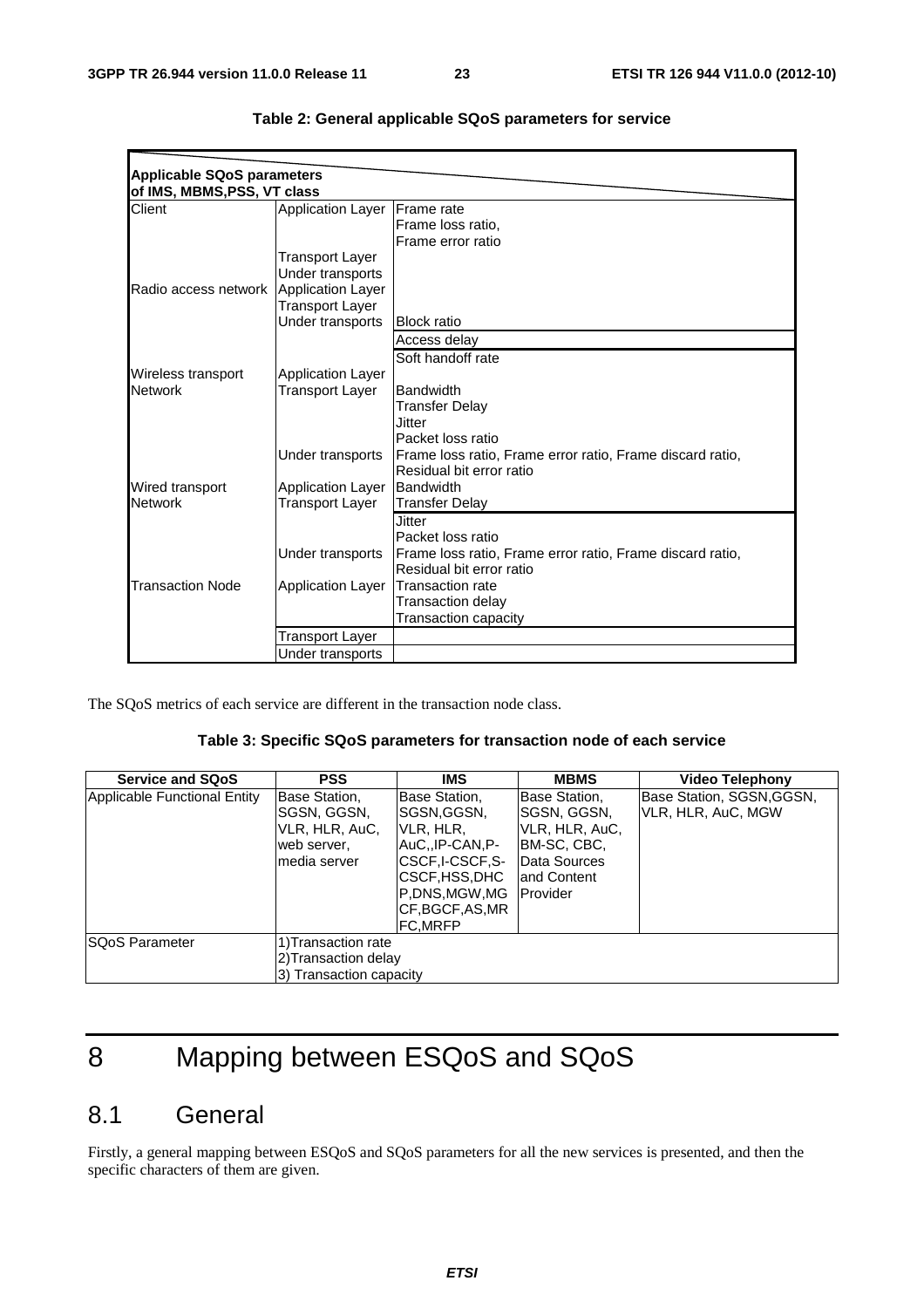#### **Table 4: the ESQoS and SQoS parameters mapping**

|                                 |                                                             | <b>ESQoS</b>                                                                                                                     | <b>Service Non-</b><br>Availability | <b>Service</b><br>failure<br>ratio | <b>Initial</b><br>connection<br>time | <b>Initial</b><br>buffering<br>time | <b>Rebuffering</b><br>frequency | Rebuffering<br>time | <b>Audio</b><br>quality | Intra-<br>frame/inter-<br>frame Video | Audio/video de-<br>synchronization<br>error |
|---------------------------------|-------------------------------------------------------------|----------------------------------------------------------------------------------------------------------------------------------|-------------------------------------|------------------------------------|--------------------------------------|-------------------------------------|---------------------------------|---------------------|-------------------------|---------------------------------------|---------------------------------------------|
| <b>SQoS</b>                     |                                                             |                                                                                                                                  |                                     |                                    |                                      |                                     |                                 |                     |                         | quality                               |                                             |
| <b>Client</b>                   | Application                                                 | Frame rate<br>Frame loss ratio,<br>Frame error ratio                                                                             |                                     |                                    |                                      | N                                   |                                 |                     |                         |                                       |                                             |
| Radio access<br><b>Inetwork</b> | Transports<br>Under transports<br>Application<br>Transports |                                                                                                                                  |                                     |                                    |                                      |                                     |                                 |                     |                         |                                       |                                             |
|                                 | Under transports                                            | <b>Block ratio</b><br>Access delay<br>Soft handoff rate                                                                          |                                     |                                    |                                      |                                     |                                 |                     | N                       |                                       |                                             |
| <b>Wireless</b>                 | Application                                                 |                                                                                                                                  |                                     |                                    |                                      |                                     |                                 |                     |                         |                                       |                                             |
| transport<br><b>Network</b>     | Transports                                                  | Bandwidth<br><b>Transfer Delay</b><br><b>Jitter</b><br>Packet loss ratio                                                         |                                     |                                    |                                      |                                     |                                 |                     |                         |                                       |                                             |
|                                 | Under transports                                            | Frame loss ratio, Frame<br>error ratio, Frame<br>discard ratio, Residual<br>bit error ratio                                      |                                     |                                    |                                      |                                     |                                 |                     |                         |                                       |                                             |
| <b>Wired</b>                    | Application                                                 |                                                                                                                                  |                                     |                                    |                                      |                                     |                                 |                     |                         |                                       |                                             |
| transport<br><b>Network</b>     | Transports<br>Under transports                              | <b>Bandwidth</b><br><b>Transfer Delay</b><br><b>Jitter</b><br>Packet loss ratio<br>Frame loss ratio, Frame<br>error ratio, Frame |                                     | N                                  |                                      | $\sim$                              |                                 |                     |                         |                                       |                                             |
|                                 |                                                             | discard ratio, Residual<br>bit error ratio                                                                                       |                                     |                                    |                                      |                                     |                                 |                     |                         |                                       |                                             |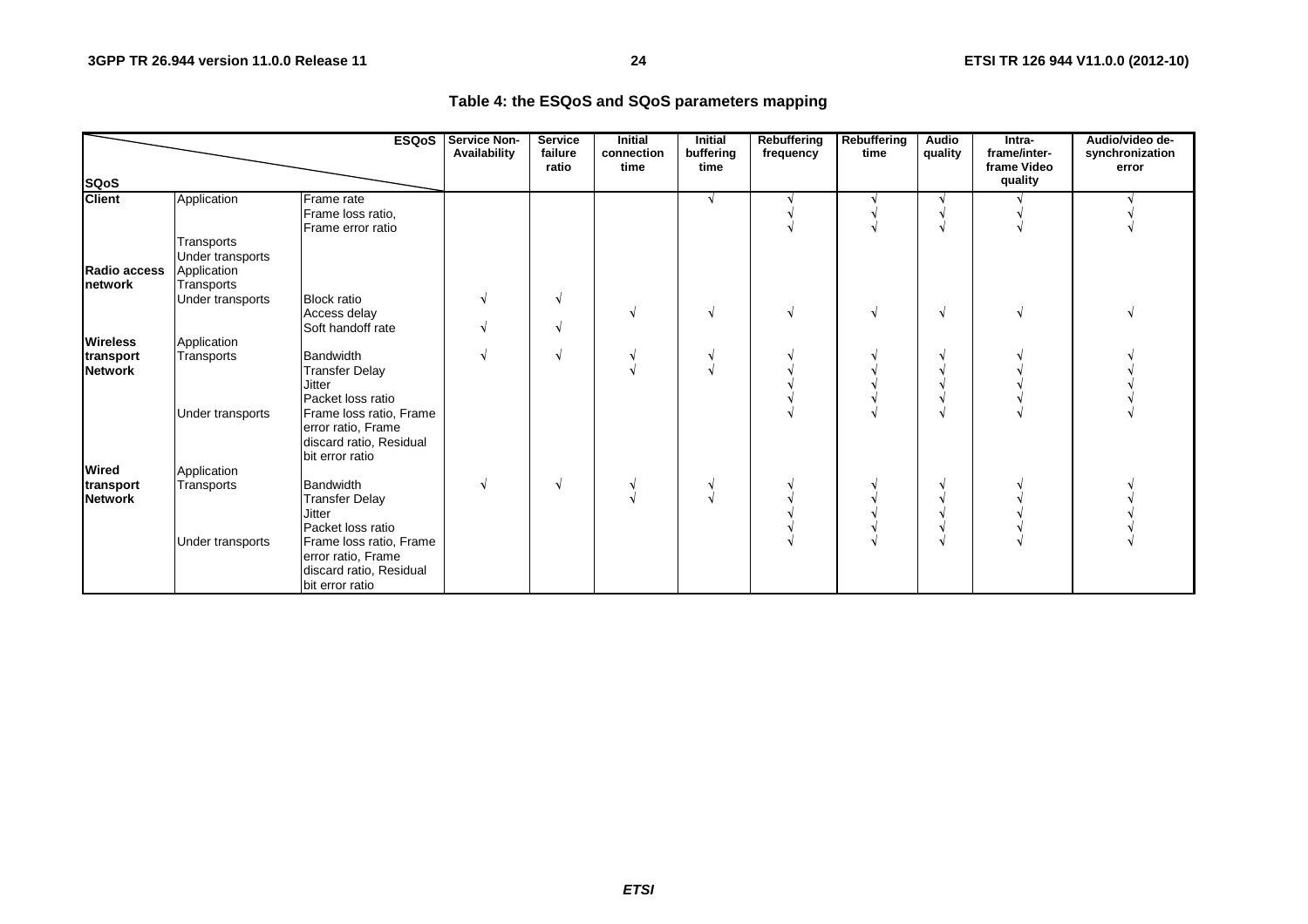|             |                  |             | <b>ESQoS</b>                | <b>Service Non-</b><br>Availability | Service<br>failure<br>ratio | <b>Initial</b><br>connection<br>time | Initial<br>buffering<br>time | Rebuffering<br>frequency | Rebuffering<br>time | Audio<br>quality | Intra-<br>frame/inter-<br>frame Video | Audio/video de-<br>synchronization<br>error |
|-------------|------------------|-------------|-----------------------------|-------------------------------------|-----------------------------|--------------------------------------|------------------------------|--------------------------|---------------------|------------------|---------------------------------------|---------------------------------------------|
| <b>SQoS</b> |                  |             |                             |                                     |                             |                                      |                              |                          |                     |                  | quality                               |                                             |
| Transaction | Application Base |             | Transaction rate            |                                     |                             |                                      |                              |                          |                     |                  |                                       |                                             |
| <b>Node</b> |                  | Station     | Transaction delay           |                                     |                             |                                      |                              |                          |                     |                  |                                       |                                             |
|             |                  |             | Transaction capacity        |                                     |                             |                                      |                              |                          |                     |                  |                                       |                                             |
|             |                  | <b>SGSN</b> | Transaction rate            |                                     |                             |                                      |                              |                          |                     |                  |                                       |                                             |
|             |                  |             | Transaction delay           |                                     |                             |                                      |                              |                          |                     |                  |                                       |                                             |
|             |                  |             | Transaction capacity        |                                     |                             |                                      |                              |                          |                     |                  |                                       |                                             |
|             |                  | <b>GGSN</b> | Transaction rate            |                                     |                             |                                      |                              |                          |                     |                  |                                       |                                             |
|             |                  |             | Transaction delay           |                                     |                             |                                      |                              |                          |                     |                  |                                       |                                             |
|             |                  |             | Transaction capacity        |                                     |                             |                                      |                              |                          |                     |                  |                                       |                                             |
|             |                  | <b>HLR</b>  | Transaction rate            |                                     |                             |                                      |                              |                          |                     |                  |                                       |                                             |
|             |                  |             | Transaction delay           |                                     |                             |                                      |                              |                          |                     |                  |                                       |                                             |
|             |                  |             | Transaction capacity        |                                     |                             |                                      |                              |                          |                     |                  |                                       |                                             |
|             |                  | <b>VLR</b>  | Transaction rate            |                                     |                             |                                      |                              |                          |                     |                  |                                       |                                             |
|             |                  |             | Transaction delay           |                                     |                             |                                      |                              |                          |                     |                  |                                       |                                             |
|             |                  |             | Transaction capacity        |                                     |                             |                                      |                              |                          |                     |                  |                                       |                                             |
|             |                  | AuC         | Transaction rate            |                                     |                             |                                      |                              |                          |                     |                  |                                       |                                             |
|             |                  |             | Transaction delay           |                                     |                             |                                      |                              |                          |                     |                  |                                       |                                             |
|             |                  |             | <b>Transaction capacity</b> |                                     |                             |                                      |                              |                          |                     |                  |                                       |                                             |

# 8.2 PSS

The specific transaction nodes that PSS involves are HLR, VLR, AuC, web servers and media servers, so these nodes are listed in table 5.

**Table 5: the ESQoS and SQoS parameters mapping of PSS** 

|                             |        |             | <b>ESQoS</b> Service Non-<br>Availability | <b>Service</b><br>failure | Initial<br>connection | Initial<br>buffering | Rebuffering<br>frequency | Rebuffering<br>time | <b>Audio</b><br>quality | Intra-frame/inter-<br>frame Video | Audio/video de-<br>synchronization |
|-----------------------------|--------|-------------|-------------------------------------------|---------------------------|-----------------------|----------------------|--------------------------|---------------------|-------------------------|-----------------------------------|------------------------------------|
| <b>SQoS</b>                 |        |             |                                           | ratio                     | time                  | time                 |                          |                     |                         | quality                           | error                              |
| Transaction Application Web |        | Transaction |                                           |                           |                       |                      |                          |                     |                         |                                   |                                    |
| Node                        | server | rate        |                                           |                           |                       |                      |                          |                     |                         |                                   |                                    |
|                             |        | Transaction |                                           |                           |                       |                      |                          |                     |                         |                                   |                                    |
|                             |        | delay       |                                           |                           |                       |                      |                          |                     |                         |                                   |                                    |
|                             |        | Transaction |                                           |                           |                       |                      |                          |                     |                         |                                   |                                    |
|                             |        | capacity    |                                           |                           |                       |                      |                          |                     |                         |                                   |                                    |
|                             | Media  | Transaction |                                           |                           |                       |                      |                          |                     |                         |                                   |                                    |
|                             | server | rate        |                                           |                           |                       |                      |                          |                     |                         |                                   |                                    |
|                             |        | Transaction |                                           |                           |                       |                      |                          |                     |                         |                                   |                                    |
|                             |        | delay       |                                           |                           |                       |                      |                          |                     |                         |                                   |                                    |
|                             |        | Transaction |                                           |                           |                       |                      |                          |                     |                         |                                   |                                    |
|                             |        | capacity    |                                           |                           |                       |                      |                          |                     |                         |                                   |                                    |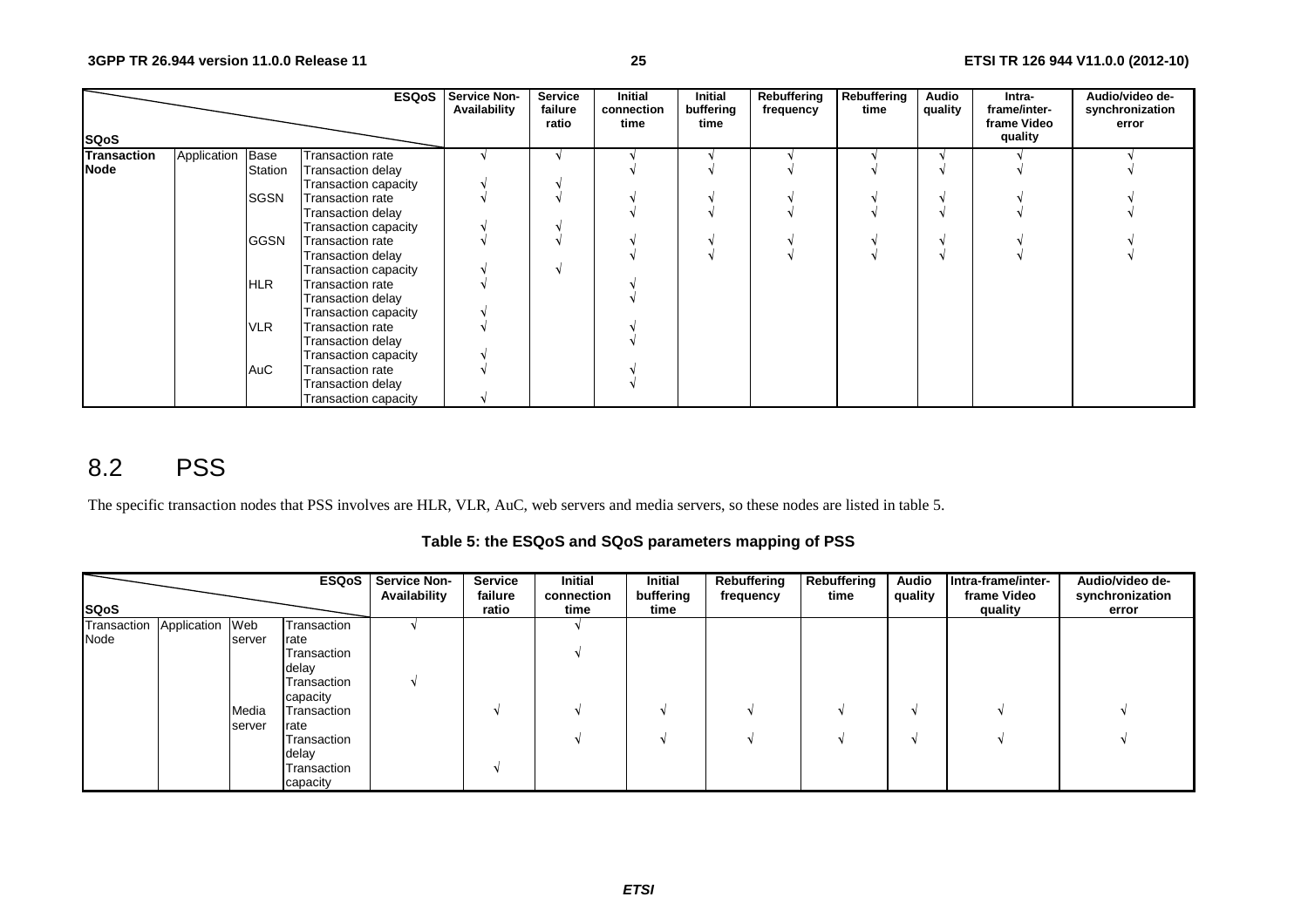# 8.3 MBMS

The specific transaction nodes that MBMS involves are BM-SC, CBC, Data Sources and Content Provider, so these nodes are listed in table 6.

|             |                               |            | ESQoS                | <b>Service Non-</b> | <b>Service</b>   | <b>Initial</b>     | Initial           | <b>Rebuffering</b> | Rebuffering | Audio   | Intra-                                 | Audio/video de-          |
|-------------|-------------------------------|------------|----------------------|---------------------|------------------|--------------------|-------------------|--------------------|-------------|---------|----------------------------------------|--------------------------|
| <b>SQoS</b> |                               |            |                      | Availability        | failure<br>ratio | connection<br>time | buffering<br>time | frequency          | time        | quality | frame/inter-<br>frame Video<br>quality | synchronization<br>error |
|             | Transaction Application BM-SC |            | Transaction          |                     |                  |                    |                   |                    |             |         |                                        |                          |
| Node        |                               |            | rate                 |                     |                  |                    |                   |                    |             |         |                                        |                          |
|             |                               |            | Transaction          |                     |                  |                    |                   |                    |             |         |                                        |                          |
|             |                               |            | delay                |                     |                  |                    |                   |                    |             |         |                                        |                          |
|             |                               |            | Transaction          |                     |                  |                    |                   |                    |             |         |                                        |                          |
|             |                               |            | capacity             |                     |                  |                    |                   |                    |             |         |                                        |                          |
|             |                               | <b>CBC</b> | Transaction          |                     |                  |                    |                   |                    |             |         |                                        |                          |
|             |                               |            | rate                 |                     |                  |                    |                   |                    |             |         |                                        |                          |
|             |                               |            | Transaction          |                     |                  |                    |                   |                    |             |         |                                        |                          |
|             |                               |            | delay<br>Transaction |                     |                  |                    |                   |                    |             |         |                                        |                          |
|             |                               |            | capacity             |                     |                  |                    |                   |                    |             |         |                                        |                          |
|             |                               | Data       | Transaction          |                     |                  |                    |                   |                    |             |         |                                        |                          |
|             |                               | Sources    | rate                 |                     |                  |                    |                   |                    |             |         |                                        |                          |
|             |                               |            | Transaction          |                     |                  |                    |                   |                    |             |         |                                        |                          |
|             |                               |            | delay                |                     |                  |                    |                   |                    |             |         |                                        |                          |
|             |                               |            | Transaction          |                     |                  |                    |                   |                    |             |         |                                        |                          |
|             |                               |            | capacity             |                     |                  |                    |                   |                    |             |         |                                        |                          |
|             |                               | Content    | Transaction          |                     | N                |                    | N                 | V                  |             | N       |                                        |                          |
|             |                               | Provider   | rate                 |                     |                  |                    |                   |                    |             |         |                                        |                          |
|             |                               |            | Transaction          |                     |                  |                    | N                 | N                  |             | N       |                                        |                          |
|             |                               |            | delay                |                     |                  |                    |                   |                    |             |         |                                        |                          |
|             |                               |            | Transaction          |                     | N                |                    |                   |                    |             |         |                                        |                          |
|             |                               |            | capacity             |                     |                  |                    |                   |                    |             |         |                                        |                          |

#### **Table 6: the ESQoS and SQoS parameters mapping of MBMS**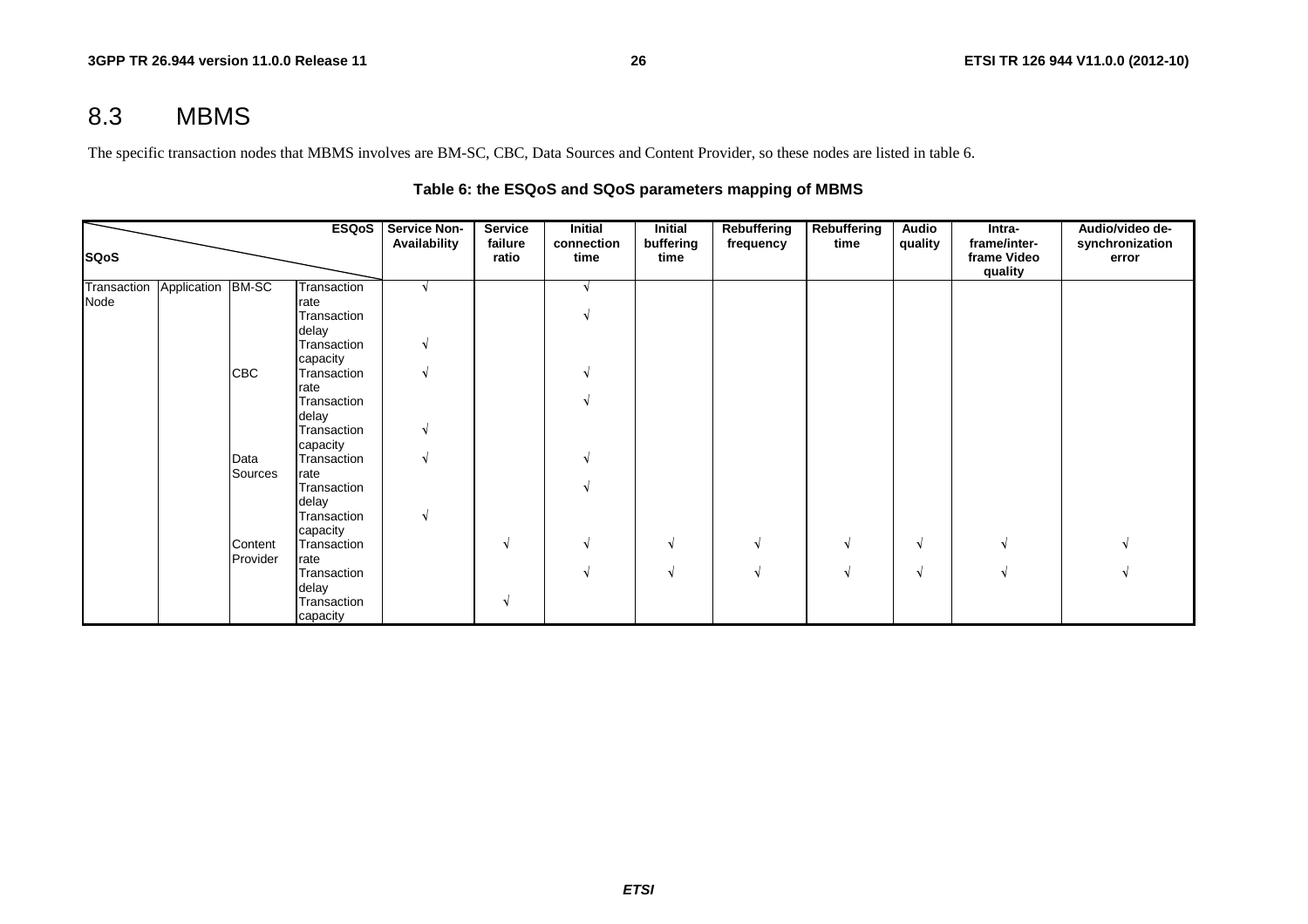# 8.4 Video telephony

The specific transaction nodes that Video Telephony involves are VLR and MGW, so these nodes are listed in table 7.

#### **Table 7: the ESQoS and SQoS parameters mapping of VT**

|                         |  | <b>ESQoS</b>    | <b>Service Non-</b><br>Availability | Service<br>failure | <b>Initial</b><br>connection | <b>Initial</b><br>buffering | Rebuffering<br>frequency | Rebuffering<br>time | <b>Audio</b><br>quality | Intra-frame/inter-<br>frame Video | Audio/video de-<br>synchronization |
|-------------------------|--|-----------------|-------------------------------------|--------------------|------------------------------|-----------------------------|--------------------------|---------------------|-------------------------|-----------------------------------|------------------------------------|
| <b>ISQoS</b>            |  |                 |                                     | ratio              | time                         | time                        |                          |                     |                         | quality                           | error                              |
| Transaction Application |  | MGW Transaction |                                     |                    |                              |                             |                          |                     |                         |                                   |                                    |
| Node                    |  | rate            |                                     |                    |                              |                             |                          |                     |                         |                                   |                                    |
|                         |  | Transaction     |                                     |                    |                              |                             |                          |                     |                         |                                   |                                    |
|                         |  | delay           |                                     |                    |                              |                             |                          |                     |                         |                                   |                                    |
|                         |  | Transaction     |                                     |                    |                              |                             |                          |                     |                         |                                   |                                    |
|                         |  | capacity        |                                     |                    |                              |                             |                          |                     |                         |                                   |                                    |

## 8.5 IMS

The specific transaction nodes that IMS involves are HLR, VLR, AuC, IP-CAN, P-CSCF, I-CSCF, S-CSCF, HSS, DHCP, DNS, MGW, MGCF, BGCF, AS, MRFC and MRFP, so these nodes are listed in table 8.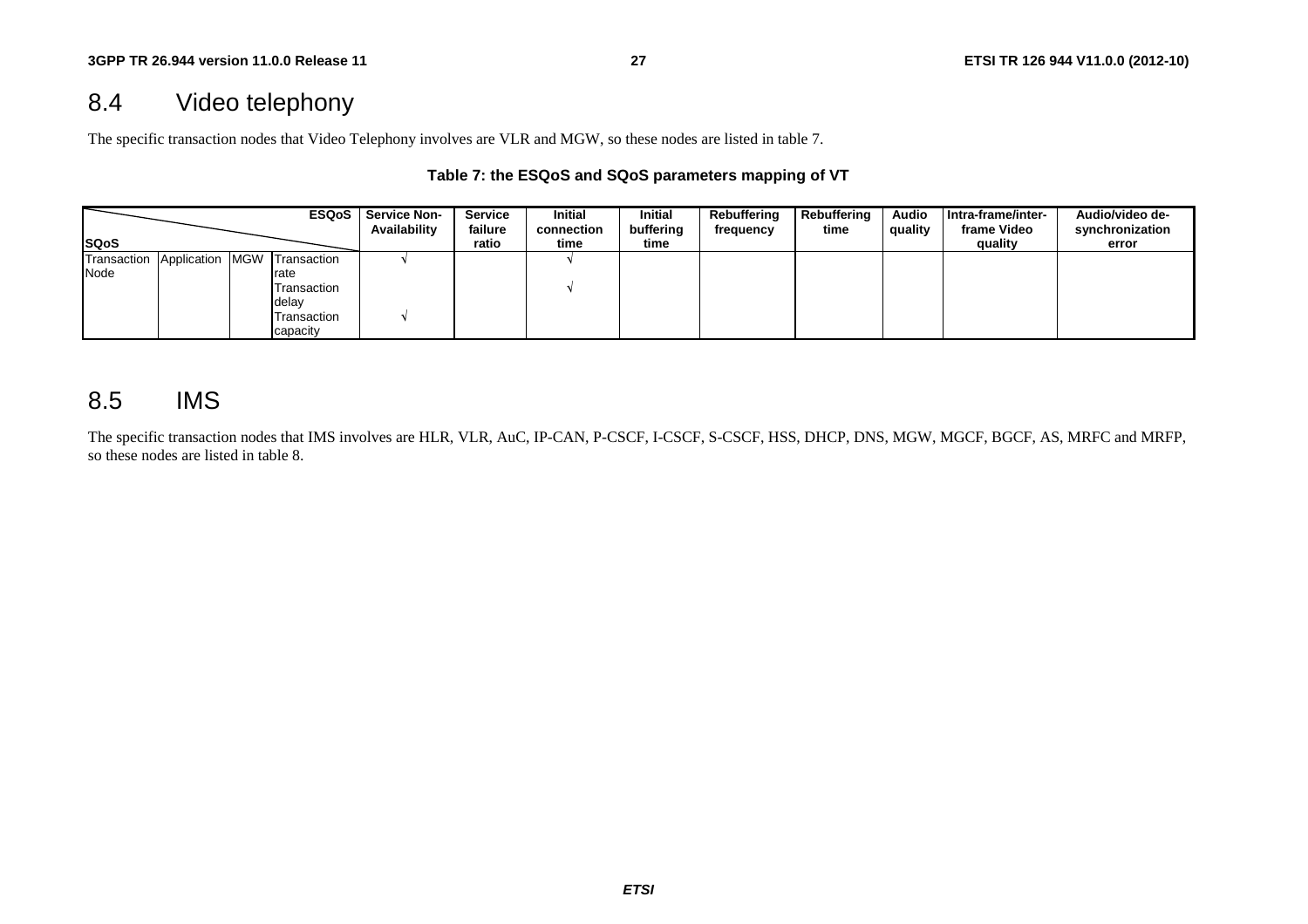| Table 8: the ESQoS and SQoS parameters mapping of IMS |  |
|-------------------------------------------------------|--|
|-------------------------------------------------------|--|

|             |                    |             | <b>ESQoS</b>            | <b>Service Non-</b> | <b>Service</b>   | <b>Initial</b>     | <b>Initial</b>    | Rebuffering | <b>Rebuffering</b> | <b>Audio</b> | Intra-                                 | Audio/video de-          |
|-------------|--------------------|-------------|-------------------------|---------------------|------------------|--------------------|-------------------|-------------|--------------------|--------------|----------------------------------------|--------------------------|
| <b>SQoS</b> |                    |             |                         | Availability        | failure<br>ratio | connection<br>time | buffering<br>time | frequency   | time               | quality      | frame/inter-<br>frame Video<br>quality | synchronization<br>error |
| Transaction | Application IP-CAN |             | <b>Transaction rate</b> | $\sqrt{ }$          |                  | $\sqrt{ }$         |                   |             |                    |              |                                        |                          |
| Node        |                    |             | Transaction             |                     |                  | $\sqrt{ }$         |                   |             |                    |              |                                        |                          |
|             |                    |             | delay                   |                     |                  |                    |                   |             |                    |              |                                        |                          |
|             |                    |             | Transaction             | N                   |                  |                    |                   |             |                    |              |                                        |                          |
|             |                    |             | capacity                |                     |                  |                    |                   |             |                    |              |                                        |                          |
|             |                    | P-CSCF      | Transaction rate        | N                   |                  |                    |                   |             |                    |              |                                        |                          |
|             |                    |             | Transaction             |                     |                  |                    |                   |             |                    |              |                                        |                          |
|             |                    |             | delay<br>Transaction    |                     |                  |                    |                   |             |                    |              |                                        |                          |
|             |                    |             | capacity                |                     |                  |                    |                   |             |                    |              |                                        |                          |
|             |                    | I-CSCF      | Transaction rate        | $\sqrt{ }$          |                  |                    |                   |             |                    |              |                                        |                          |
|             |                    |             | Transaction             |                     |                  |                    |                   |             |                    |              |                                        |                          |
|             |                    |             | delay                   |                     |                  |                    |                   |             |                    |              |                                        |                          |
|             |                    |             | Transaction             |                     |                  |                    |                   |             |                    |              |                                        |                          |
|             |                    |             | capacity                |                     |                  |                    |                   |             |                    |              |                                        |                          |
|             |                    | S-CSCF      | Transaction rate        | V                   |                  |                    |                   |             |                    |              |                                        |                          |
|             |                    |             | Transaction             |                     |                  |                    |                   |             |                    |              |                                        |                          |
|             |                    |             | delay                   |                     |                  |                    |                   |             |                    |              |                                        |                          |
|             |                    |             | Transaction             |                     |                  |                    |                   |             |                    |              |                                        |                          |
|             |                    |             | capacity                |                     |                  |                    |                   |             |                    |              |                                        |                          |
|             |                    | <b>HSS</b>  | Transaction rate        | $\sqrt{ }$          |                  |                    |                   |             |                    |              |                                        |                          |
|             |                    |             | Transaction<br>delay    |                     |                  |                    |                   |             |                    |              |                                        |                          |
|             |                    |             | Transaction             | N                   |                  |                    |                   |             |                    |              |                                        |                          |
|             |                    |             | capacity                |                     |                  |                    |                   |             |                    |              |                                        |                          |
|             |                    | <b>DHCP</b> | Transaction rate        | $\sqrt{ }$          |                  |                    |                   |             |                    |              |                                        |                          |
|             |                    |             | Transaction             |                     |                  |                    |                   |             |                    |              |                                        |                          |
|             |                    |             | delay                   |                     |                  |                    |                   |             |                    |              |                                        |                          |
|             |                    |             | Transaction             |                     |                  |                    |                   |             |                    |              |                                        |                          |
|             |                    |             | capacity                |                     |                  |                    |                   |             |                    |              |                                        |                          |
|             |                    | <b>DNS</b>  | Transaction rate        | N                   |                  |                    |                   |             |                    |              |                                        |                          |
|             |                    |             | Transaction             |                     |                  |                    |                   |             |                    |              |                                        |                          |
|             |                    |             | delay                   |                     |                  |                    |                   |             |                    |              |                                        |                          |
|             |                    |             | Transaction             | $\sqrt{ }$          |                  |                    |                   |             |                    |              |                                        |                          |
|             |                    |             | capacity                | $\sqrt{ }$          |                  |                    |                   |             |                    |              |                                        |                          |
|             |                    | <b>MGW</b>  | Transaction rate        |                     |                  |                    |                   |             |                    |              |                                        |                          |
|             |                    |             | Transaction<br>delay    |                     |                  |                    |                   |             |                    |              |                                        |                          |
|             |                    |             | Transaction             |                     |                  |                    |                   |             |                    |              |                                        |                          |
|             |                    |             | capacity                |                     |                  |                    |                   |             |                    |              |                                        |                          |
|             |                    | <b>MGCF</b> | Transaction rate        | $\sqrt{ }$          |                  |                    |                   |             |                    |              |                                        |                          |
|             |                    |             | Transaction             |                     |                  |                    |                   |             |                    |              |                                        |                          |
|             |                    |             | delay                   |                     |                  |                    |                   |             |                    |              |                                        |                          |
|             |                    |             | Transaction             | $\sqrt{ }$          |                  |                    |                   |             |                    |              |                                        |                          |
|             |                    |             | capacity                |                     |                  |                    |                   |             |                    |              |                                        |                          |
|             |                    | <b>BGCF</b> | Transaction rate        | $\sqrt{}$           |                  | $\sqrt{ }$         |                   |             |                    |              |                                        |                          |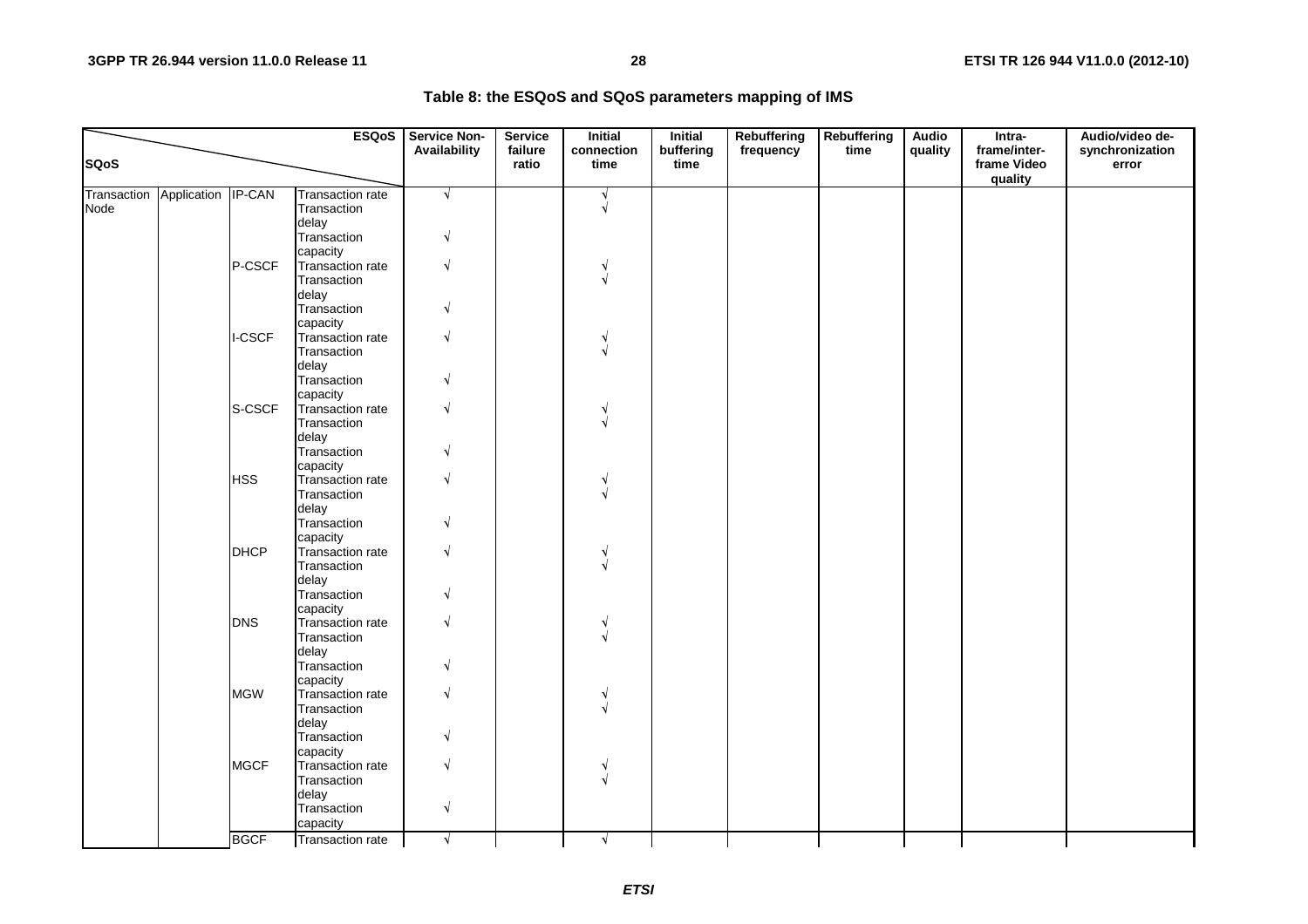| <b>SQoS</b> |             | <b>ESQoS</b>            | <b>Service Non-</b><br>Availability | <b>Service</b><br>failure<br>ratio | <b>Initial</b><br>connection<br>time | Initial<br>buffering<br>time | Rebuffering<br>frequency | Rebuffering<br>time | <b>Audio</b><br>quality | Intra-<br>frame/inter-<br>frame Video<br>quality | Audio/video de-<br>synchronization<br>error |
|-------------|-------------|-------------------------|-------------------------------------|------------------------------------|--------------------------------------|------------------------------|--------------------------|---------------------|-------------------------|--------------------------------------------------|---------------------------------------------|
|             |             | Transaction             |                                     |                                    |                                      |                              |                          |                     |                         |                                                  |                                             |
|             |             | delay                   |                                     |                                    |                                      |                              |                          |                     |                         |                                                  |                                             |
|             |             | Transaction<br>capacity | N                                   |                                    |                                      |                              |                          |                     |                         |                                                  |                                             |
|             | <b>AS</b>   | Transaction rate        | N                                   |                                    |                                      |                              |                          |                     |                         |                                                  |                                             |
|             |             | Transaction             |                                     |                                    |                                      |                              |                          |                     |                         |                                                  |                                             |
|             |             | delay                   |                                     |                                    |                                      |                              |                          |                     |                         |                                                  |                                             |
|             |             | Transaction             | N                                   |                                    |                                      |                              |                          |                     |                         |                                                  |                                             |
|             |             | capacity                |                                     |                                    |                                      |                              |                          |                     |                         |                                                  |                                             |
|             | <b>MRFC</b> | Transaction rate        | N                                   |                                    |                                      |                              |                          |                     |                         |                                                  |                                             |
|             |             | Transaction             |                                     |                                    |                                      |                              |                          |                     |                         |                                                  |                                             |
|             |             | delay                   |                                     |                                    |                                      |                              |                          |                     |                         |                                                  |                                             |
|             |             | Transaction             | N                                   |                                    |                                      |                              |                          |                     |                         |                                                  |                                             |
|             |             | capacity                |                                     |                                    |                                      |                              |                          |                     |                         |                                                  |                                             |
|             | <b>MRFP</b> | Transaction rate        | N                                   |                                    |                                      |                              |                          |                     |                         |                                                  |                                             |
|             |             | Transaction             |                                     |                                    |                                      |                              |                          |                     |                         |                                                  |                                             |
|             |             | delay                   |                                     |                                    |                                      |                              |                          |                     |                         |                                                  |                                             |
|             |             | Transaction             | N                                   |                                    |                                      |                              |                          |                     |                         |                                                  |                                             |
|             |             | capacity                |                                     |                                    |                                      |                              |                          |                     |                         |                                                  |                                             |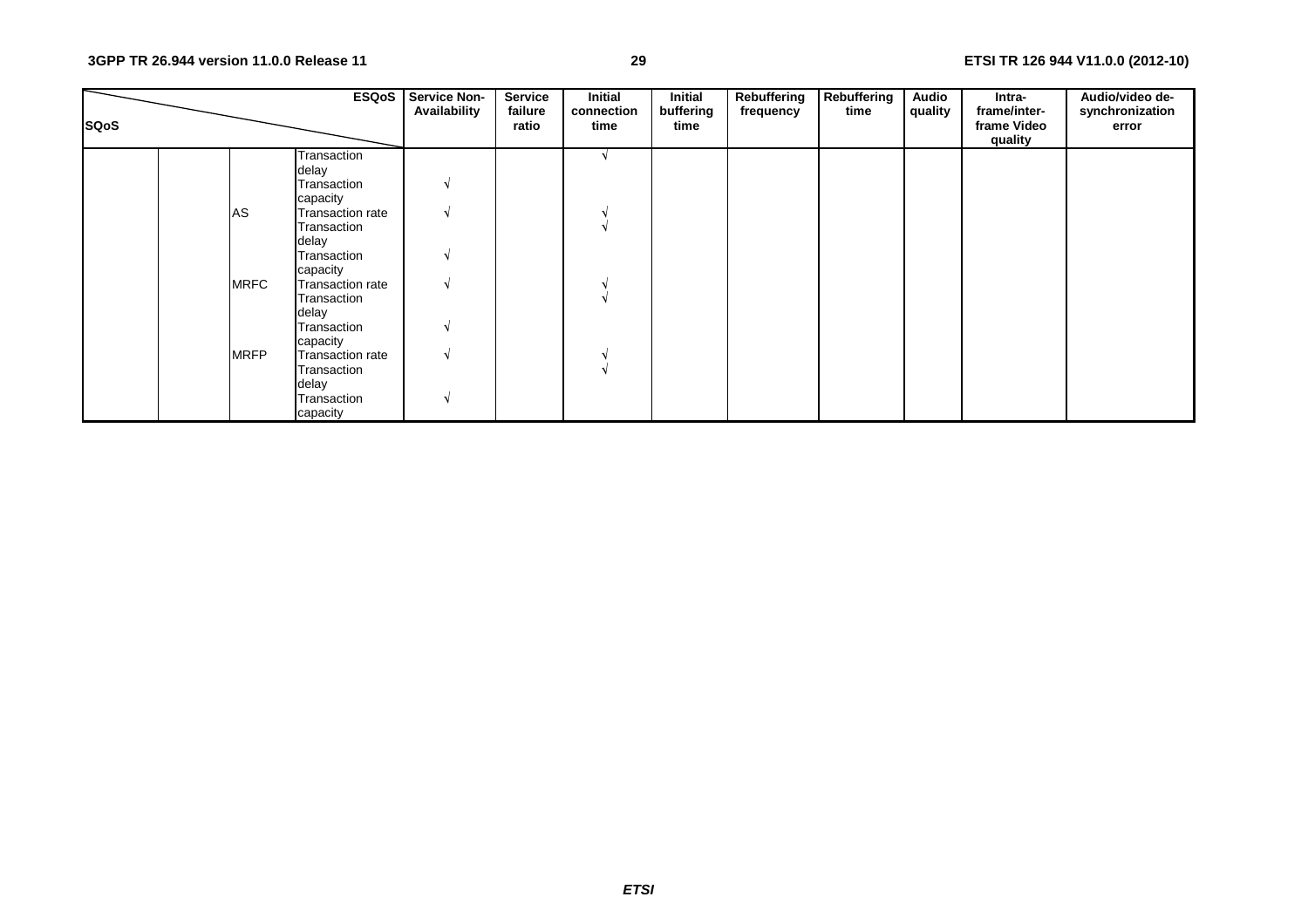# Annex A: PSS Performance Analysis with Theoretical Models

# A.1 Introduction

The "End-to-end Multimedia Services Performance Metrics" work item is conducting a research on the performance metrics for popular multimedia services, including streaming, multimedia broadcast multicast service (MBMS), video telephony and IP Multimedia subsystem Service (IMS), etc. This annex will support and justify the results in the present document.

In this annex, the performance evaluation for end-to-end multimedia services based on System QoS (SQoS) and end-to-End Service QoS (ESQoS) parameters is conducted, to provide the possible operational methods for operators/service providers to guarantee the quality of the provided services. The quantitative study of ESQoS and SQoS parameters would benefit both operators/service providers and end users as well. It would offer models and metrics for operators/service providers to better manage network capacity and deploy services. It would also guide operators/service providers to provide the best service in limited bandwidth with little latency and packet loss.

In this annex, packet-switched streaming service is taken as an example.

# A.2 Scope

Theoretical models are introduced to study the ESQoS and SQoS parameters. The inherent relationship between the ESQoS and SQoS parameters of PSS is described, which provide the possible operational methods for the operators/service providers to guarantee of the service performance.

First, some general models are proposed to study the performance parameters of the multimedia services. Then, the accurate and concrete models are created to figure out the relationships of the ESQoS and SQoS parameters.

Further, these methods and models can be extended to other multimedia services.

# A.3 References

The following documents contain provisions which, through reference in this text, constitute provisions of the present document.

- References are either specific (identified by date of publication, edition number, version number, etc.) or non-specific.
- For a specific reference, subsequent revisions do not apply.
- For a non-specific reference, the latest version applies. In the case of a reference to a 3GPP document (including a GSM document), a non-specific reference implicitly refers to the latest version of that document *in the same Release as the present document*.
- [1] CACC, Department of ECE, Duke University, Kishor S. Trivedi, Dharmaraja Selvamuthu, Xiaomin Ma: "Analytic Modeling of Handoffs in Wireless Cellular Networks", 2002.
- [2] MISCHA SCHWARTZ, broadband integrated networks, Prentice Hall, 1996.
- [3] Lin C. Performance evaluation of computer networks and computer systems, Tsinghua University Press, 2001.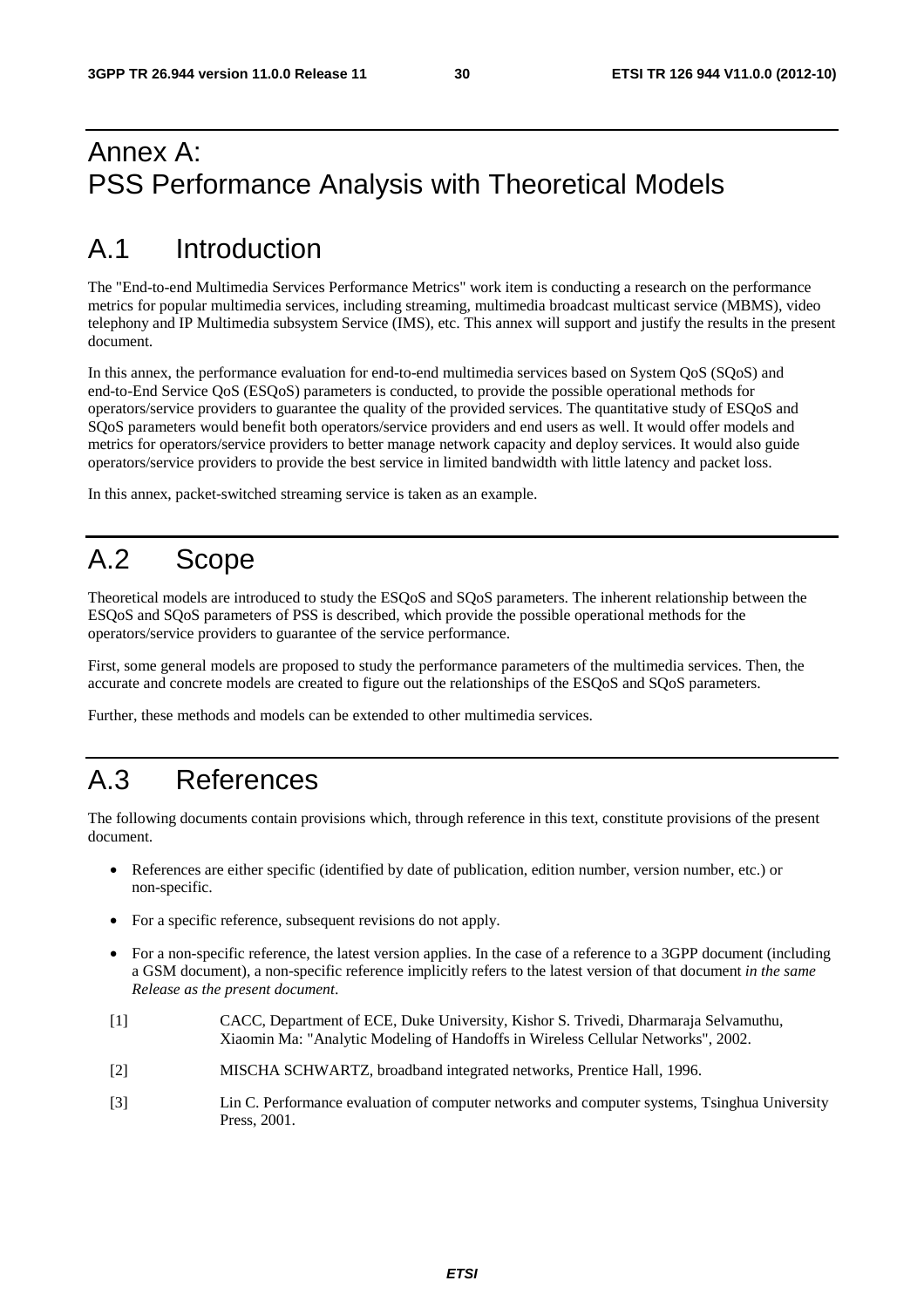# A.4 General models

Three classes of general models are presented including radio access network modelling, transport network modelling, node modelling. And there are two types of node models: simple node model and complex node model. These models can be used to study the performance metrics of various multimedia services and the network conditions. In this annex, queuing models are introduced to get the metrics, including the delay, failure ratio and loss ratio.

## A.4.1 Radio access network model

Some analytical models are introduced for the radio access network to evaluate some important parameters, such as the block ratio of new calls, the failure ratio of handoff calls.

#### A.4.1.1 Model description

As an example, a queuing model can be used for Streaming Service in the access cell [1].

The new calls and handoff calls share a fixed numbers of channels in the cell, and the left channels are reserved. A new call will be connected if an idle channel is available among the sharing channels, otherwise the call is blocked. A handoff call will be connected if an idle channel is available in the cell, otherwise the call is failed.

For simplicity, assume that the arrival stream of new calls, the stream of handoff arrivals, the channel holding time for new calls and handoff calls are all of exponential distributions. Besides, the model also considers the platform failure and the base repeater failure. All failures are assumed to be mutually independent. Times to platform and base repeater failures and repair are assumed to be exponentially distributed.

The parameters' definitions are as follows:

| $\lambda_n$ :           | the rate of arrival stream of new calls.      |
|-------------------------|-----------------------------------------------|
| $\lambda_h$ :           | the rate of stream of handoff arrivals.       |
| $\mu_c$ :               | the channel holding time for new calls.       |
| $\mu_n$ :               | the channel holding time for handoff calls.   |
| $N_b$ :                 | the number of the base repeaters in the cell. |
| M:                      | the channel number of each base repeater.     |
| g:                      | the reserved resources.                       |
| $\frac{1}{\lambda_s}$ : | mean time of platform failure.                |
| $\frac{1}{\mu_s}$ :     | mean time of platform repair.                 |
| $\frac{1}{\lambda_b}$ : | mean time of base repeater failure.           |
| $\overline{\mu_{h}}$    | mean time of base repeater repair.            |

Now the system can be basically modelled as a queue, which can be presented by a Markov chain.

Solving the model, the block ratio of new calls and the failure ratio of handoff calls can be easily obtained.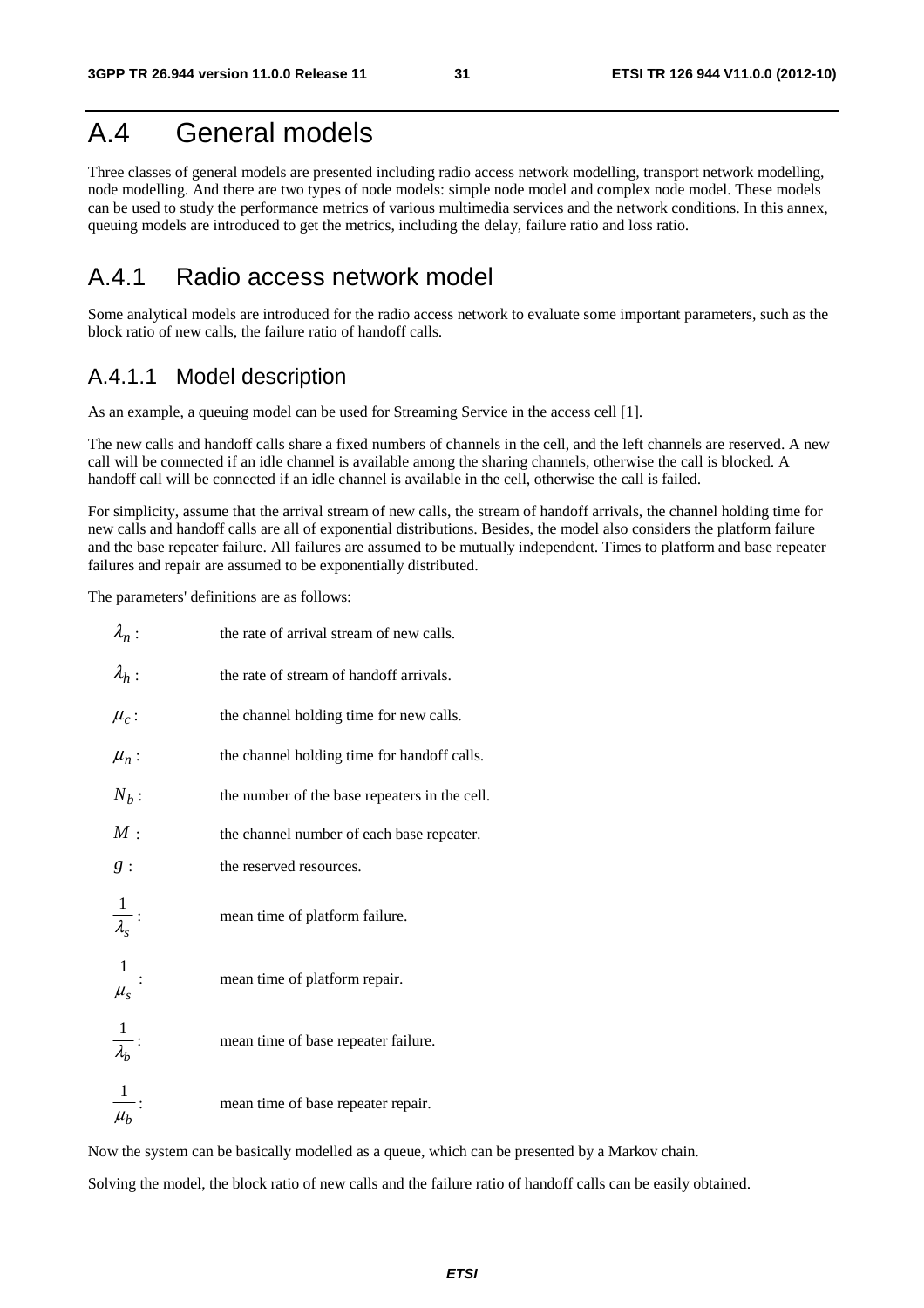A.4.1.2 The block ratio of new calls and the failure ratio of handoff calls Let:

$$
\lambda = \lambda_n + \lambda_h
$$

$$
\mu = \mu_c + \mu_h
$$

$$
A = \frac{\lambda}{\mu}
$$

$$
A_1 = \frac{\lambda_h}{\mu_c + \mu_h}
$$

Solving the Markov chain, it can be obtained:

$$
P_d(N,g) = \frac{A^{N-g}}{N!} A_1^g
$$
  
\n
$$
P_d(N,g) = \frac{A^{N-g-1}}{N!} A_1^m + \sum_{n=N-g}^{N} \frac{A^{N-g}}{n!} A_1^{n-(N-g)}
$$
  
\n
$$
P_b(N,g) = \frac{\sum_{n=N-g}^{N} A_1^{N-g}}{n!} A_1^{n-(N-g)}
$$
  
\n
$$
P_b(N,g) = \frac{\sum_{n=N-g}^{N} A_1^{N-g}}{n!} A_1^{n-(N-g)}
$$
  
\n
$$
= A^{N-g} \frac{\sum_{k=0}^{g} A_1^k}{(k+N-g)!}
$$
  
\n
$$
= A^{N-g} \frac{\sum_{k=0}^{g} A_1^k}{n!} + \sum_{n=N-g}^{N} \frac{A^{N-g}}{n!} A_1^{n-(N-g)}
$$
  
\n
$$
P(s,k;N_b) = \frac{\sum_{n=0}^{N} A_1^m}{\sum_{n=N-g}^{N} A_1^m} \frac{A_1^{N-g}}{n!} A_1^{n-(N-g)}
$$
  
\n
$$
P(s,k;N_b) = \frac{\sum_{n=0}^{N} A_1^m}{\sum_{n=N-g}^{N} A_1^m} \frac{1}{\sum_{j=1}^{N} j!} \left(\frac{\mu_b}{\lambda_b}\right)^j \Bigg|^{-1}, \text{ if } s=0,
$$

$$
\begin{cases}\n\lambda_s + \mu_s & k! \left(\lambda_b\right) \left[\frac{j-1}{j}\right] \left(\lambda_b\right) \\
\frac{\mu_s}{\lambda_s + \mu_s} \frac{1}{k!} \left(\frac{\mu_b}{\lambda_b}\right)^k \left[1 + \sum_{j=1}^{N_b} \frac{1}{j!} \left(\frac{\mu_b}{\lambda_b}\right)^j\right]^{-1}, & \text{if } s=1.\n\end{cases}
$$

$$
\bar{A}(N_b) = \begin{cases}\n\sum_{k=0}^{N_b} P(0, k; N_b) + \sum_{k=0}^{N_b} P(1, k; N_b) \frac{N_b - k}{N_b}, & \text{w/o APS} \\
\sum_{k=0}^{N_b} P(0, k; N_b) + P(1, 0; N_b), & \text{w/ APS.} \n\end{cases}
$$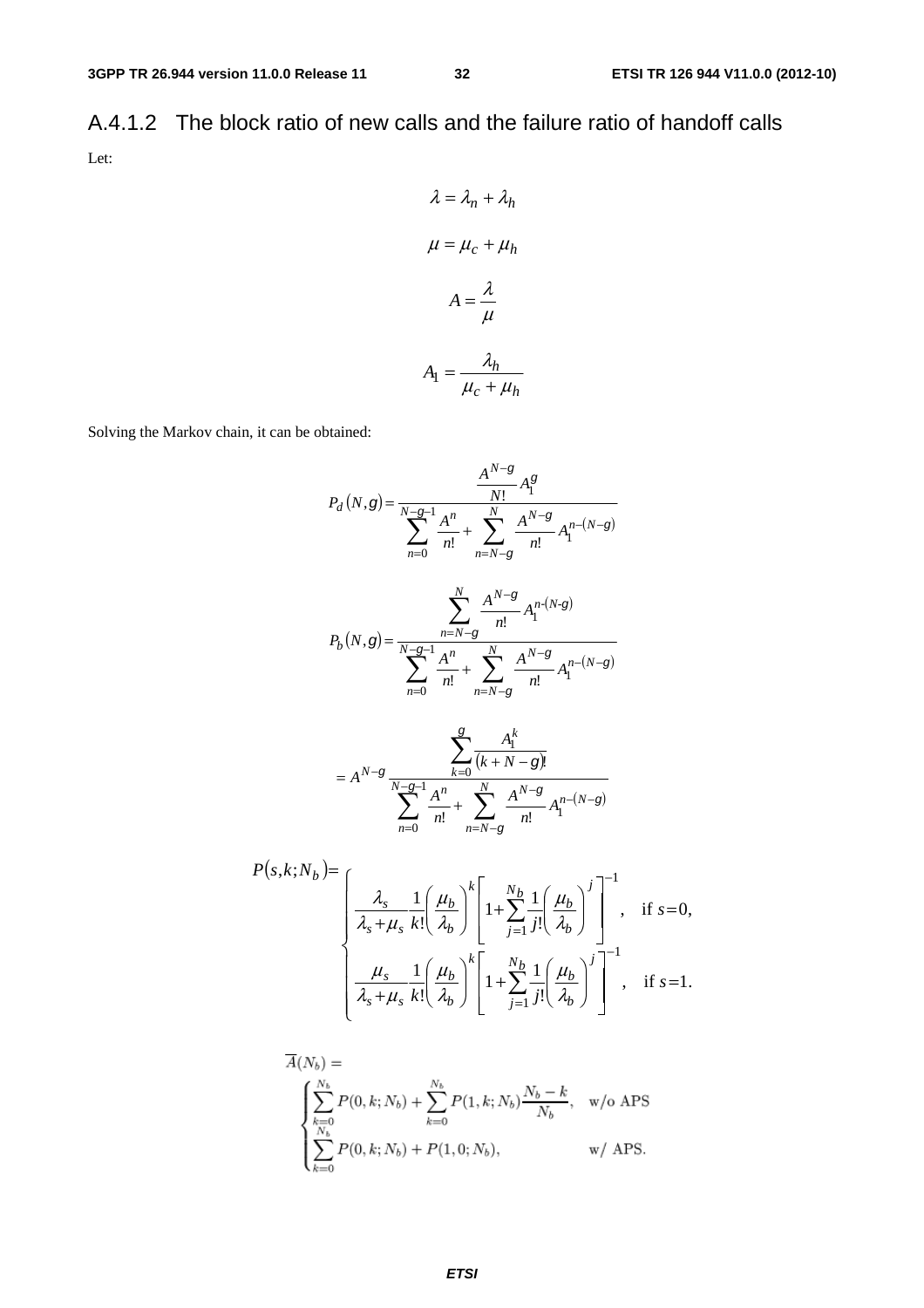$$
P_b^o(N_b, M, g) = \overline{A}(N_b)
$$
  
\n
$$
+ \begin{cases}\n1(G > 0) \sum_{k=1}^G P(1, k; N_b) \left(\frac{k}{N_b}\right) \\
+ \sum_{k=G+1}^{N_b} P(1, k; N_b) P_b(kM - 1, g) \left(\frac{k}{N_b}\right), \\
1(G > 0) \sum_{k=1}^G P(1, k; N_b) \\
+ \sum_{k=G+1}^{N_b} P(1, k; N_b) P_b(kM - 1, g), \\
W/ \text{APS}\n\end{cases}
$$

$$
P_d^o(N_b, M, g) = \overline{A}(N_b)
$$
  
+ 
$$
\begin{cases} \sum_{k=1}^{N_b} P(1, k; N_b) P_d(kM - 1, g) \frac{k}{N_b}, & \text{w/o APS} \\ \sum_{k=1}^{N_b} P(1, k; N_b) P_d(kM - 1, g), & \text{w/ APS.} \end{cases}
$$

Where  $I(e)$  is the indicator function:  $I(e) = 1$  if expression e is true; otherwise  $I(e) = 0$ ;

$$
G = \lfloor (g+1)/M \rfloor;
$$

0  $P_b^0(N_b, M, g)$  is the block ratio of new calls and  $P_a^0(N_b, M, g)$  is the failure ratio of handoff calls.

## A.4.2 Transport network model

There are two types of network: wireless network and wired network. First the average transfer delay of a packet in the wired network is analyzed. In the transfer delay model, the transfer time is ignored. Then consider the transfer time of a mount of data in the whole transport network.

The transport network is very complex and to get the transfer delay of a packet is not so easy. For simplicity, the transport network with a Jackson network is modeled and the average transfer delay of a packet is analyzed [2].

## A.4.2.1 Model description

It is assumed that the packet switching network as a Jackson network to analysis the average transfer delay of a packet in the network.

| ,,                                                                                    | THE total foad of the hetwork from outside. |  |  |  |  |  |  |
|---------------------------------------------------------------------------------------|---------------------------------------------|--|--|--|--|--|--|
| $\lambda_i$ :                                                                         | The load on link i.                         |  |  |  |  |  |  |
| L:                                                                                    | The number of links in the network.         |  |  |  |  |  |  |
| $M$ .                                                                                 | The average length of a packet.             |  |  |  |  |  |  |
| $R_i$ :                                                                               | The data transport rate of link i.          |  |  |  |  |  |  |
| The analysis to the transfer time is very simple. The parameters used are as follows. |                                             |  |  |  |  |  |  |

*D* : The size of the data to be transported.

γ : The total load of the network from outside.

*dwireless* The mean bandwidth in wireless network.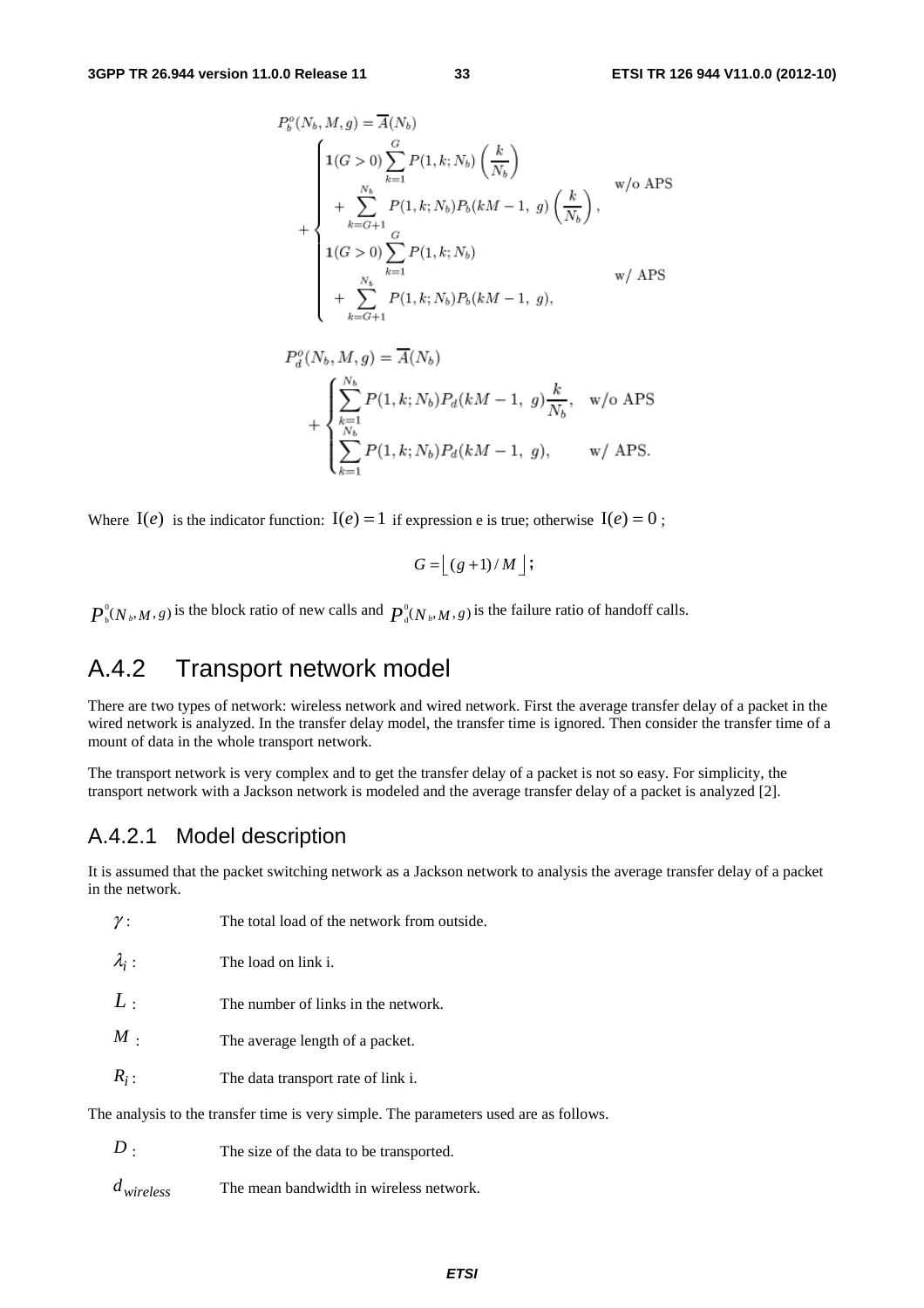*dwired* The mean bandwidth in wired network.

#### A.4.2.2 The mean transfer delay and the transfer time

Solving the transfer delay model, it can be obtained:

$$
T_{\text{tran\_delay}} = \frac{1}{\gamma} \sum_{i=1}^{L} \frac{M}{R_i - M \lambda_i}
$$

 $T_{\textit{tran\_delay}}$  is the mean transfer delay of a packet over the network.

It can be easily to get the transfer time:

$$
T_{\text{tran\_time}} = \frac{D}{d_{\text{wireless}}} + \frac{D}{d_{\text{wired}}}
$$

 $T_{\text{tran time}}$  is the transfer time of data D over the wireless and wired transport network.

## A.4.3 Node model

The work "node" there means all the entities handling data in the network including the gateway, router, and server. There are four class of traffic in the network according to 3GPP. Among all the nodes, some just handle one class of traffic or some information requests and some need to handle all the four class of traffic. According to the class of data flow handled by each node, the nodes are classified into two kinds: simple nodes and complex nodes. A simple node only handles one class of traffic or some information requests and a complex node handles all the four class of traffic.

#### A.4.3.1 Simple node model

In all the nodes related to the streaming service, the web server, media server, HLR, VLR and AuC are considered as the simple node.

Because these nodes just handle one class of traffic or some information requests, so a simple node is modelled as a queuing system. Solving the mode the transaction delay and the data loss ratio in the node can be get.

#### A.4.3.1.1 Model description

Assume that the data unit arrival into the node is Poisson distributed, and the transaction time of a data unit is exponentially distributed. These data units are scheduled using FIFO algorithm. And the buffer size is B (data unit). The parameters are defined as follows:

| $\lambda$ . | The arrival rate of data units. |
|-------------|---------------------------------|
|             |                                 |

μ 1 The mean transaction time to a data unit of the node.

*B* : The buffer size in the node.

The model is as figure A.1.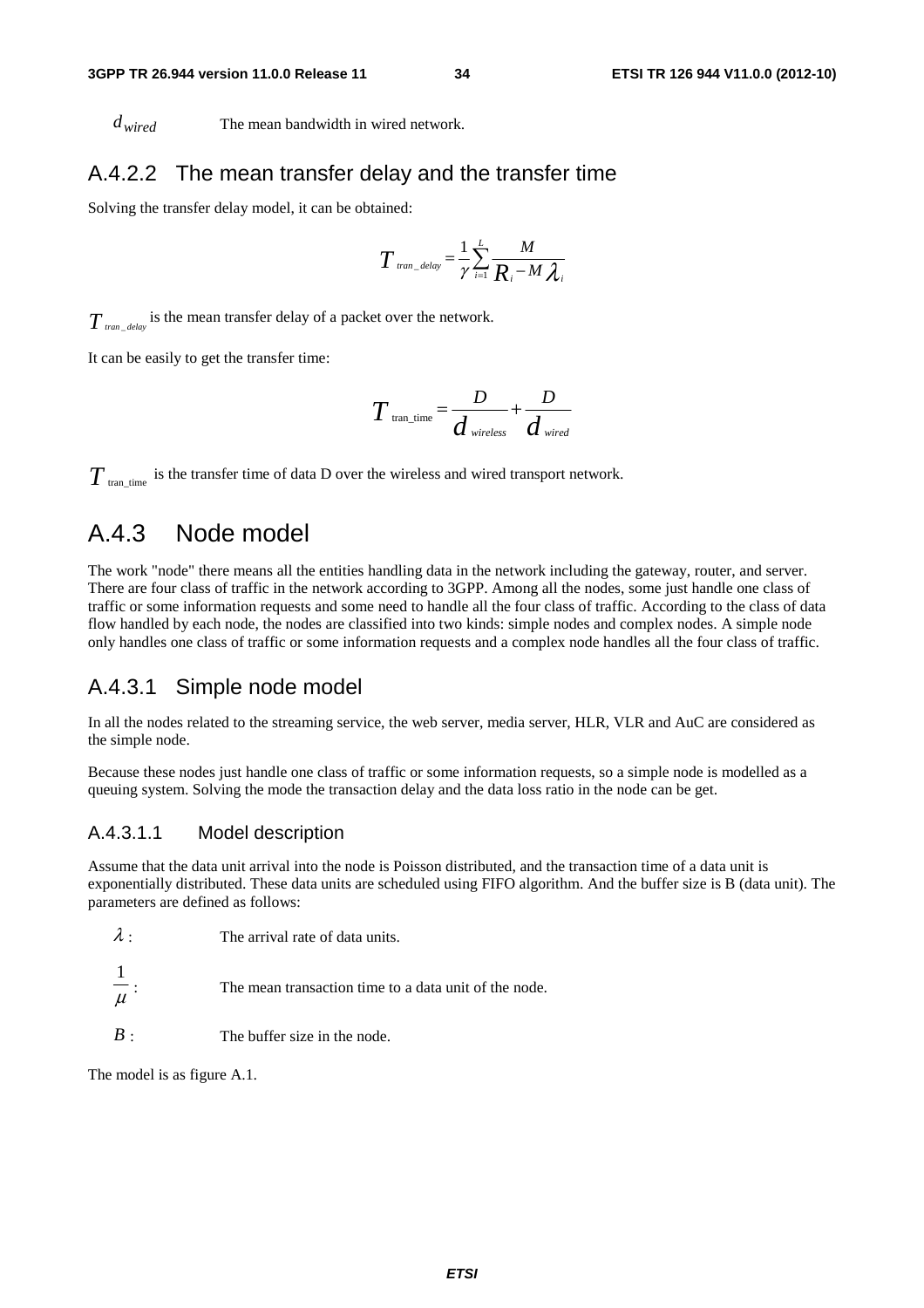

**Figure A.1: A queuing model of a simple node** 

#### A.4.3.1.2 The transaction delay and the data loss ratio

Solving the model, it can be obtained.

$$
T = \frac{\lambda}{\mu(\mu - \lambda)}
$$

$$
p_{B} = (1 - \rho)\rho^{B} = (1 - \frac{\lambda}{\mu})(\frac{\lambda}{\mu})
$$

*B*

 $T_w$  is the transaction delay and  $P_B$  is the data loss ratio.

## A.4.3.2 Complex node model

In all the nodes related to the streaming service, the BS, SGSN and GGSN are considered as the complex node.

These nodes need to handle four class of data flow: conversational class, streaming class, interactive class and background class. Their delay requirements are getting stricter, and the transfer priority in a node is according to the delay requirements. So the complex node is modeled as a queuing system with four queues and a single server. Solving the mode, the transaction delay and the data loss ratio in the node can be get.

#### A.4.3.2.1 Model description

In the conversational class the voice traffic is analyzed and in the streaming class the video traffic is analyzed.

#### **The voice traffic model**

In the book Broadband Integrated Networks, Mischa Schwartz points out two models: fluid flow model and MMPP (Markov-modulated Poisson Process) model. Here the MMPP model is adopted. The MMPP model is as follows [3].

The model is a queuing system and the data source is combined by several voice sources as figure A.2. Each voice source has two states: on and off. When the source is in the state on, it generates voice data with Poisson arrival or rather it is silent. The model is as figure A.3.



**Figure A.2: A queuing model for voice traffic** 



**Figure A.3: Two-state model**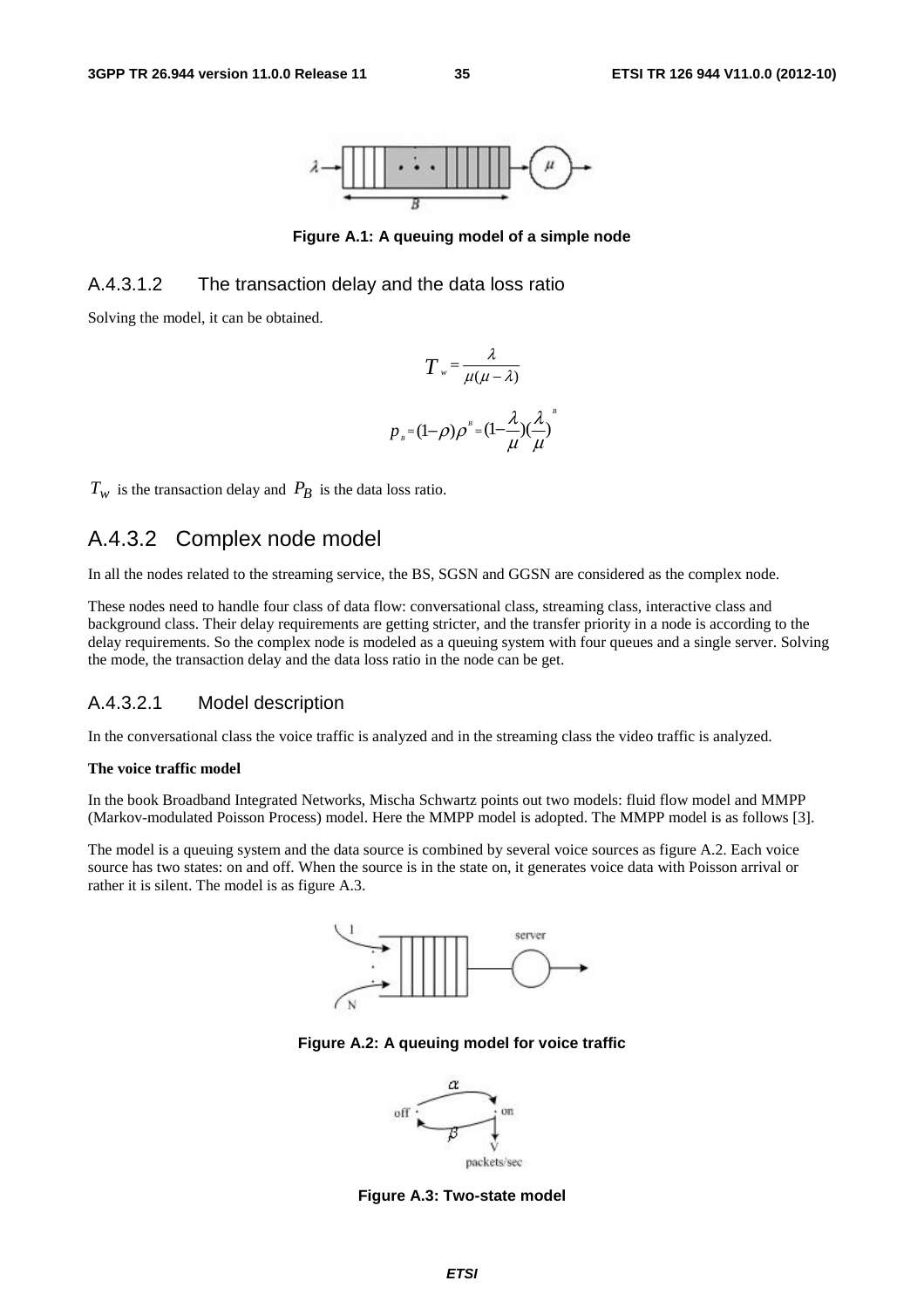The parameters are defined as follows:

| $\,N$ .    | The number of voice source in the voice model.                      |
|------------|---------------------------------------------------------------------|
| $\alpha$ . | The transfer rate from the off state to on state.                   |
| $\beta$ .  | The transfer rate from the on state to off state.                   |
|            | The mean output data rate when the voice source is in the on state. |

#### **The video traffic model**

Also adopting the way in the book "Broadband Integrated Networks", an equivalent process of the sum of M identical two state "minisources" for the video traffic of N video source is defined. The model is as figure A.4.



**Figure A.4: The model of video traffic** 

The traffics of interactive class and background class are both assumed to be Poisson arrival.

And because the protocol of the data link layer is ATM, so it is assumed that the transaction time to each class data of the node is a constant.

All the buffers are infinite.

So the model of a complex node is as figure A.5.



**Figure A.5: The model of a complex node** 

 $\alpha_1$ : The transfer rate of the conversational traffic from the off state the on state.

 $\alpha$ <sup>2</sup>: The transfer rate of the streaming traffic from the off state the on state.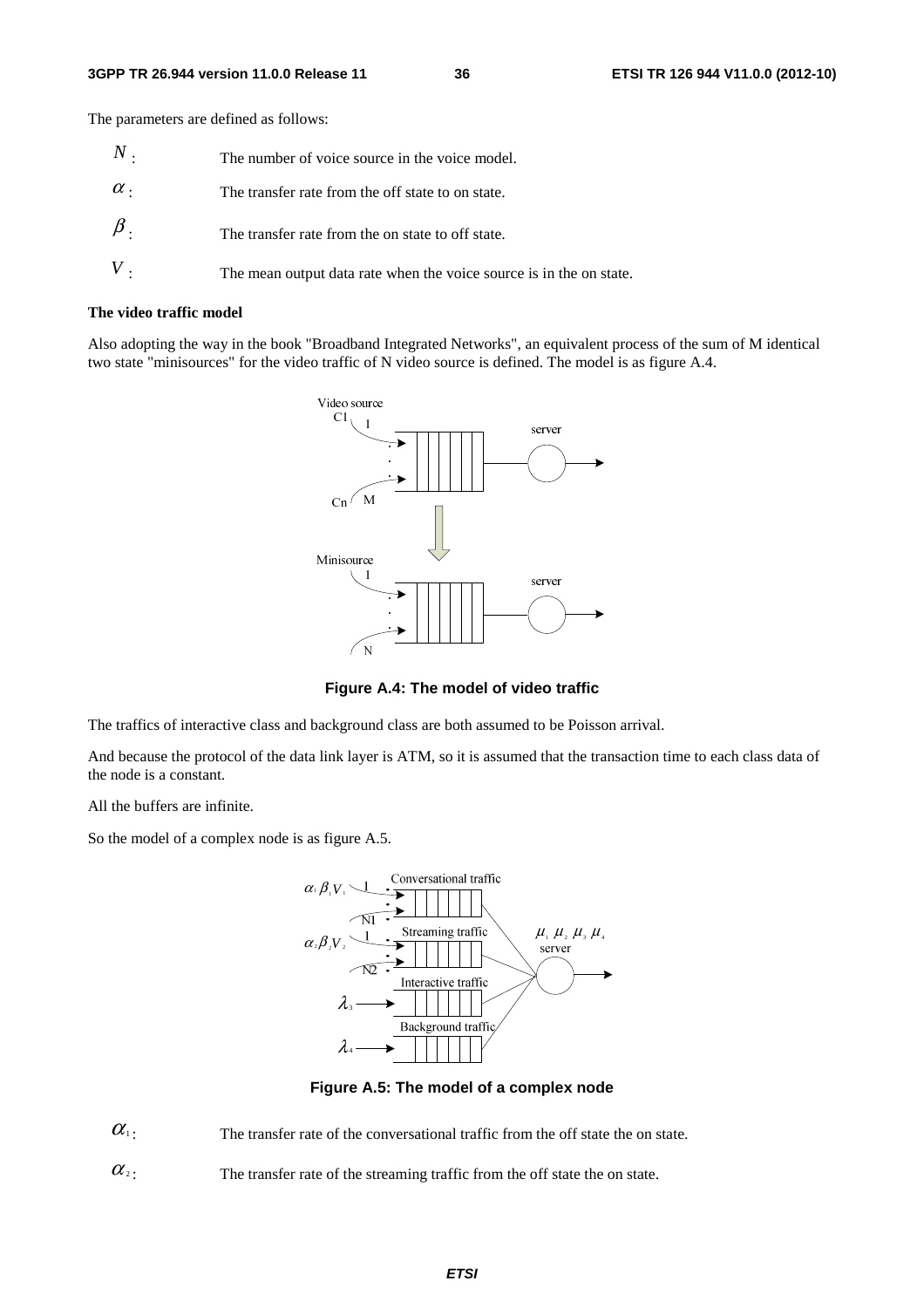| $\beta_{\scriptscriptstyle{\overline{1}}}$ .    | The transfer rate of the conversational traffic from the on state to the off state. |
|-------------------------------------------------|-------------------------------------------------------------------------------------|
| $\beta_{\scriptscriptstyle 2}^{\phantom{\dag}}$ | The transfer rate of the streaming traffic from the on state to the off state.      |
| $V_{\perp}$                                     | The output data rate when the voice source is in the on state                       |
| $V_{2}$ .                                       | The output data rate when the video source is in the on state                       |
| $\lambda_{3}$                                   | The arrival rate of interactive traffic data units.                                 |
| $\lambda_{4}$                                   | The arrival rate of background traffic data units.                                  |
| $\mu_{\scriptscriptstyle 1}$ .                  | The transaction time of the node to the conversational traffic.                     |
| $\mu_{\scriptscriptstyle 2}$ .                  | The transaction time of the node to the streaming traffic.                          |
| $\mu_{\scriptscriptstyle 3}$ .                  | The transaction time of the node to the interactive traffic.                        |
| $\mu_{\scriptscriptstyle{4}}$ .                 | The transaction time of the node to the background traffic.                         |

### A.4.3.2.2 The transaction delay

$$
T_{w} = \frac{1}{2} \sum_{i=1}^{4} \rho_{i} {}^{*}T_{si}
$$
\n
$$
T_{w1} = \frac{T_{w}}{1 - \rho_{1}}
$$
\n
$$
T_{w2} = \frac{T_{w} + \rho_{1} {}^{*}T_{w1}}{1 - \rho_{2} - \rho_{1}}
$$
\n
$$
T_{w3} = \frac{T_{w} + \rho_{2} {}^{*}T_{w2} + \rho_{1} {}^{*}T_{w1}}{1 - \rho_{3} - \rho_{2} - \rho_{1}}
$$
\n
$$
T_{w4} = \frac{T_{w} + \rho_{3} {}^{*}T_{w3} + \rho_{2} {}^{*}T_{w2} + \rho_{1} {}^{*}T_{w1}}{1 - \rho_{4} - \rho_{3} - \rho_{2} - \rho_{1}}
$$

 $T_{W1}$  is the transaction delay of the conversational traffic in the node.  $T_{W2}$  is the transaction delay of the streaming traffic in the node.  $T_{w3}$  is the transaction delay of the interactive traffic in the node.  $T_{w_4}$  is the transaction delay of the background traffic in the node.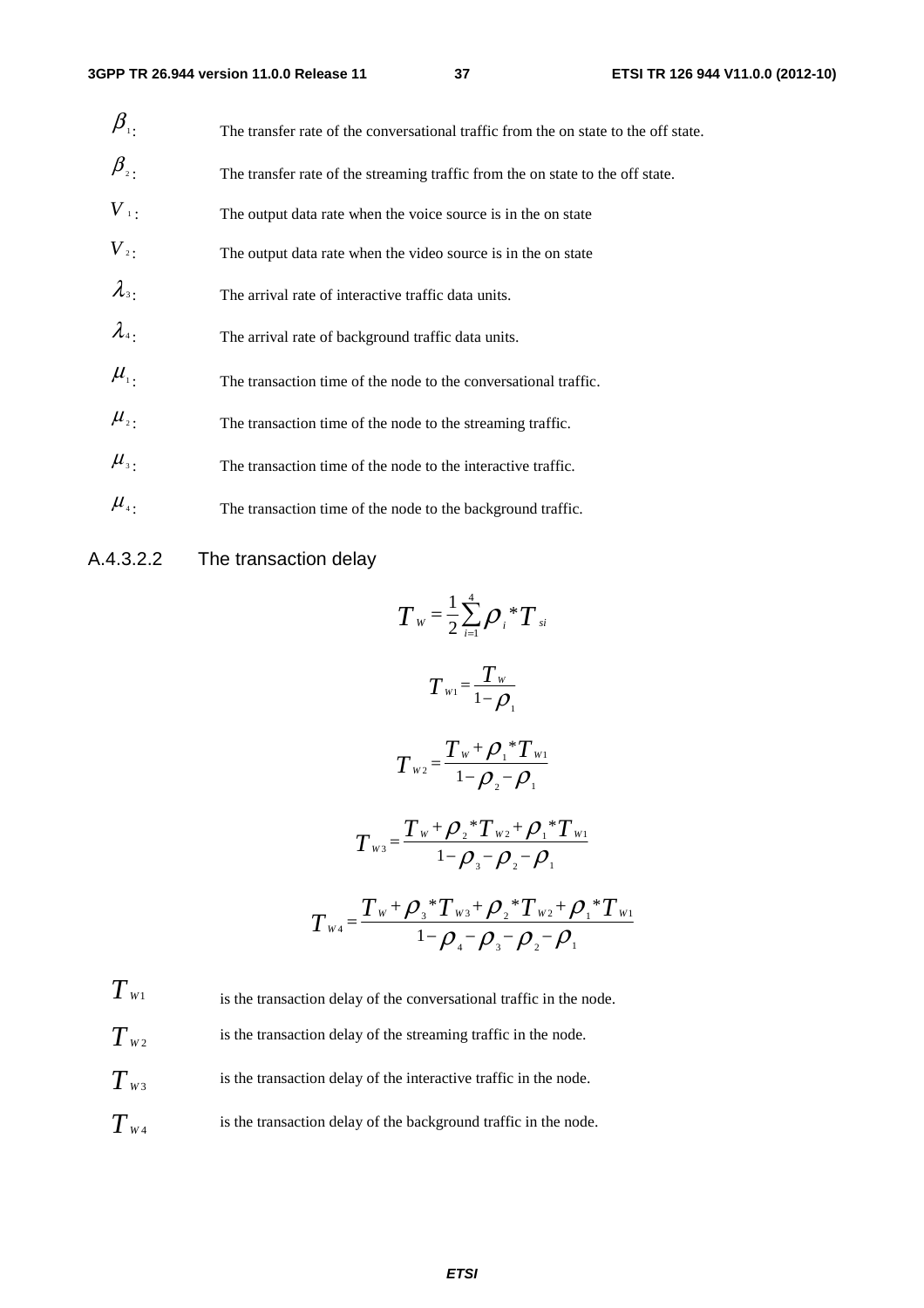# A.5 Modelling the relationship between ESQoS and SQoS

The models of this section aim to describe the relationship of each ESQoS parameter and their relative SQoS parameters pointed out in the present document. Not all the SQoS parameters are analyzed with these models. It only gives some example to justify how to get the mapping between the ESQoS and SQoS in the present document.

# A.5.1 Service Non-Availability

## A.5.1.1 Relative SQoS and other parameters

The parameters used for the service non-availability model are list in table A.1.

#### **Table A.1: the SQoS and other parameters in our model of service non-availability**

| class                   | layer                                                        | <b>SQoS</b>                                 | <b>Other parameters</b>                                                                                                                                                                                                                                                                                                                                                                                                                                                                    | <b>Model</b>                  | <b>Parameters to</b><br>calculate                               |
|-------------------------|--------------------------------------------------------------|---------------------------------------------|--------------------------------------------------------------------------------------------------------------------------------------------------------------------------------------------------------------------------------------------------------------------------------------------------------------------------------------------------------------------------------------------------------------------------------------------------------------------------------------------|-------------------------------|-----------------------------------------------------------------|
| Radio access<br>network | Under transports                                             | <b>Block ratio</b><br>Soft handoff rate     | The channel number<br>The reserved channel<br>number<br>The rate of arrival<br>stream of new calls<br>The channel holding<br>time for new calls<br>The channel holding<br>time for handoff calls<br>The number of the<br>base repeaters in the<br>cell<br>The channel number of<br>each base repeater<br>The reserved<br>resources<br>Mean time of platform<br>failure<br>Mean time of platform<br>repair<br>Mean time of base<br>repeater failure<br>Mean time of base<br>repeater repair | Radio access<br>network model | the block ratio of new<br>calls<br>$P_{\,\rm access\_fail}$ ure |
| Transaction<br>node     | Base station,<br>SGSN, GGSN,<br>HLR, VLR, AuC,<br>Web server | Transaction rate<br>Transaction<br>capacity | <b>Buffer size</b>                                                                                                                                                                                                                                                                                                                                                                                                                                                                         | Node model                    | Transaction failure ratio<br>$\pmb{P}$ web_failure              |

The first three columns are from the present document.

Other columns means the parameters affected the ESQoS also, but they are not SQoS parameters.

The general models used in our model are list in the column model. And the parameter to be analyzed are list behind the model column.

The radio access network and the web server for service non-availability without the wireless and wired network failure and the transaction nodes in the network are analyzed.

The parameters' locations used in our model are as figure A.6.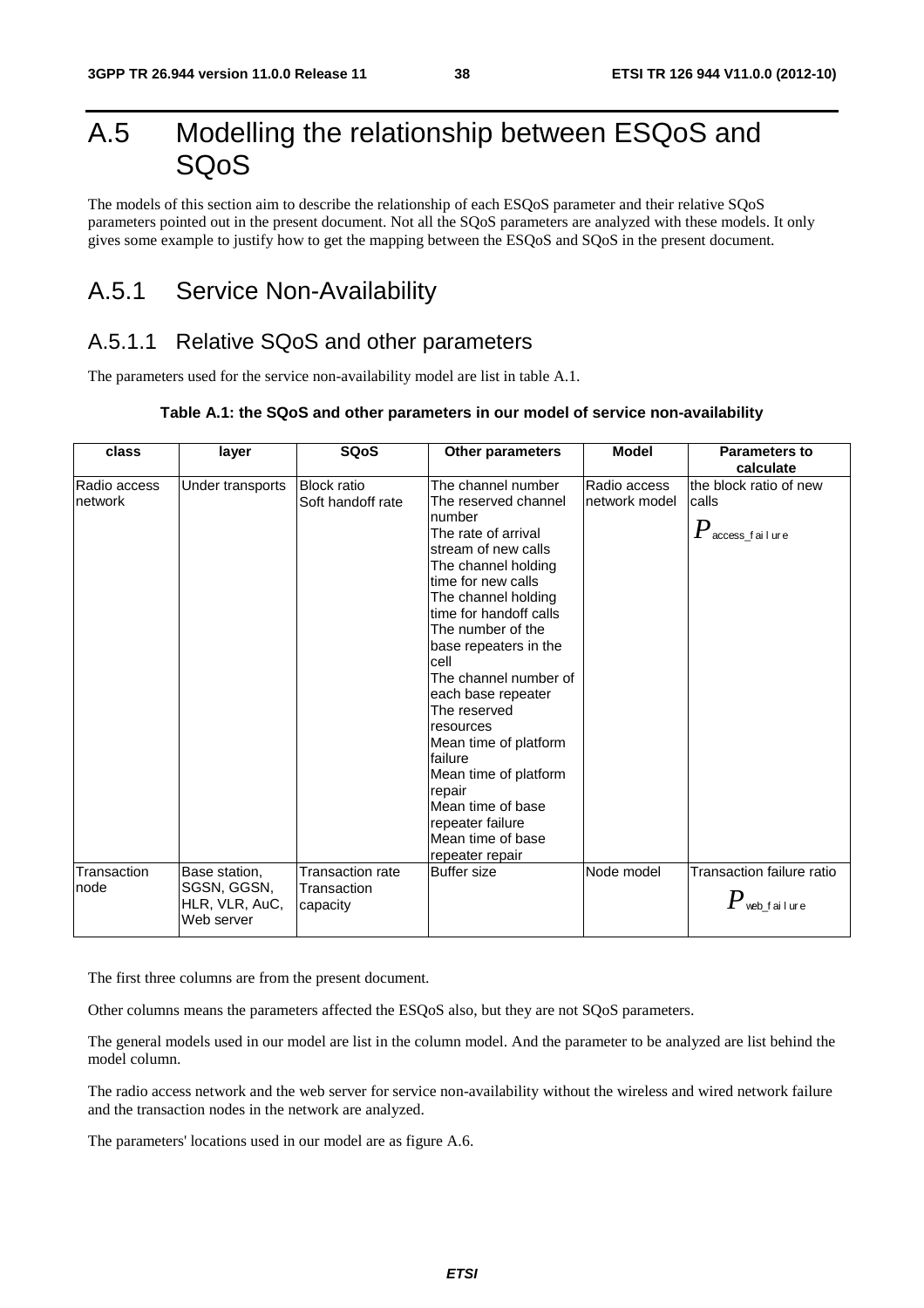



NOTE: The parameter transaction rate and transaction capacity can be got by testing the transaction node. And the buffer size can also be easily got from the node.

The soft handoff rate, the new call arrival rate, new call holding time and handoff call holding time are statistical parameters. They can be got from the cell's statistical data of the cell.

The mean time of platform failure, mean time of platform repair, mean time of base repeater failure and the mean time of base repeater repair can be got by analysing the base station's performance. It is not included in our work. The base repeater's number and the channel number of base repeaters are the cell's setting parameters.

## A.5.1.2 Model description

Ignoring the wireless and wired network failure, the failure ratio of a data unit transferred in the network can be expressed as follows:

$$
p_{\text{failure}} = p_{\text{access\_failure}} + p_{\text{web\_failure}}
$$

$$
P_{access\_failure} = \overline{A}(N_b)
$$
\n
$$
+ \begin{cases}\n1(G > 0) \sum_{k=1}^{G} P(1, k; N_b) \left(\frac{k}{N_b}\right) & \text{w/o APS} \\
+ \sum_{k=G+1}^{N_b} P(1, k; N_b) P_b(kM - 1, g) \left(\frac{k}{N_b}\right), & \text{w/o APS} \\
1(G > 0) \sum_{k=1}^{G} P(1, k; N_b) & \text{w/APS} \\
+ \sum_{k=G+1}^{N_b} P(1, k; N_b) P_b(kM - 1, g), & \text{w/APS}\n\end{cases}
$$

$$
p_{\text{web\_failure}} = (1 - \rho)\rho^B = (1 - \frac{\lambda}{\mu})(\frac{\lambda}{\mu})^B
$$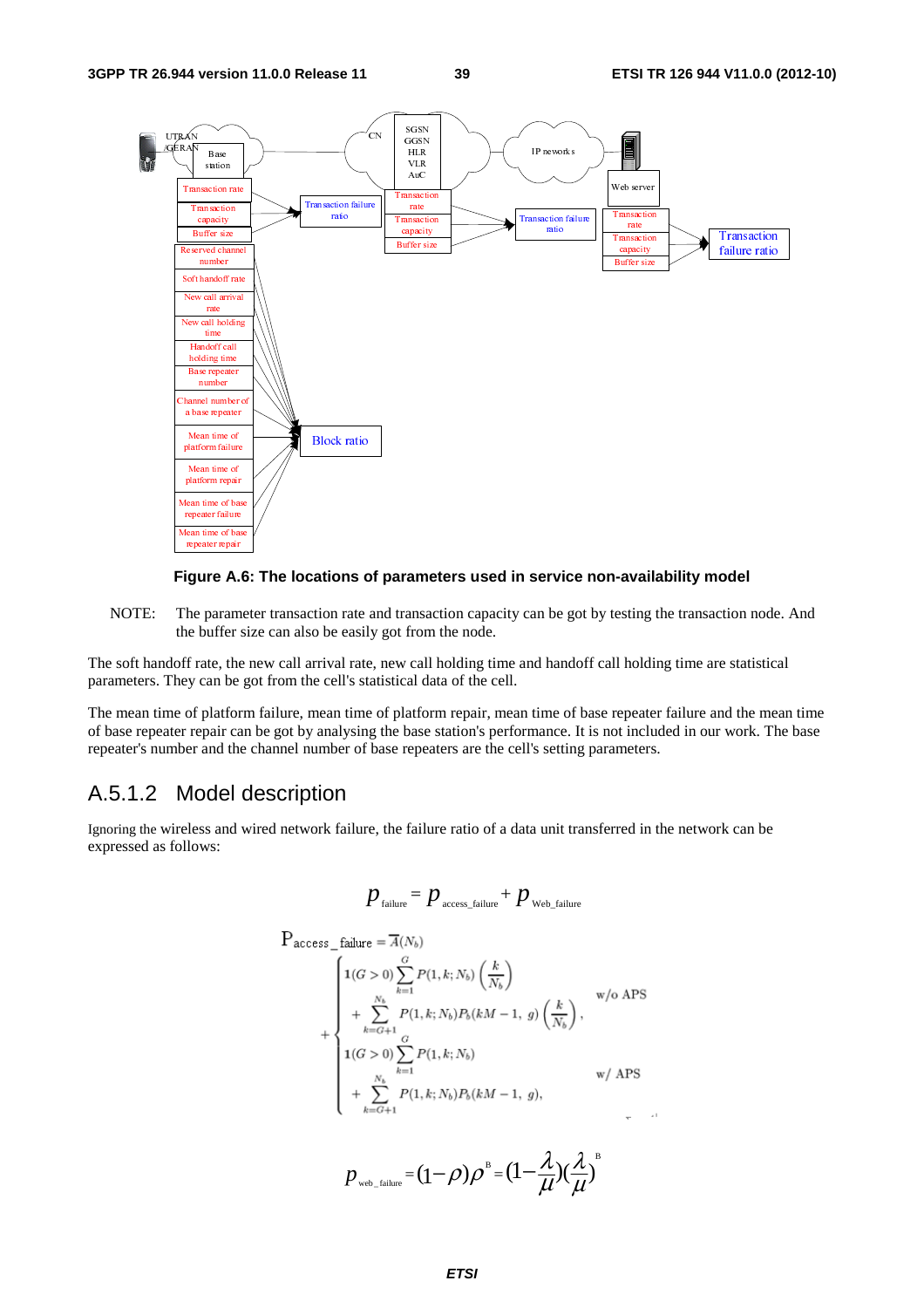All the parameters' definitions are from clause 4.

In the base station, the service non-availability can be changed by adjusting some parameters as table A.2.

#### **Table A.2: The simple relation between service non-availability and other parameters in the base station**

| <b>Parameters</b>                             | Service non-availability |
|-----------------------------------------------|--------------------------|
| Transaction rate $\uparrow$                   |                          |
| Transaction capacity $\uparrow$               |                          |
| Buffer size $\uparrow$                        |                          |
| Reserved channel number $\uparrow$            |                          |
| Soft handoff rate $\uparrow$                  |                          |
| New call arrival rate $\uparrow \uparrow$     |                          |
| Handoff call holding time $\uparrow$          |                          |
| New call holding time $\uparrow$              |                          |
| Base repeater number $\uparrow$               |                          |
| Channels number of a base repeater $\uparrow$ |                          |
| Mean time of platform failure $\uparrow$      |                          |
| Mean time of platform repair $\uparrow$       |                          |
| Mean time of base repeater failure $\uparrow$ |                          |
| Mean time of base repeater repair $\uparrow$  |                          |
| means value increases;                        |                          |
| means value decreases.                        |                          |

In the transaction node (SGSN, GGSN, VLR, HLR, AuC, web server), the service non-availability can be changed by adjusting some parameters as table A.3.

#### **Table A.3: The simple relation between service non-availability and other parameters in the transaction nodes**

| <b>Parameters</b>               | Service non-availability |  |
|---------------------------------|--------------------------|--|
| Transaction rate $\uparrow$     |                          |  |
| Transaction capacity $\uparrow$ |                          |  |
| Buffer size $\uparrow$          |                          |  |
| means value increases;          |                          |  |
| means value decreases.          |                          |  |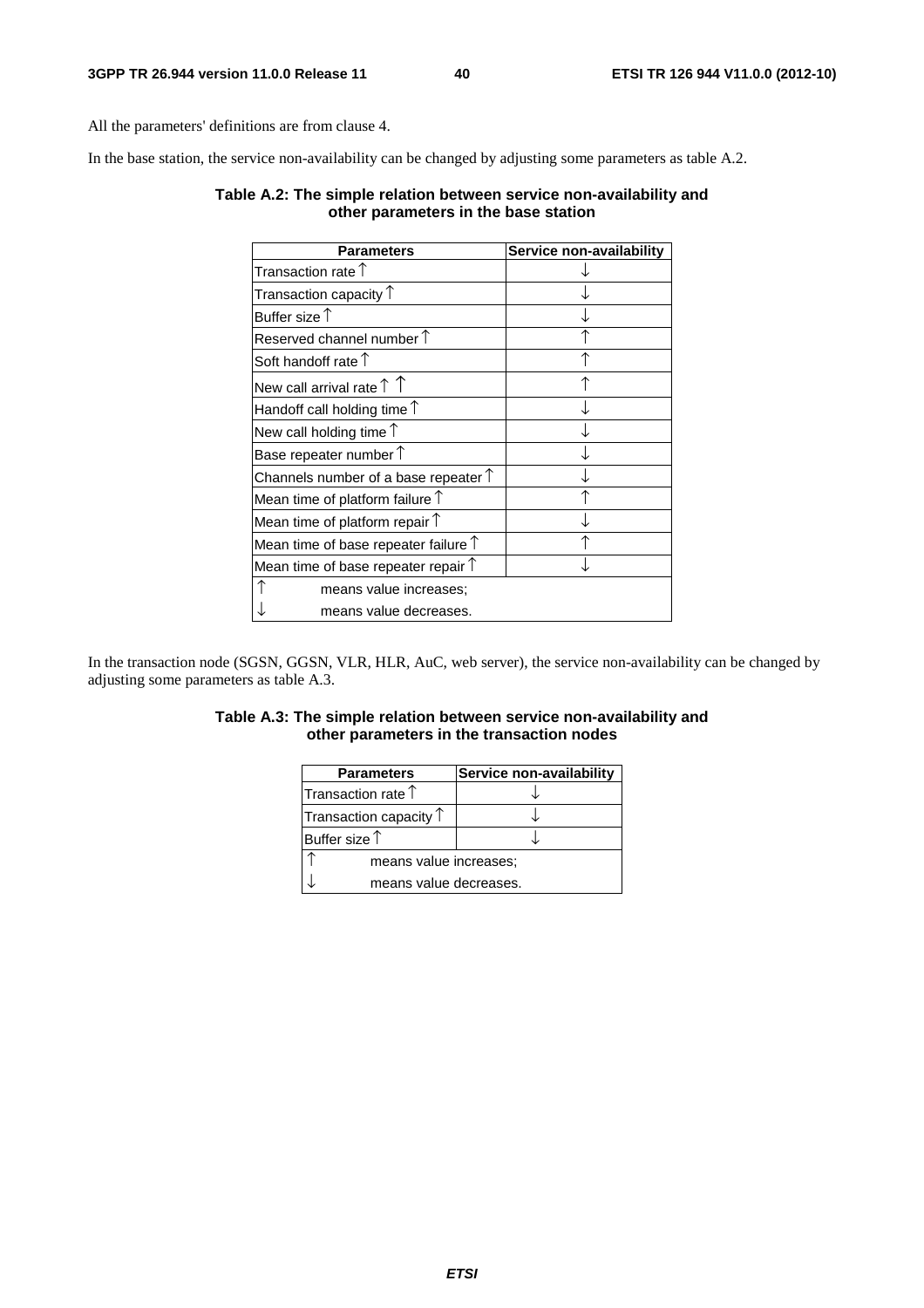# A.5.2 Service Failure Ratio

## A.5.2.1 Relative SQoS and other parameters

The parameters affect the service failure ratio are list in table A.4.

#### **Table A.4: the SQoS and other parameters in the model of service failure ratio**

| class                   | layer                                                          | <b>SQoS</b>                                    | <b>Other parameters</b>                                                                                                                                                                                                                                                                                                                                                                                                      | <b>Model</b>                  | <b>Parameters to</b><br>calculate                                                           |
|-------------------------|----------------------------------------------------------------|------------------------------------------------|------------------------------------------------------------------------------------------------------------------------------------------------------------------------------------------------------------------------------------------------------------------------------------------------------------------------------------------------------------------------------------------------------------------------------|-------------------------------|---------------------------------------------------------------------------------------------|
| Radio access<br>network | Under transports                                               | <b>Block ratio</b><br>Soft handoff<br>rate     | The rate of arrival<br>stream of new calls<br>The channel holding<br>time for new calls<br>The channel holding<br>time for handoff calls<br>The number of the base<br>repeaters in the cell<br>The channel number of<br>each base repeater<br>The reserved resources<br>Mean time of platform<br>failure<br>Mean time of platform<br>repair<br>Mean time of base<br>repeater failure<br>Mean time of base<br>repeater repair | Radio access<br>network model | the failure ratio of<br>handoff calls<br>$\boldsymbol{P}_{\text{\tiny{handoff\_fail}}}$ ure |
| Transaction<br>node     | Base station,<br>SGSN, GGSN,<br>HLR, VLR, AuC,<br>Media server | Transaction<br>rate<br>Transaction<br>capacity | <b>Buffer size</b>                                                                                                                                                                                                                                                                                                                                                                                                           | Node model                    | <b>Transaction failure</b><br>$P_{\scriptscriptstyle \rm{median}$ failure                   |

The radio access network and the media server for service failure ratio are analyzed, ignoring the wireless and wired network failure and the transaction nodes in the network.

The first three columns are from the present document.

Other columns means the parameters affected the QoE ESQoS also, but they are not SQoS parameters.

The general models used in our model are list in the column model. And the parameter to be analyzed are list behind the model column.

The radio access network and the media server for service failure ratio are analyzed without the wireless and wired network failure and the transaction nodes in the network.

The parameters' locations used in our model are as figure A.7.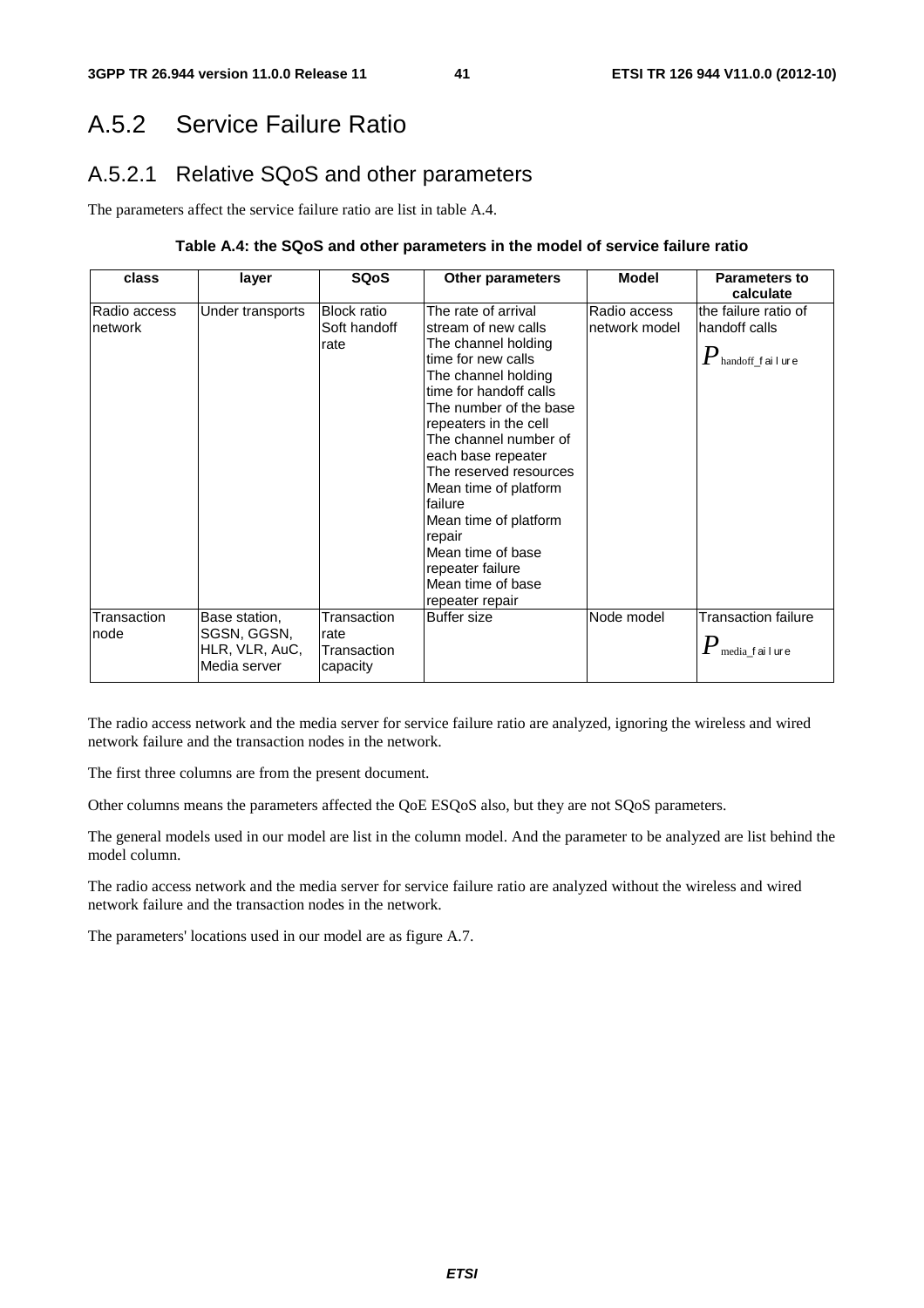

#### **Figure A.7: The locations of parameters used in service failure ratio model**

NOTE: The parameter transaction rate and transaction capacity can be got by testing the transaction node. And the buffer size can also be easily got from the node.

The soft handoff rate, the new call arrival rate, new call holding time and handoff call holding time are statistical parameters. They can be got from the cell's statistical data.

The mean time of platform failure, mean time of platform repair, mean time of base repeater failure and the mean time of base repeater repair can be got by analysing the base station's performance. It is not included in our work. The base repeater's number and the channel number of base repeaters are the cell's setting parameters.

#### A.5.2.2 Model description

Ignoring the wireless and wired network failure, the failure ratio of a data unit transferred in the network can be expressed as follows:

$$
p_{\text{failure}} = p_{\text{handoff\_failure}} + p_{\text{median\_failure}}
$$
\n
$$
P_{\text{handoff\_failure}} = \overline{A}(N_b)
$$
\n
$$
+ \begin{cases} \sum_{k=1}^{N_b} P(1, k; N_b) P_d(kM - 1, g) \frac{k}{N_b}, & \text{w/o APS.} \\ \sum_{k=1}^{N_b} P(1, k; N_b) P_d(kM - 1, g), & \text{w/APS.} \end{cases}
$$
\n
$$
p_{\text{median}} = (1 - \rho)\rho^B = (1 - \frac{\lambda}{\mu})(\frac{\lambda}{\mu})^B
$$

All the parameters' definitions are from clause 4.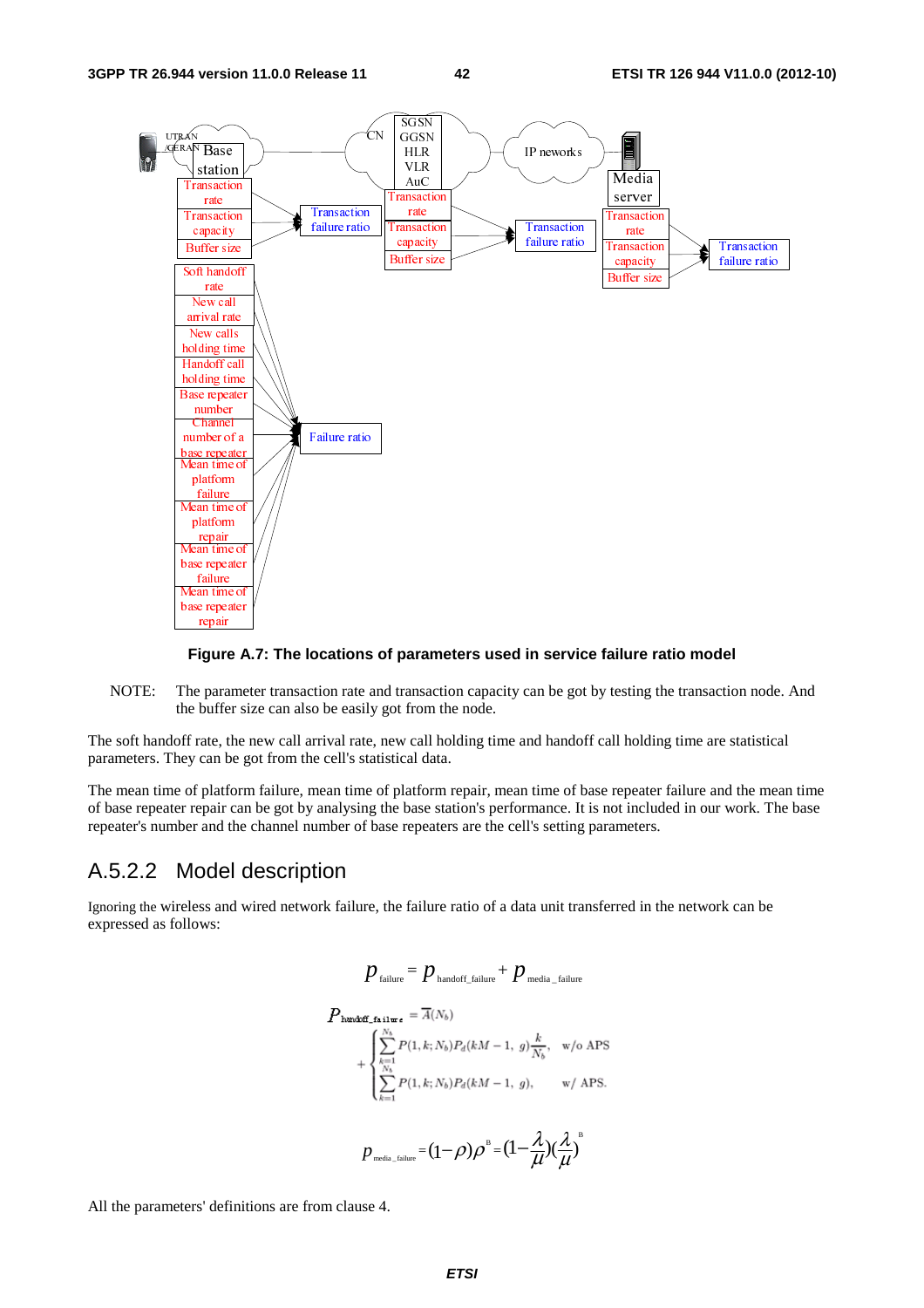In the base station, the service failure ratio can be changed by adjusting some parameters as table A.5.

| <b>Parameters</b>                             | Service non-availability |
|-----------------------------------------------|--------------------------|
| Transaction rate $\uparrow$                   |                          |
| Transaction capacity $\uparrow$               |                          |
| Buffer size $\uparrow$                        |                          |
| Soft handoff rate $\uparrow$                  |                          |
| New call arrival rate $\uparrow$              |                          |
| Handoff call holding time $\uparrow$          |                          |
| New call holding time $\uparrow$              |                          |
| Base repeater number $\uparrow$               |                          |
| Channels number of a base repeater $\uparrow$ |                          |
| Mean time of platform failure $\uparrow$      |                          |
| Mean time of platform repair $\uparrow$       |                          |
| Mean time of base repeater failure $\uparrow$ |                          |
| Mean time of base repeater repair $\uparrow$  |                          |
| means value increases;                        |                          |
| means value decreases.                        |                          |

**Table A.5: The simple relation between service failure ratio and other parameters in the base station** 

In the transaction node (SGSN, GGSN, VLR, HLR, AuC, media server), the service failure ratio can be changed by adjusting some parameters as table A.6.

#### **Table A.6: The simple relation between service failure ratio and other parameters in the transaction nodes**

| <b>Parameters</b>               | Service failure ratio |
|---------------------------------|-----------------------|
| Transaction rate $\uparrow$     |                       |
| Transaction capacity $\uparrow$ |                       |
| Buffer size $\uparrow$          |                       |
| means value increases;          |                       |
| means value decreases.          |                       |

An example is given to understand the further explain about the relationship.

In the radio access network, to decrease the service non-availability, both of the soft handoff rate and the new call arrival rate can be decreased. The two parameters are both related to the cell's radius.

Increase the total channel number or decrease the reserved channel number can also decrease the service non-availability. The total channel number can be computed from the base repeater number and the channels number of a repeater. The mean time of the repeater's failure and the mean time of repair also affect the total channel number.

To increase the mean time platform failure or decrease the mean time of repair also decreases the service nonavailability.

In these transaction nodes, developing the performance (the transaction rate, transaction capacity and the buffer size) of them will decrease the service non-availability and the service failure ratio.

Adjusting the value of the soft hand rate, new call arriving rate, base repeater number, channels number of a base repeater, mean time of platform failure, mean time of platform repair, mean time of base repeater failure, mean time of base repeater repair, transaction rate, transaction capability and buffer size has the same effect on the service nonavailability and the service failure ratio. But decreasing the reserved channel number will decrease the service nonavailability and increase the service failure ratio.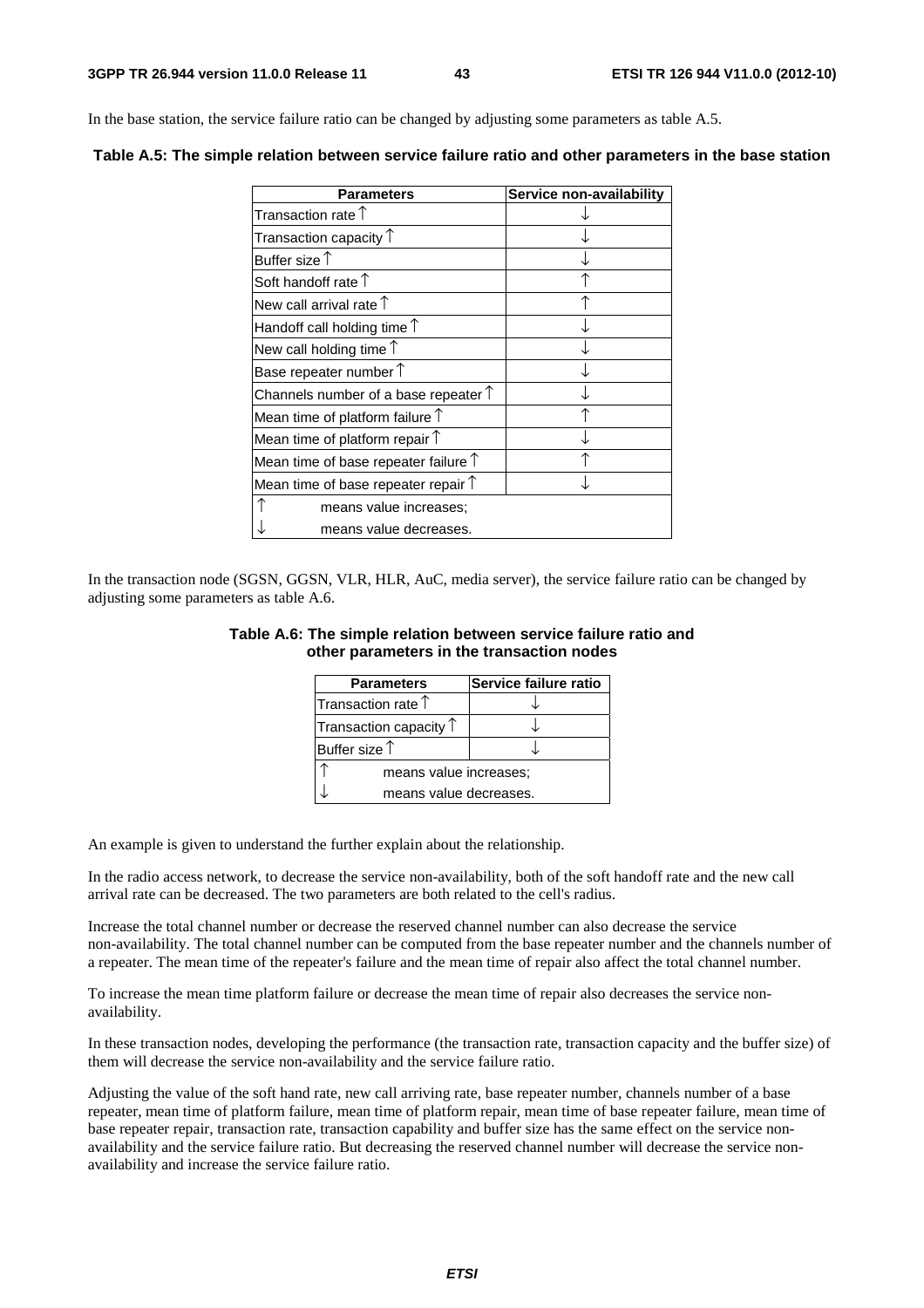# A.5.3 Initial Connection Time

## A.5.3.1 Relative SQoS and other parameters

The parameters affect the initial connection time are list in table A.7.

#### **Table A.7: the SQoS and other parameters in our model of initial connection time**

| class                            | layer                                                                                     | <b>SQoS</b>                                 | Other parameters                                                                                                                                                                                                                            | <b>Model</b>               | <b>Parameters to</b><br>calculate                                                                                                                                                               |
|----------------------------------|-------------------------------------------------------------------------------------------|---------------------------------------------|---------------------------------------------------------------------------------------------------------------------------------------------------------------------------------------------------------------------------------------------|----------------------------|-------------------------------------------------------------------------------------------------------------------------------------------------------------------------------------------------|
| client                           | Application                                                                               |                                             | Frame size                                                                                                                                                                                                                                  |                            |                                                                                                                                                                                                 |
| Wireless<br>transport<br>network | Transports                                                                                | <b>Bandwidth</b><br>Transport<br>delay      | The total transport data size during<br>The connection procedure (related to<br>the protocols)                                                                                                                                              | Transport<br>network model | Transfer time<br>$T$ tran_t i me                                                                                                                                                                |
| Wired transport<br>network       | Transports                                                                                | <b>Bandwidth</b><br>Transport<br>delay      | The total load from outside<br>The load on one link<br>The links number<br>The average length of packet<br>The link's data transport rate<br>The total transport data size during<br>The connection procedure (related to<br>the protocols) | Transport<br>network model | <b>Transfer time</b><br>$T$ tran_t i me<br>Transfer delay<br>$T$ tran_delay                                                                                                                     |
| Transaction<br>node              | Base<br>station,<br>SGSN,<br>GGSN,<br>HLR, VLR,<br>AuC, Web<br>server,<br>Media<br>server | Transaction<br>delay<br>Transaction<br>rate | <b>Buffer size</b>                                                                                                                                                                                                                          | Node model                 | Transaction<br>delay<br>$T$ BS_delay<br>$T$ sgsn_delay<br>$T$ GGSN_delay<br>$T$ vlr._delay<br>$T$ HLR_delay<br>$T$ AuC_delay<br>$T_{\scriptscriptstyle\rm web\_delay}$<br>$\pmb{T}$ media_delay |

The transfer delay and time of wireless /wired networks, the related transaction delay of transaction nodes for initial connection time are analyzed, disregarding radio access network's delay.

The parameters' locations used in our model are as figure A.8.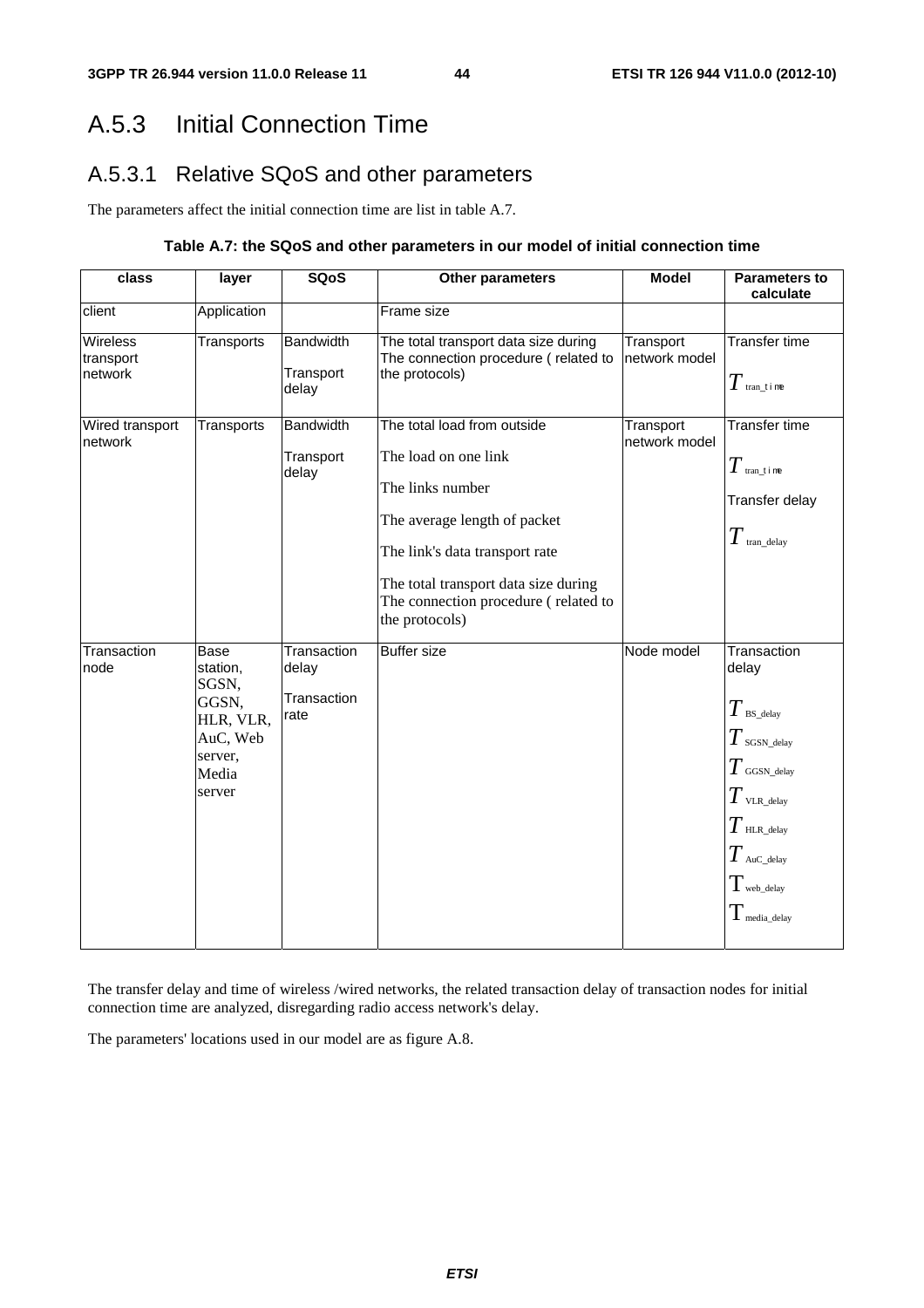

**Figure A.8: The locations of parameters used in service initial connection time model** 

NOTE: The parameter transaction rate and transaction capacity can be got by testing the transaction node. And the buffer size in the transaction node can also be easily got from the node.

The total data size during the connection procedure depends on the frame size in the client and the protocols used. It includes the data for the initiation between client and the server and the first frame data.

The data transport rate of one link and links number are the network's framework parameters.

The load on one link, total load on the network and average length of packet can be got from the network's statistical data.

#### A.5.3.2 Model description

The initial connection time ( $T$  <sub>connect</sub>) can be considered as a function of the transfer delay and the transfer time in network and the transaction delay in all the relative transaction nodes. The expression can be get as follows:

$$
T_{\text{connect}} = \nF(T_{\text{tran\_delay}}, T_{\text{tran\_time}}, T_{\text{BS\_delay}}, T_{\text{SGSN\_delay}}, T_{\text{GGSN\_delay}}, T_{\text{VLR\_delay}}, T_{\text{HL\_delay}}, T_{\text{Auc\_delay}}, T_{\text{web\_delay}}, T_{\text{median}})
$$

And  $T_{\text{connect}}$  varies in the same manner as all the parameters.

$$
T_{\text{tran\_delay}} = \frac{1}{\gamma} \sum_{i=1}^{L} \frac{M}{R_i - M \lambda_i}
$$

$$
T_{\text{tran\_time}} = \frac{D}{d_{\text{wireless}}} + \frac{D}{d_{\text{wire}}
$$

 $T$ <sub>BS\_delay  $T$ <sub>SGSN\_delay</sub>  $T$ <sub>GGSN\_delay</sub> can be got from formula  $T$ <sub>server\_delay1</sub> =  $\frac{T_w + \rho_z * T_{w_2} + \rho_1 * T_{w_1}}{1 - \rho_z - \rho_z - \rho_z}$ </sub> 3  $\mu_2$   $\mu_1$  $T_{w_2}$ +  $Q^*$  $T_{\text{server\_delay1}} = \frac{T_w + \rho_{2} * T_{w2} + \rho_{1} * T_w}{1 - \rho_{3} - \rho_{2} - \rho_{1}}$ 

$$
T_{\text{VLR\_delay}} \sum_{\text{HLR\_delay}} T_{\text{Auc\_delay}} \sum_{\text{web\_delay}} T_{\text{median}} \sum_{\text{c} \text{at } \text{long}} \text{can be got from formula}
$$
  

$$
T_{\text{server\_delay}} = \frac{\lambda}{\mu(\mu - \lambda)}.
$$

All the parameters' definitions are from clause 4.

In the client, the initial connection time can be changed by adjusting some parameters as table A.8.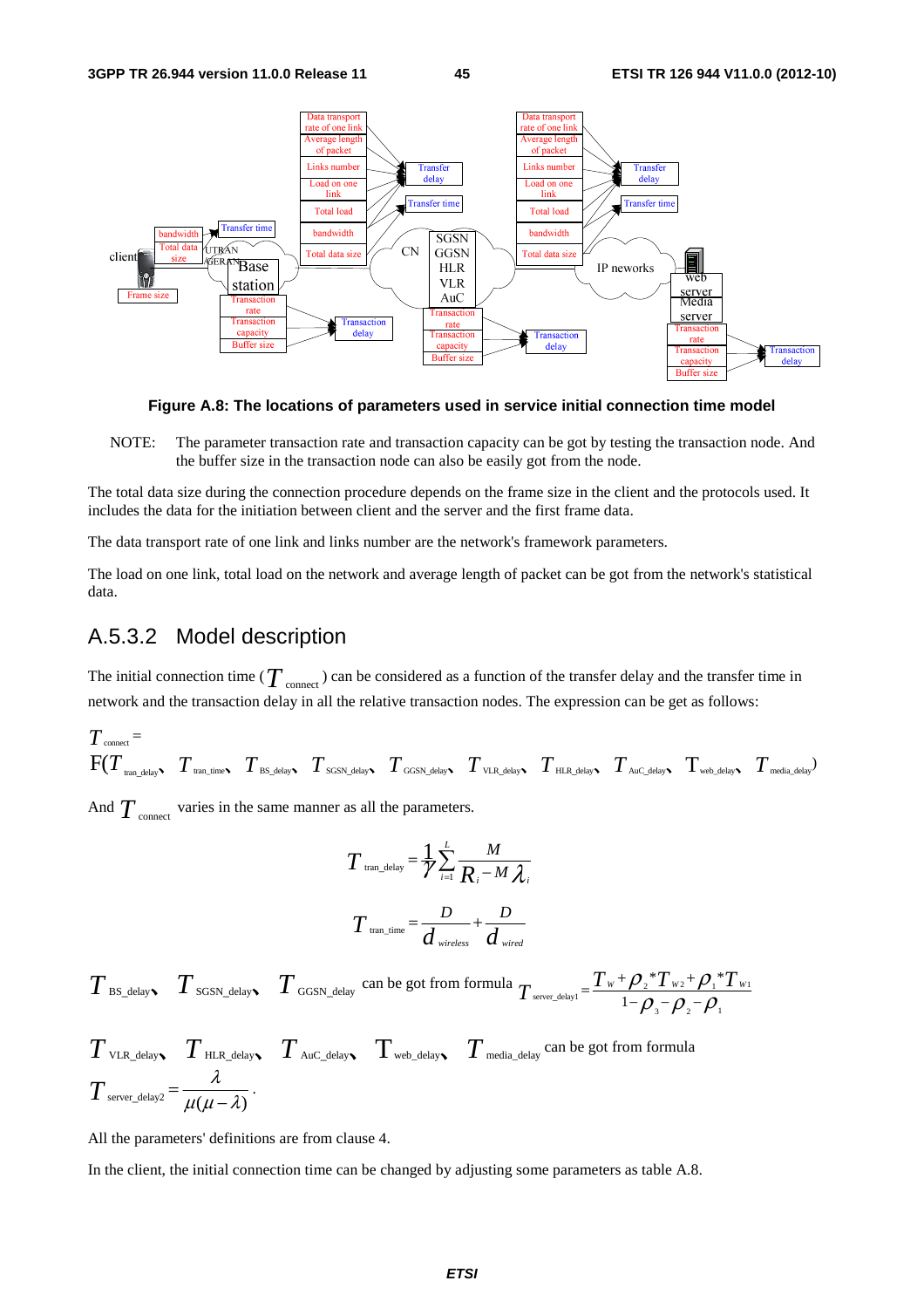#### **Table A.8: The simple relation between initial connection time and other parameters in the client**

|               | <b>Parameters</b> Initial connection time |
|---------------|-------------------------------------------|
| Buffer size 1 |                                           |
|               | means value increases;                    |
|               | means value decreases.                    |

In the wireless network, the initial connection time can be changed by adjusting some parameters as table A.9.

#### **Table A.9: The simple relation between initial connection time and other parameters in the wireless network**

| <b>Parameters</b>          | Initial connection time |  |  |
|----------------------------|-------------------------|--|--|
| Bandwidth $\uparrow$       |                         |  |  |
| Total data size $\uparrow$ |                         |  |  |
| means value increases;     |                         |  |  |
|                            | means value decreases.  |  |  |

In the wired network, he initial connection time can be changed by adjusting some parameters as table A.10.

| <b>Parameters</b>                          | Initial connection time |  |
|--------------------------------------------|-------------------------|--|
| Bandwidth $\uparrow$                       |                         |  |
| Total data size $\uparrow$                 |                         |  |
| Total load $\uparrow$                      |                         |  |
| Load on one link $\uparrow$                |                         |  |
| Links number $\uparrow$                    |                         |  |
| Average length of packet $\uparrow$        |                         |  |
| Data transport rate of one link $\uparrow$ |                         |  |
| means value increases:                     |                         |  |
| means value decreases.                     |                         |  |

#### **Table A.10: The simple relation between initial connection time and other parameters in the wired network**

In the transaction nodes (base station, SGSN, GGSN, VLR, HLR, AuC, media server), the initial connection time can be changed by adjusting some parameters as table A.11.

| Table A.11: The simple relation between initial connection time and |                                            |  |
|---------------------------------------------------------------------|--------------------------------------------|--|
|                                                                     | other parameters in the transactions nodes |  |

| <b>Parameters</b>               | Initial connection time |  |
|---------------------------------|-------------------------|--|
| Transaction rate $\uparrow$     |                         |  |
| Transaction capacity $\uparrow$ |                         |  |
| Buffer size $\uparrow$          |                         |  |
| means value increases:          |                         |  |
| means value decreases.          |                         |  |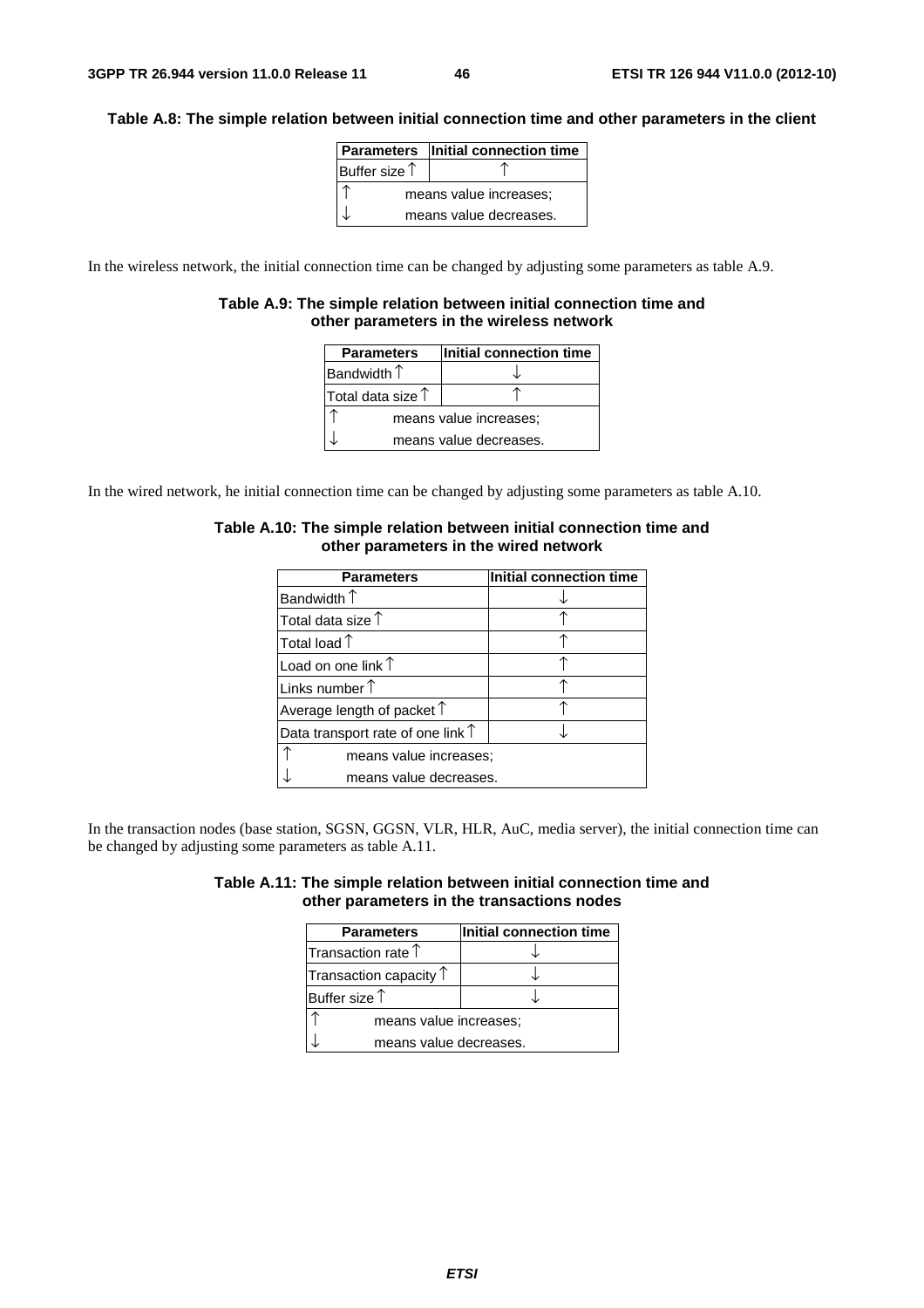# A.5.4 Initial Buffering Time

## A.5.4.1 Relative SQoS and other parameters

The parameters affect the initial buffering time are list in table A.12.

#### **Table A.12: the SQoS and other parameters in our model of initial buffering time**

| class                                   | layer                                                 | <b>SQoS</b>                                 | <b>Other parameters</b>                                                                                                                                                                                                                     | <b>Model</b>                | <b>Parameters to</b><br>calculate                                                         |
|-----------------------------------------|-------------------------------------------------------|---------------------------------------------|---------------------------------------------------------------------------------------------------------------------------------------------------------------------------------------------------------------------------------------------|-----------------------------|-------------------------------------------------------------------------------------------|
| client                                  | Application                                           | Frame rate                                  | Frame size<br><b>Buffer size</b>                                                                                                                                                                                                            |                             |                                                                                           |
| <b>Wireless</b><br>transport<br>network | Transports                                            | <b>Bandwidth</b><br>Transport<br>delay      | The total transport data size during<br>The connection procedure (related<br>to the protocols)                                                                                                                                              | Transport<br>Inetwork model | Transfer time<br>tran time                                                                |
| Wired transport<br>network              | Transports                                            | <b>Bandwidth</b><br>Transport<br>delay      | The total load from outside<br>The load on one link<br>The links number<br>The average length of packet<br>The link's data transport rate<br>The total transport data size during<br>The connection procedure (related<br>to the protocols) | Transport<br>network model  | Transfer time<br>$\overline{T}$<br>tran time<br>Transfer delay<br>tran_delay              |
| Transaction<br>node                     | Base<br>station,<br>SGSN,<br>GGSN,<br>Media<br>server | Transaction<br>delay<br>Transaction<br>rate | <b>Buffer size</b>                                                                                                                                                                                                                          | Node model                  | Transaction<br>delay<br>$T$ BS_delay<br>$T$ sGSN_delay<br>$T$ GGSN_delay<br>I media_delay |

The transfer delay and time of wireless /wired networks, the related transaction delay of transaction node for initial buffering time are analyzed, ignoring delay of radio access network.

The parameters' locations used in our model are as figure A.9.



#### **Figure A.9: The locations of parameters used in service initial buffering time model**

NOTE: The parameter transaction rate and transaction capacity can be got by testing the transaction node. And the buffer size in the transaction node can also be easily got from the node.

The total data size during the connection procedure depends on the buffer size in the client and the protocols used. Why the frame size and frame rate are listed here? Because they affect the buffer size the system set.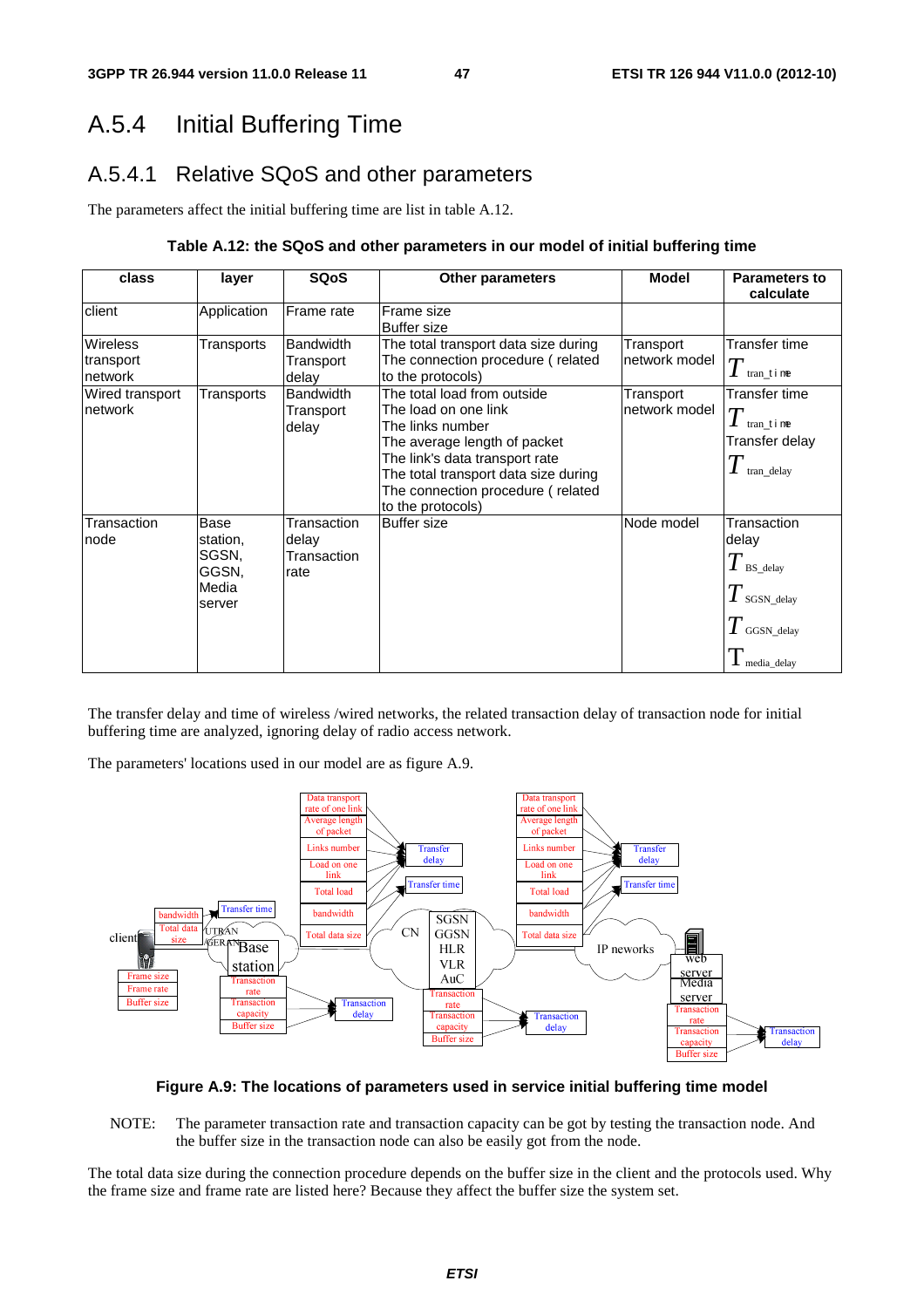#### **3GPP TR 26.944 version 11.0.0 Release 11 48 ETSI TR 126 944 V11.0.0 (2012-10)**

The data transport rate of one link and links number are the network's framework parameters.

The load on one link, total load on the network and average length of packet can be got from the network's statistical data.

### A.5.4.2 Model description

The initial connection time ( $T_{\text{buffering}}$ ) can be considered as a function of the transfer delay and the transfer time in network and the transaction delay in all the relative transaction nodes. The expression can be get as follows:

 $T_{\text{buffering}} = \text{F}(T_{\text{tran delay}} \mid T_{\text{tran time}} \mid T_{\text{BS delay}} \mid T_{\text{SGSN delay}} \mid T_{\text{GGSN delay}} \mid T_{\text{median}})$ 

And  $T_{\text{buffering}}$  varies in the same manner as all the parameters.

$$
T_{\text{tran\_delay}} = \frac{1}{\gamma} \sum_{i=1}^{L} \frac{M}{R_i - M \lambda_i}.
$$

$$
T_{\text{tran\_time}} = \frac{D}{d_{\text{wireless}}} + \frac{D}{d_{\text{wireed}}}
$$

 $T$  BS\_delay  $T$  SGSN\_delay  $T$  GGSN\_delay can be got from formula  $T$  server\_delay1 =  $\frac{T_W + \rho_2 T_W + \rho_1 T_W}{1 - \rho_1 - \rho_2}$ 3  ${\cal F}$  2  ${\cal F}$  1  $*T_{w}$ + $\mathcal{O}.*$  $T_{\text{server\_delay1}} = \frac{T_w + \rho_{_2} * T_{w_2} + \rho_{_1} * T_w}{1 - \rho_{_3} - \rho_{_2} - \rho_{_1}}$ 

$$
T_{\text{median\_delay}}
$$
 can be got from formula  $T_{\text{server\_delay2}} = \frac{\lambda}{\mu(\mu - \lambda)}$ .

All the parameters' definitions are from section 4.

In the client, the initial buffering time can be changed by adjusting some parameters as table A.13.

#### **Table A.13: The simple relation between initial buffering time and other parameters in the client**

|                        | <b>Parameters</b> Initial connection time |
|------------------------|-------------------------------------------|
| Buffer size $\uparrow$ |                                           |
|                        | means value increases;                    |
|                        | means value decreases.                    |

In the wireless network, the initial buffering time can be changed by adjusting some parameters as table A.14.

#### **Table A.14: The simple relation between initial buffering time and other parameters in wireless network**

| <b>Parameters</b>          | Initial connection time |  |  |  |
|----------------------------|-------------------------|--|--|--|
| Bandwidth $\uparrow$       |                         |  |  |  |
| Total data size $\uparrow$ |                         |  |  |  |
| means value increases;     |                         |  |  |  |
|                            | means value decreases.  |  |  |  |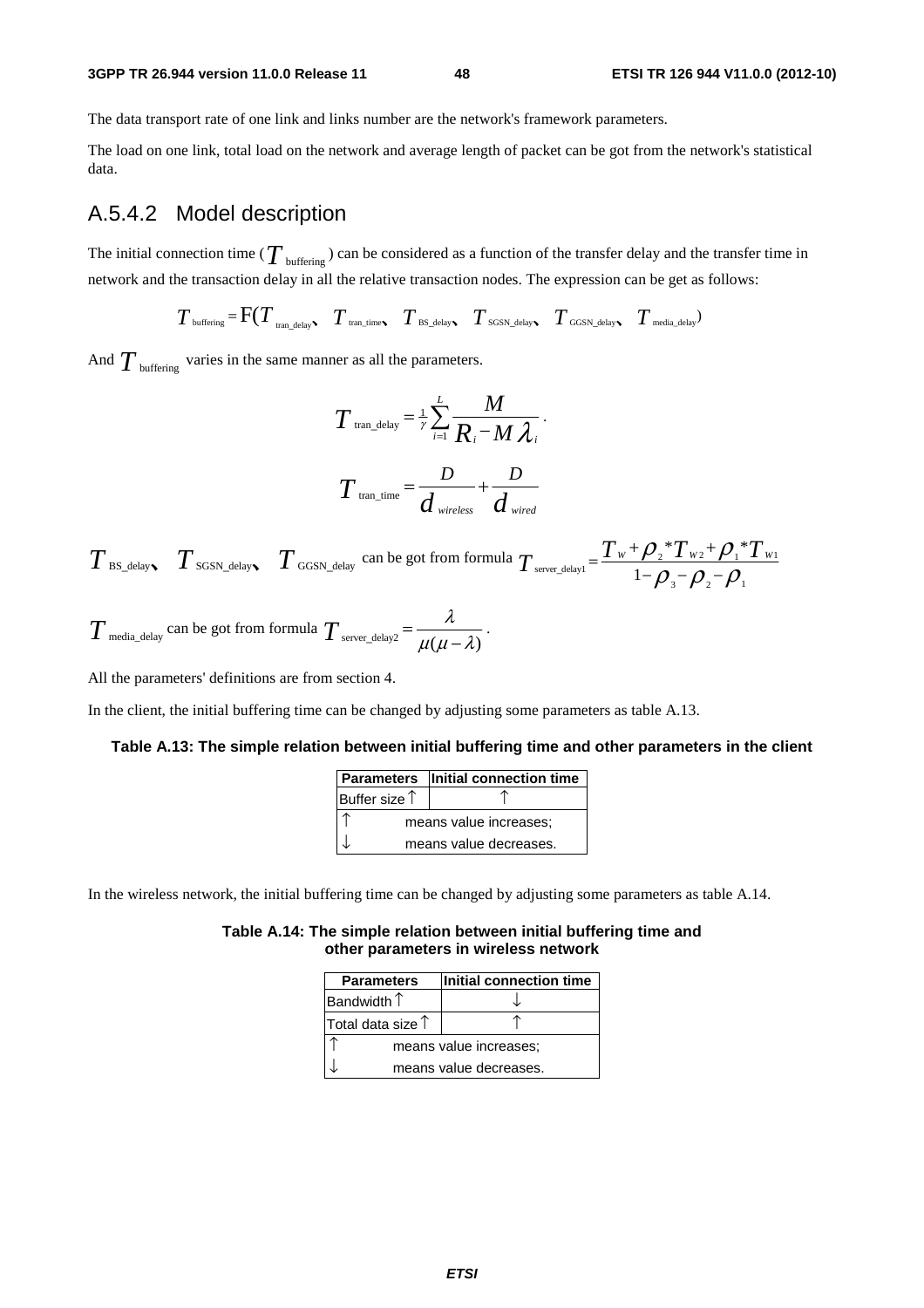In the wired network, the initial buffering time can be changed by adjusting some parameters as table A.15.

**Table A.15: The simple relation between initial buffering time and other parameters in wired network** 

| <b>Parameters</b>                          | Initial connection time |  |  |  |
|--------------------------------------------|-------------------------|--|--|--|
| Bandwidth $\uparrow$                       |                         |  |  |  |
| Total data size 1                          |                         |  |  |  |
| Total load $\uparrow$                      |                         |  |  |  |
| Load on one link $\uparrow$                |                         |  |  |  |
| Links number $\uparrow$                    |                         |  |  |  |
| Average length of packet $\uparrow$        |                         |  |  |  |
| Data transport rate of one link $\uparrow$ |                         |  |  |  |
| means value increases;                     |                         |  |  |  |
| means value decreases.                     |                         |  |  |  |

In the transaction nodes (base station, SGSN, GGSN, VLR, HLR, AuC, media server), the initial buffering time can be changed by adjusting some parameters as table A.16.

#### **Table A.16: The simple relation between initial buffering time and other parameters in the transaction nodes**

| <b>Parameters</b>               | Initial connection time |  |  |
|---------------------------------|-------------------------|--|--|
| Transaction rate $\uparrow$     |                         |  |  |
| Transaction capacity $\uparrow$ |                         |  |  |
| Buffer size $\uparrow$          |                         |  |  |
| means value increases;          |                         |  |  |
| means value decreases.          |                         |  |  |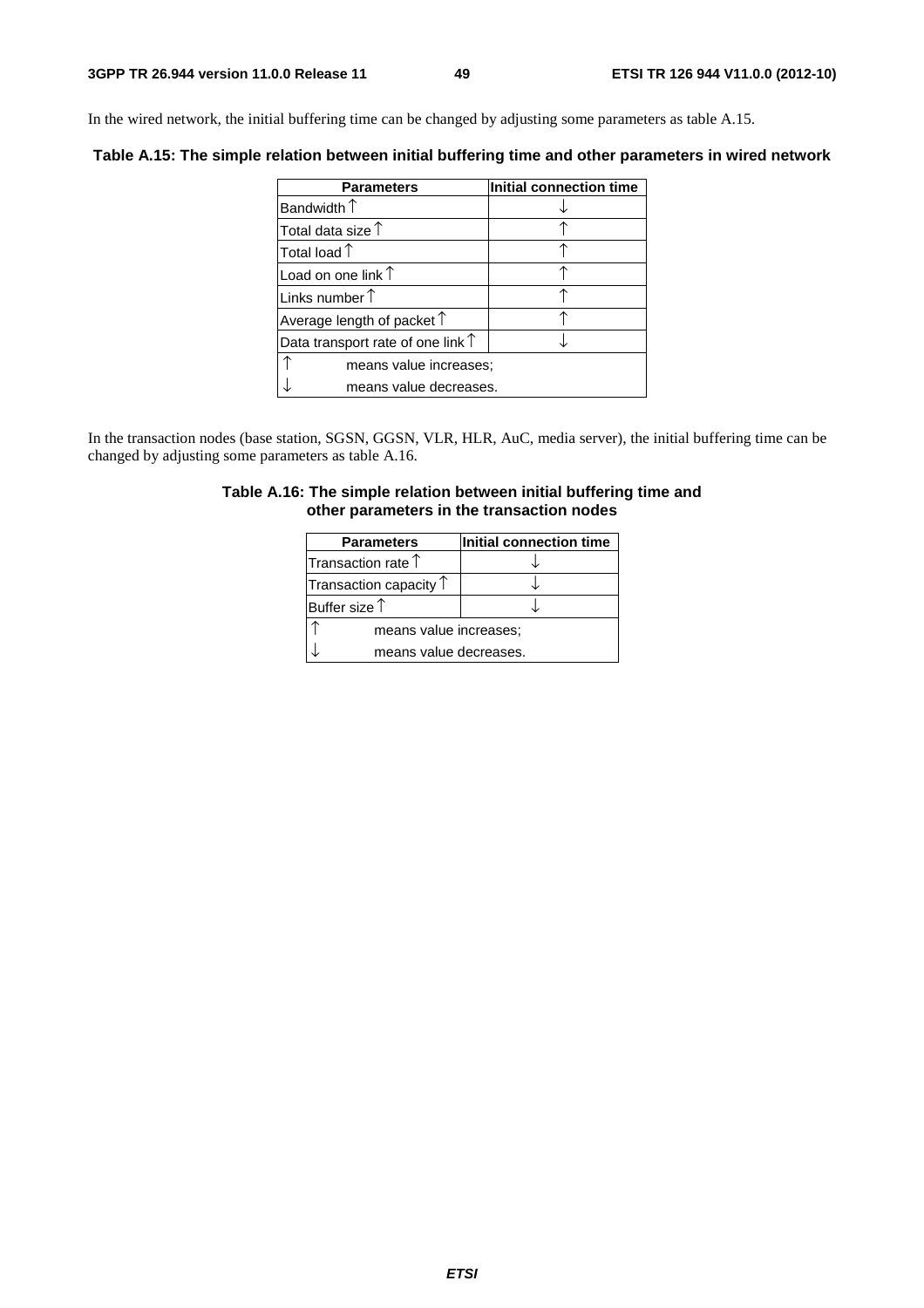# A.5.5 Re-Buffering Frequency

## A.5.5.1 Relative SQoS and other parameters

The rebuffering is a important metric to reflect the network's condition. The majority of SQoS parameters affect it.

The model analyse the SQoS parameters' effect in the application and transports layers.

**Table A.17: the SQoS and other parameters in our model of service rebuffering frequency** 

| class              | layer         | <b>SQoS</b>                             | <b>Other parameters</b> | <b>Model</b>      |
|--------------------|---------------|-----------------------------------------|-------------------------|-------------------|
| client             | Application   | Frame rate                              | Frame size              | Model the whole   |
|                    |               | Frame loss ratio                        | <b>Buffer size</b>      | transport process |
|                    |               | Frame error ratio                       |                         |                   |
| Radio access       | Under         | Access delay                            | Channels                |                   |
| network            | transports    |                                         |                         |                   |
| Wireless transport | Transports    | <b>Bandwidth</b>                        | Wireless transport      |                   |
| network            |               | Transport delay                         | condition               |                   |
|                    |               | Jitter                                  |                         |                   |
|                    |               | Packet loss ratio                       |                         |                   |
|                    | Under         | Frame loss ratio, Frame error ratio,    |                         |                   |
| transports         |               | Frame discard ratio, Residual bit error |                         |                   |
|                    |               | ratio                                   |                         |                   |
| Wired transport    | Transports    | <b>Bandwidth</b>                        | network load,           |                   |
| network            |               | Transport delay                         | network framework       |                   |
|                    |               | Jitter                                  |                         |                   |
|                    |               | Packet loss ratio                       |                         |                   |
|                    | Under         | Frame loss ratio, Frame error ratio,    |                         |                   |
|                    | transports    | Frame discard ratio, Residual bit error |                         |                   |
|                    |               | ratio                                   |                         |                   |
| Transaction node   | Base station, | Transaction delay                       | <b>Buffer size</b>      |                   |
|                    | SGSN.         | <b>Transaction rate</b>                 |                         |                   |
|                    | GGSN,         |                                         |                         |                   |
|                    | Media server  |                                         |                         |                   |

### A.5.5.2 Model description

Assumed the send data is initially distributed of  $F_0(t)$ . After the transportation, affected by the frame loss rate, the frame error rate, bandwidth and delay, the data is distributed of  $F(t)$  at the end. Here delay means transfer delay and transaction delay. The model is as figure A.10.



**Figure A.10: the model of transportation**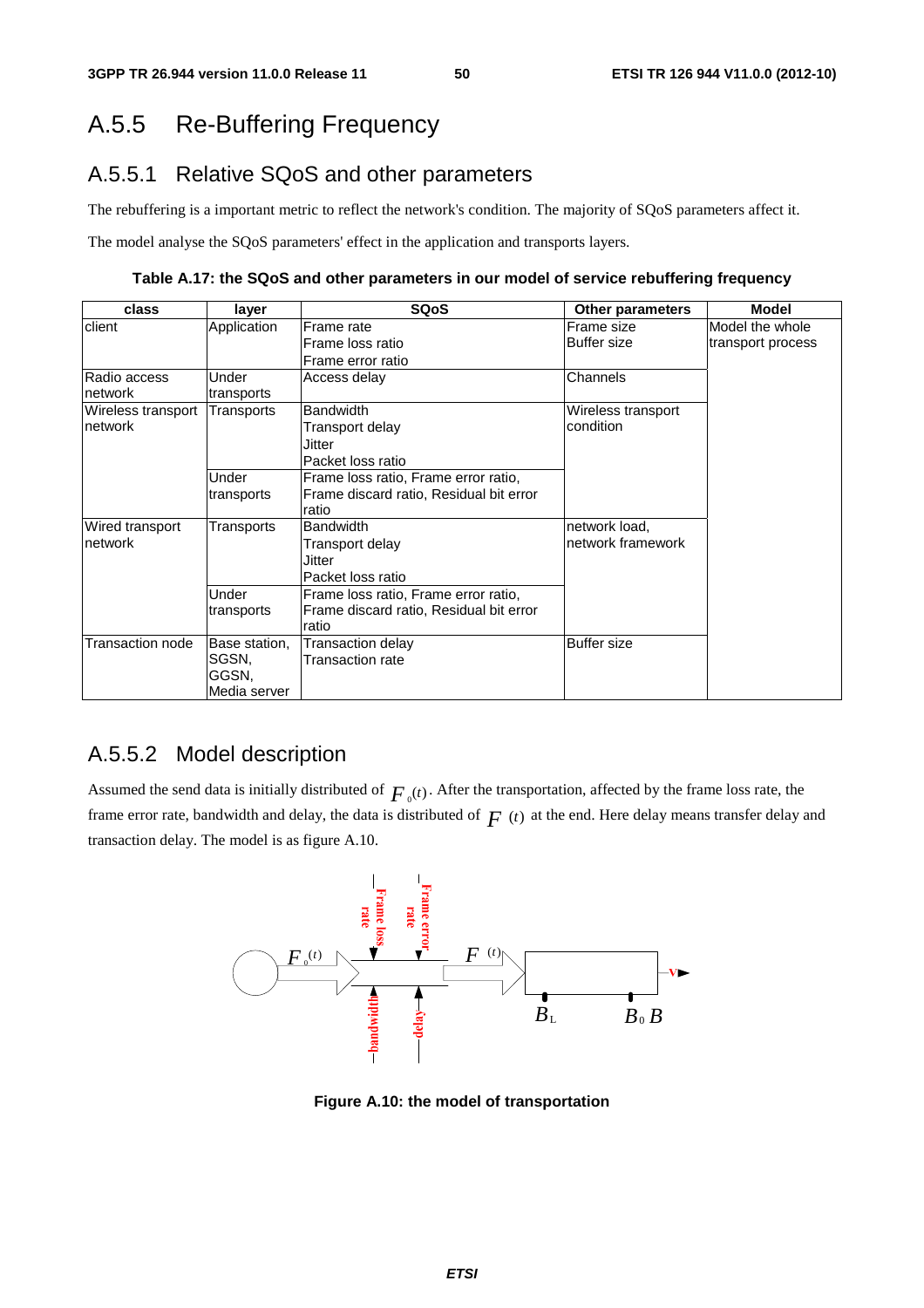The effect of frame loss rate and frame error rate on the send data are the same. So it can be assume that the data become  $F_{\mu}(t)$  after affected by the frame loss rate and frame error rate. And it become  $F_{\mu}(t)$  after affected by the change of bandwidth, then become  $F(t)$  because of the delay at last. The functions  $F_1(t)$ ,  $F_2(t)$ ,  $F(t)$  can be analyzed after our simulation.

The initial data size in the buffer  $B$ . When the data in the buffer exceed  $B_0$ , the player starts to play, and when data is less than  $B<sub>i</sub>$ , the rebuffering starts. The frame rate is V when it is playing.

 $F(t)$  means the amount of arrival data, so  $F(t)$  is a monotonic increasing function. So its inverse function exists.

When  $B+(F(t)-v^*t) < B_+$ , the system start rebuffering. And  $B_0-(B+(F(t)-v^*t)) \leq F(t')-F(t)$ , where  $t'$  is the time when the rebuffering finishes.

$$
F^{-1}(B_0-(B-v^*t)) \leq t'
$$

So the rebuffering frequency is:

$$
\frac{\sum \mathbf{I}(B+(F(t)-v^*t)
$$

 $I(e)$  is the indicator function:  $I(e) = 1$  if expression e is true; otherwise  $I(e) = 0$ .

 $\mathcal{T}_{\text{test}}$  is the total time to test.

## A.5.6 Re-Buffering Time

#### A.5.6.1 Relative SQoS and other parameters

The model is the same as clause 5.5.

### A.5.6.2 Model description

The rebuffering time of this time is:

$$
t^-t = F^{-1}(B_0-(B-v^*t)) - t
$$

And the mean rebuffering time is:

$$
\frac{\displaystyle\sum_{B+(F(t)-v^*t)
$$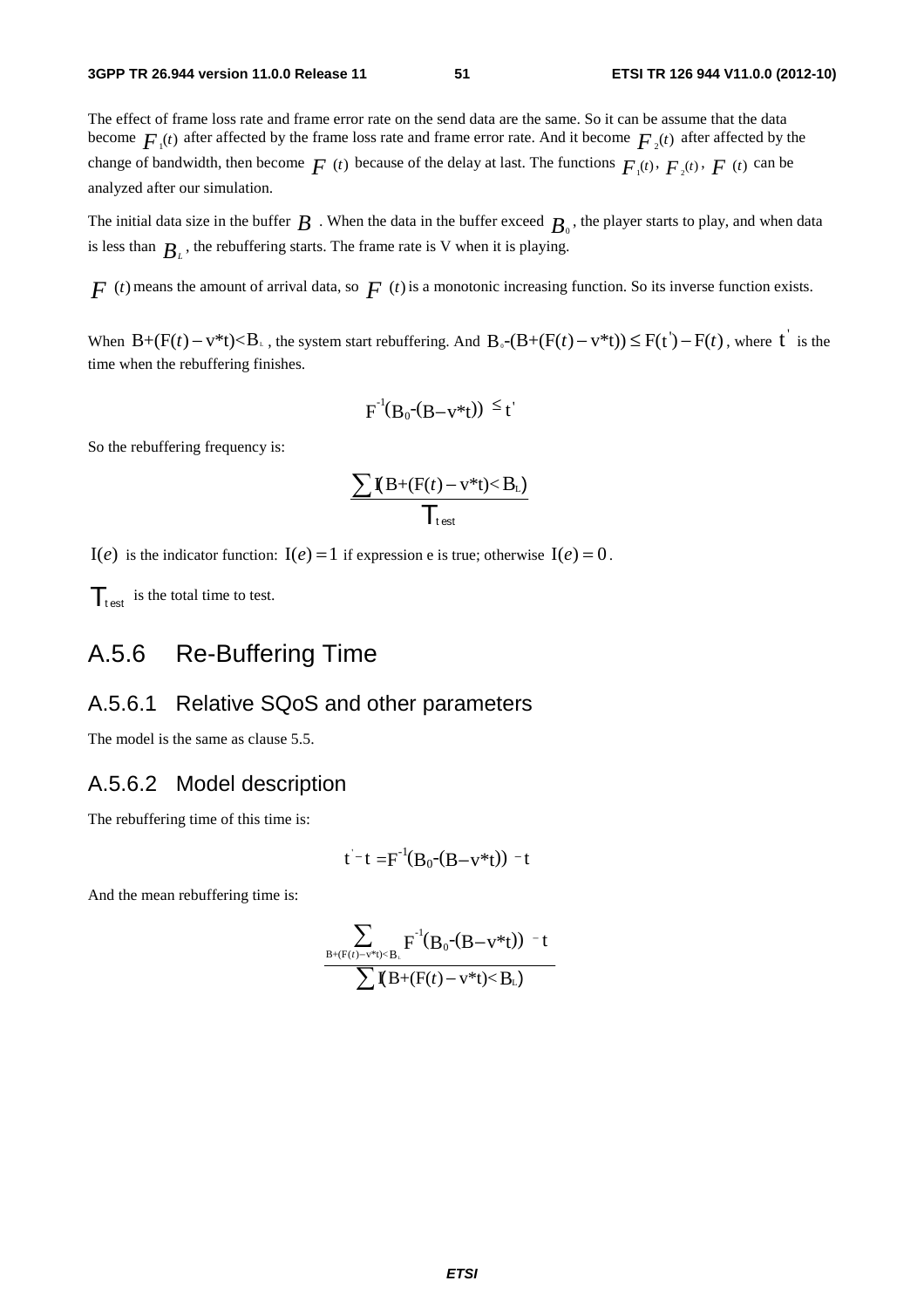# Annex B: Analysis of QoE

# B.1 Introduction

The SA4 "End-to-end Multimedia Services Performance Metrics" work item is conducting a research on the performance metrics for popular multimedia services, including streaming, multimedia broadcast multicast service (MBMS), video telephony and IP Multimedia subsystem Service (IMS), etc. This annex is an extension to the present document, which will support and justify the results in the present document.

In this annex, a subjective test is conducted to acquire the QoE. And the results of the test are listed in the following sections.

And also, in this annex, packet-switched streaming service is taken as an example.

# B.2 Process

From the user perspective, the service performance indicators cannot be defined only according to researcher's experience. It should be acquired by user investigation as well as experience.

## B.2.1 Collection of QoE

The selected testers are kept unknown about any indicators. After watching given audio/video multimedia contents with different quality levels and experiencing those services, they take down the performance indicators only with their feeling and experience.

Then according to their record and description, the scope of QoE is determined.

The common user's requirements of service performance are collected and classified as our QoE, disregarding the measurability.

See clause 3.1.

## B.2.2 Weightiness of Selected QoE

With DSCQS (see ITU-R Recommendation BT.500), testers are asked to mark each service and content in comparison with the reference. Those services and contents are provided with different quality levels of each selected indicator.

# B.3 Results

## B.3.1 Collection of QoE

- Service Non-Access.
- Service Failure.
- Service Setting-up Time.
- Re-Buffering.
- Image corruption.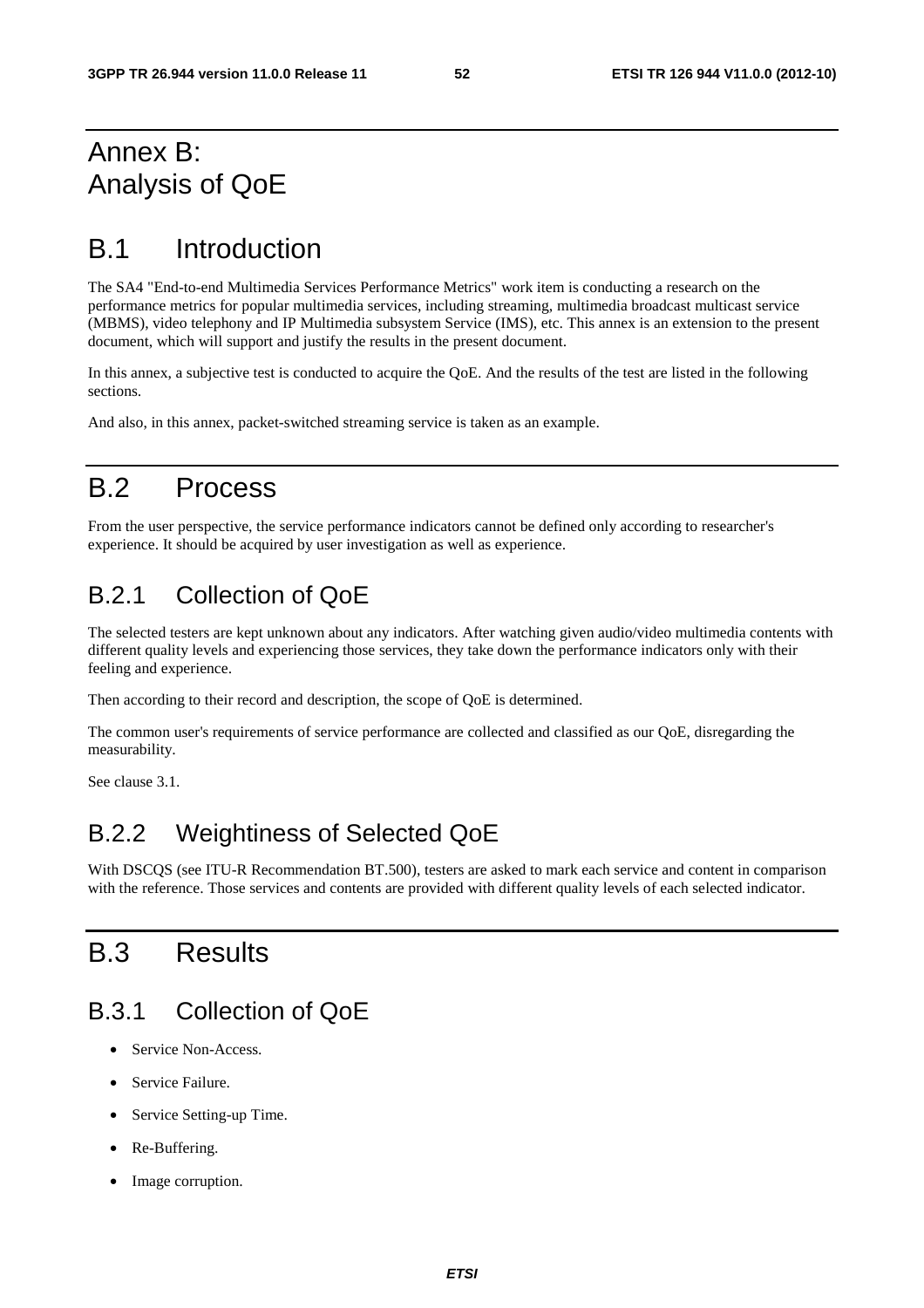- Blurriness.
- Blockiness.
- Colour Reproduction Accuracy.
- Edge Noise.
- Freeze image.
- Incontinuous Image with block.
- Audio Quality.
- Audio/Video Synchronization Error.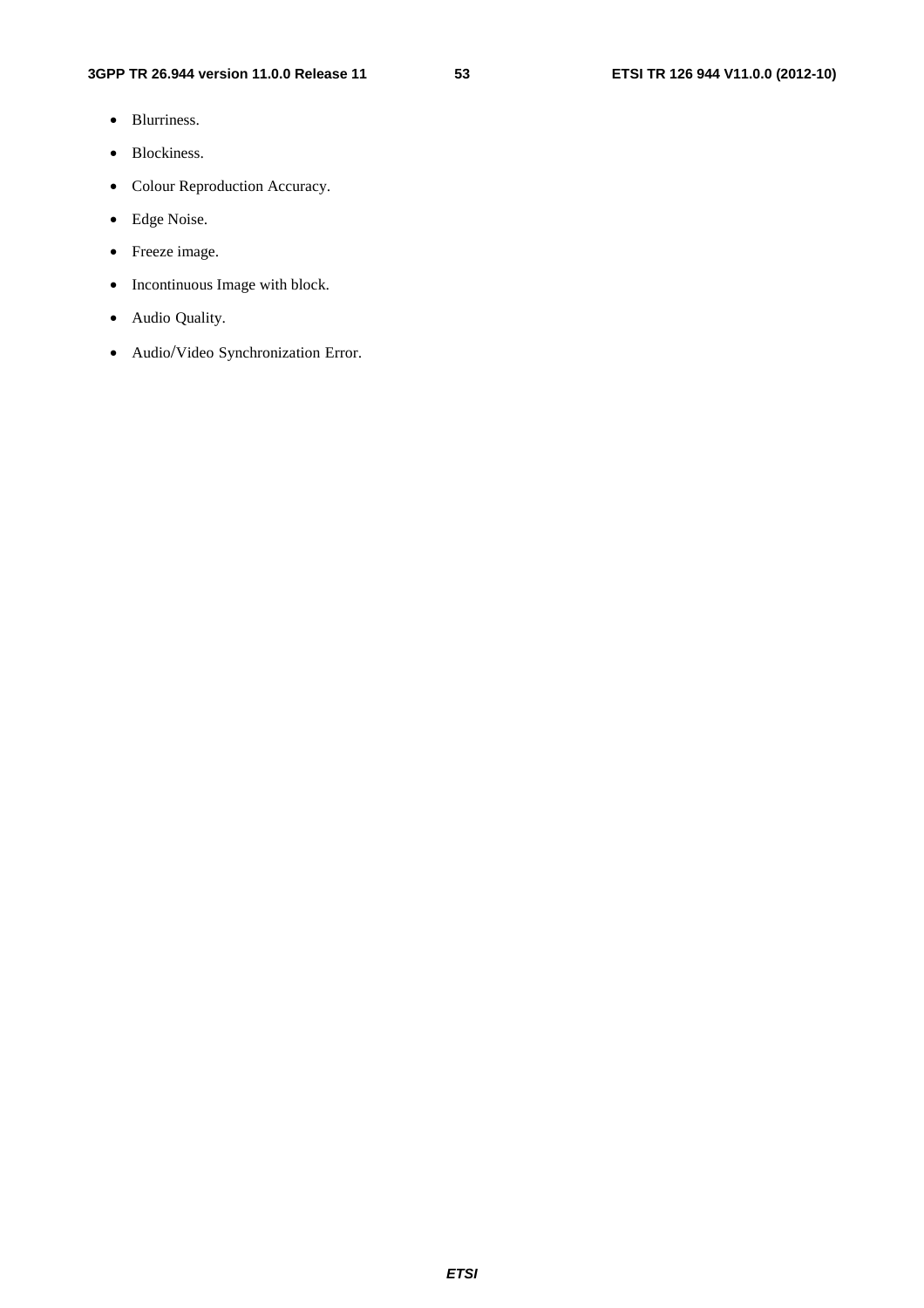

B.3.2 Comparison of Weightiness among Selected QoE **Parameters** 

**Figure B.1**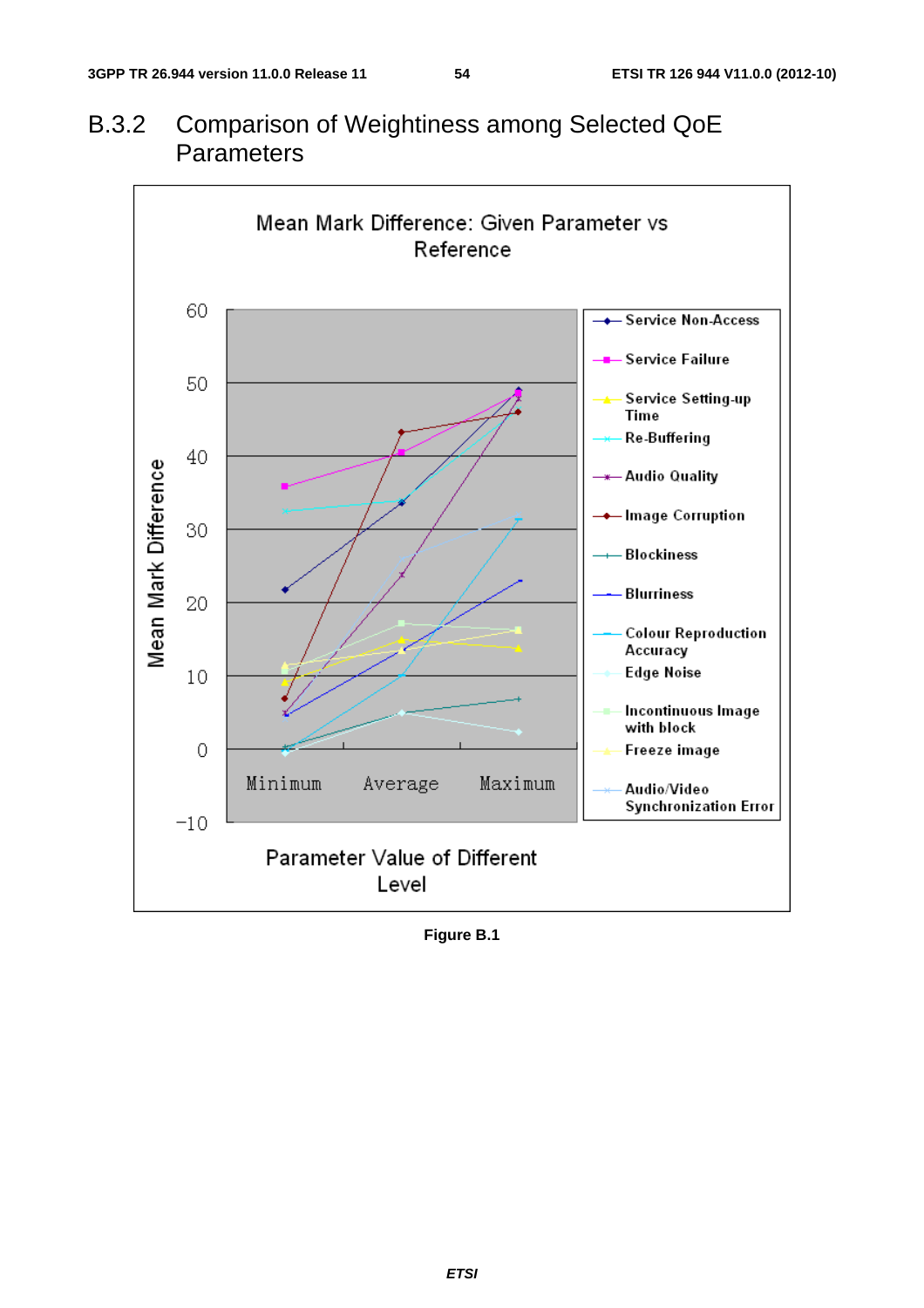# Annex C: Comparison with TS 102 250 of ETSI STQ Mobile

# C.1 Introduction

The SA4 "End-to-end Multimedia Services Performance Metrics" work item is conducting a research on the performance metrics for popular multimedia services, including streaming, multimedia broadcast multicast service (MBMS), video telephony and IP multimedia subsystem service (IMS), etc. This annex is an extension to the present document, which will support and justify the results in the present document.

In this annex, a comprehensive comparison of work between E2EMSPM and ETSI STQ Mobile is conducted to justify the work of E2EMSPM. And the results of the analysis are listed in the following sections.

# C.2 References

The following documents contain provisions which, through reference in this text, constitute provisions of the present document.

- References are either specific (identified by date of publication, edition number, version number, etc.) or non-specific.
- For a specific reference, subsequent revisions do not apply.
- For a non-specific reference, the latest version applies. In the case of a reference to a 3GPP document (including a GSM document), a non-specific reference implicitly refers to the latest version of that document *in the same Release as the present document*.
- [1] ETSI TS 102 250-1 (V1.1.1 10/2003): "Speech Processing, Transmission and Quality Aspects (STQ); QoS aspects of popular services in GSM and 3G networks; Part 1: Identification of Quality of Service aspects".
- [2] ETSI TS 102 250-2 (V1.4.1 03/2006): "Speech Processing, Transmission and Quality Aspects (STQ); QoS aspects of popular services in GSM and 3G networks; Part 2: Definition of Quality of Service parameters and their computation".
- [3] ETSI TS 102 250-3 (V1.3.2 09/2005): "Speech Processing, Transmission and Quality Aspects (STQ); QoS aspects of popular services in GSM and 3G networks; Part 3: Typical procedures for Quality of Service measurement equipment".
- [4] ETSI TS 102 250-4 (V1.1.1 10/2003): "Speech Processing, Transmission and Quality Aspects (STQ); QoS aspects of popular services in GSM and 3G networks; Part 4: Requirements for Quality of Service measurement equipment".
- [5] ETSI TS 102 250-5 (V1.3.1 11/2005): "Speech Processing, Transmission and Quality Aspects (STQ); QoS aspects of popular services in GSM and 3G networks; Part 5: Definition of typical measurement profiles".
- [6] ETSI TS 102 250-6 (V1.2.1 10/2004): "Speech Processing, Transmission and Quality Aspects (STQ); QoS aspects of popular services in GSM and 3G networks; Part 6: Post processing and statistical methods".
- [7] 3GPP TS 23 107 (V6.4.0 03/2006): "3rd Generation partnership Project; Technical Specification Group Services and System Aspects; Quality of Service (QoS) Concept and architecture (Release 6)".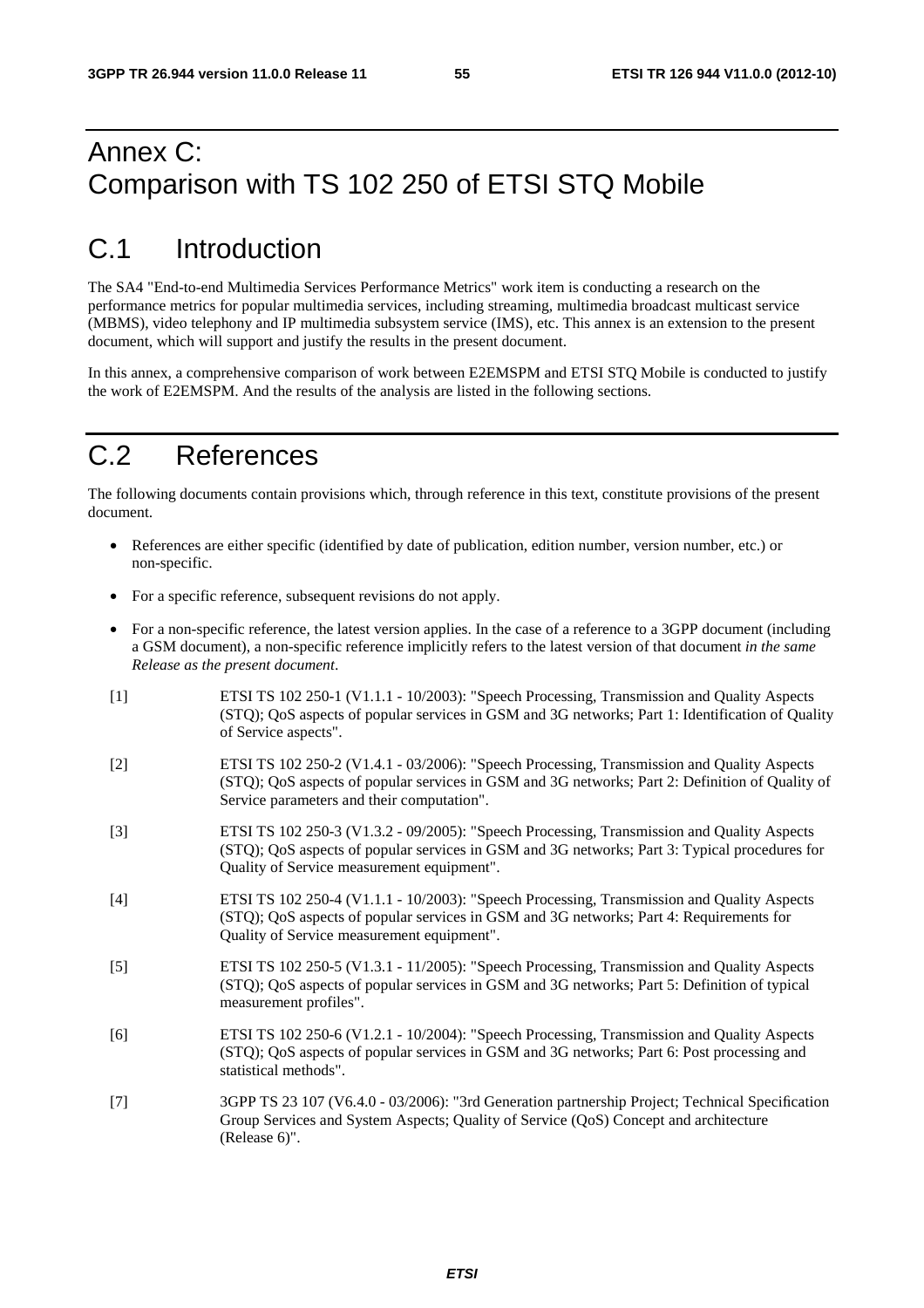# C.3 Comparison with 3GPP E2EMSPM and ETSI STQ Mobile

In this part, the difference is illuminated between 3GPP E2EMSPM and ETSI STQ Mobile on multimedia services from the following points of view.

## C.3.1 Research Scope

### C.3.1.1 Framework

E2EMSPM has a systematic framework of End-to-end Multimedia Services Performance Metrics is as figure C.1.



#### **Figure C.1: Systematic Framework of End-to-end Multimedia Services Performance Indicators**

ETSI STQ Mobile focuses on the similar area of End-to-End Service QoS.

## C.3.1.2 Quality of experience

Client Radio access Horizontal<br>
Horizontal<br>
Horizontal<br>
imilar area of End-to-End Service QoS.<br> **Clience**<br> **Clience**<br> **Clience**<br> **Clience**<br> **Clience**<br> **Clience**<br> **Clience**<br> **Clience**<br> **Clience**<br> **Clience**<br> **Clience**<br> **Clie** Ital<br>Iltime<br>ce Qo<br>Yet E<br>applic<br>correl<br>ne or s<br>spective<br>as well<br>and c<br>S. S The Mobile strategy and the services Perture of the service of the service control of the service cannot be a service of the service of the service of the service of the service of the service of the service of the service network<br>
ices Performance Indi<br>
IS 102 250-2 specifies th<br>
rean measurement results<br>
the service. Although Qo<br>
innot be defined only acc<br>
rience.<br>
s QoE, disregarding the<br>
l' for service analysis vary E2EMSPM brings up the concept of Quality of Experience (QoE). Yet ETSI STQ Mobile specifies the use of perceptual models for the evaluation of content quality, whenever applicable (e.g. TS 102 250-2 specifies the use of ITU-R Recommendation P.862.2 for speech quality evaluation).

The judgement of measurement results (e.g. target setting) and the correlation between measurement results and actual customer satisfaction are out of the scope of ETSI STQ Mobile.

QoE is how a user perceives the quality of service - how satisfied he or she is with the service. Although QoE is a subjective metric, it is important to quantify it. From the user's perspective, QoE cannot be defined only according to researcher's experience. It should be acquired by user investigation as well as experience.

The common user's requirements to different services are collected and classified as QoE, disregarding the measurability. Users have different requirements for different services. So the QoE for service analysis vary with the types of services.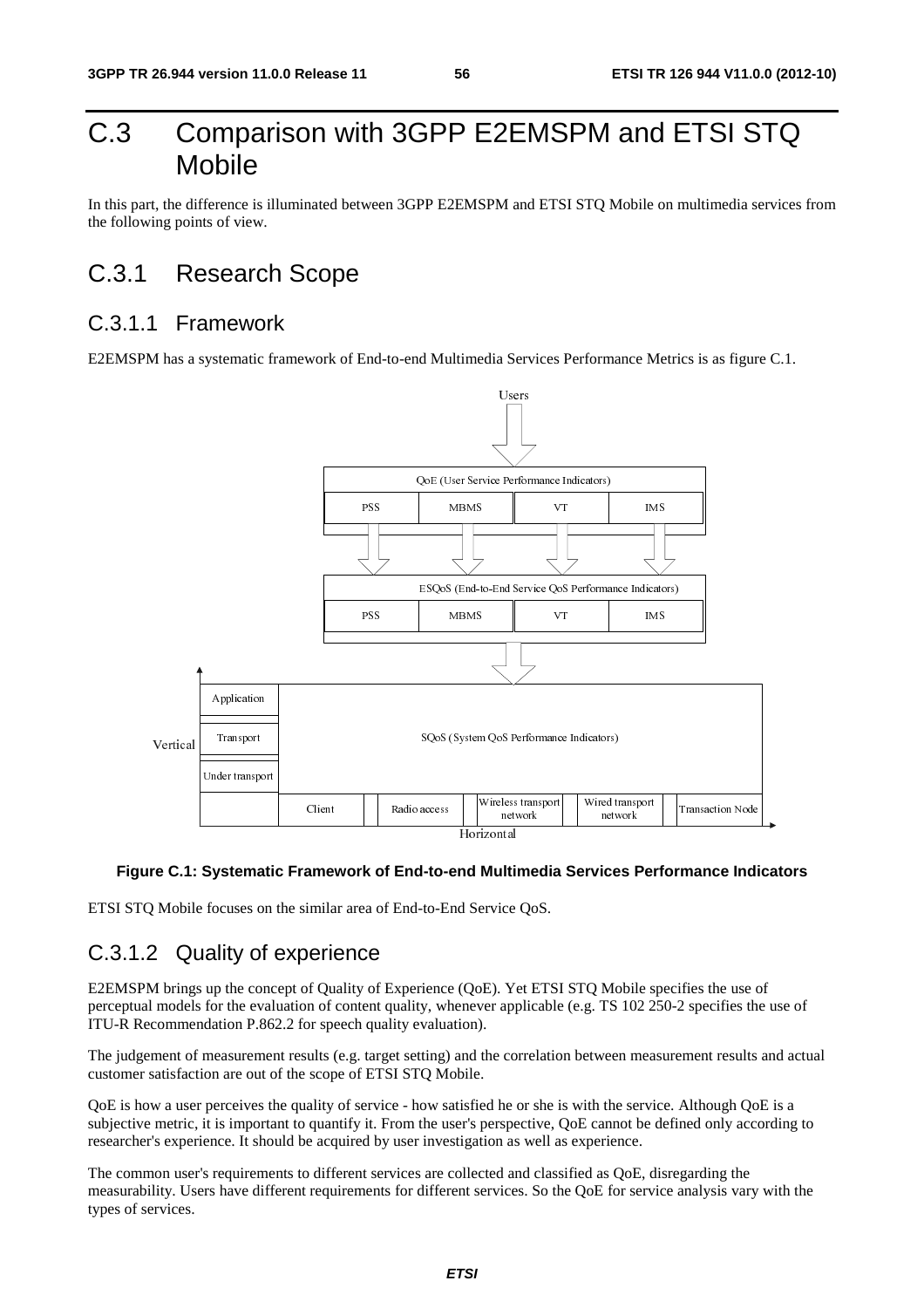## C.3.1.3 End-to-End Service Quality of Service

E2EMSPM considers service-related metrics of End-to-End Service Quality of Service (ESQoS). The measurements and provisioning of ESQoS are defined in terms of service capability and resource availability. ESQoS is generally used to specify services' quality considered by operators and service providers. The ability to measure ESQoS will give the operator some sense of the service's performance to the overall level of customer satisfaction.

ETSI STQ Mobile TS 102 250-2 [2] draws some steps in overall service QoS definition and analysis of mobile services. STQ takes the following QoS aspects from service perspective which are used for each service to define service QoS parameters.

- Network Availability.
- Network Accessibility.
- Service Accessibility.
- Service Integrity.
- Service Retainability.

Figure C.2 shows the model for quality of service parameters in ETSI STQ Part 2. The model has four layers.



#### **Figure C.2: ETSI STQ Mobile QoS aspects and the corresponding QoS parameters**

So when end-to-end service QoS is concerned, both ETSI STQ Mobile and E2EMSPM have the similar study area on this topic. There are perfect and reasonable definitions of service QoS parameters in the TS of ETSI STQ. Part of the outputs of ETSI STQ Mobile should be introduced to E2EMSPM's End-to-End Service QoS area for reference.

#### C.3.1.4 System Quality of Service

Generally, "UMTS Quality of Service (QoS) Concept and architecture" by 3GPP [8] is often referenced. It is a standard, describing UMTS bearers' structure, their management functions, and defines service quality classes and their attributes.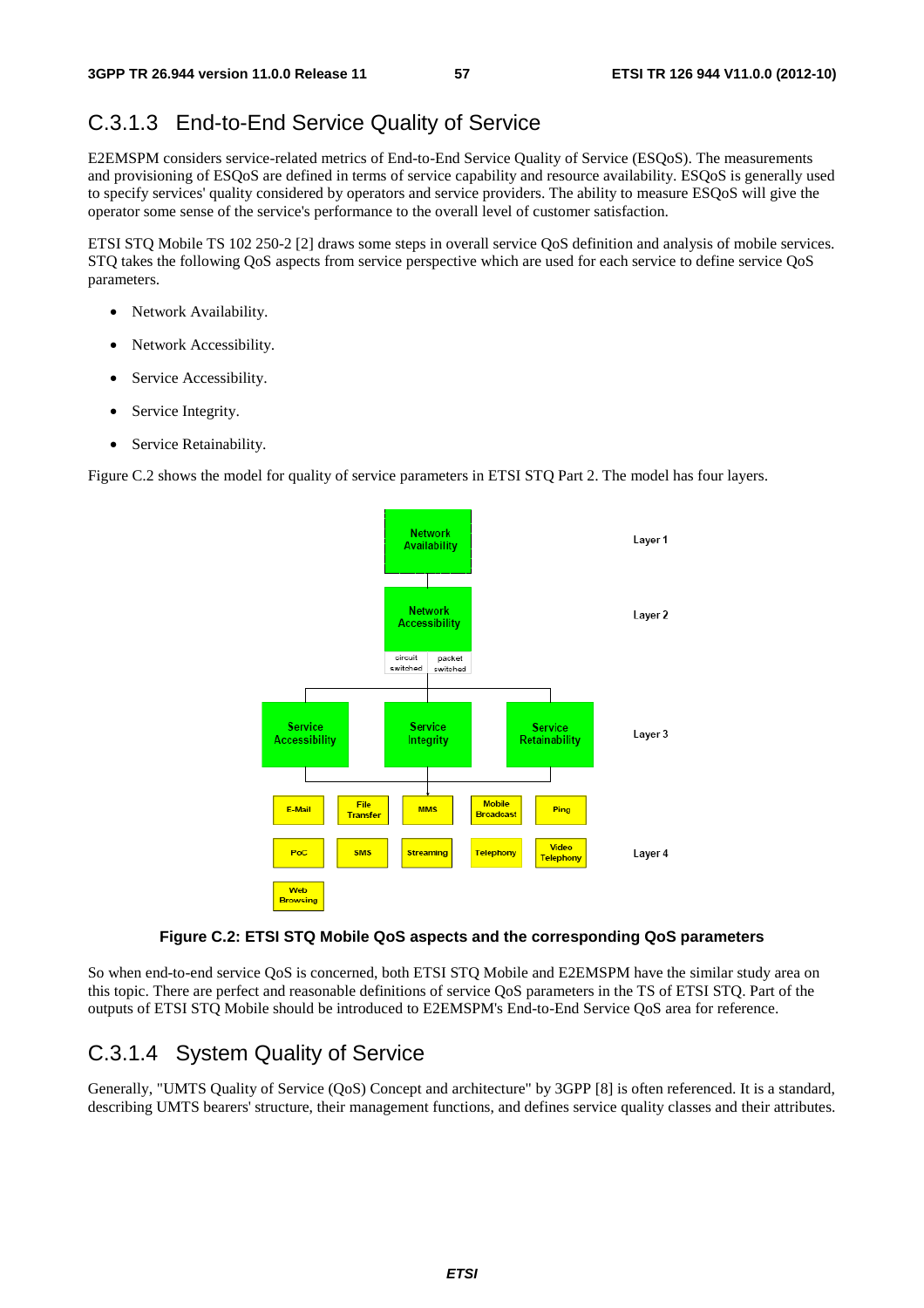System Quality of Service (SQoS) defined in E2EMSPM is intrinsically a technical concept and is a subset of UMTS QoS. Compared with ESQOS, SQoS denotes the point-to-point QoS, which is specially related to the units and links of network systems. SQoS can be viewed as the QoS consideration from the viewpoint of network operators. It is measured and expressed in terms of network units and network links, which usually has little meaning to a user. Although a better network SQoS in many cases will result in better ESQoS, fulfilling all traffic SQoS parameters might not guarantee the satisfaction of the user or a high ESQoS.

In E2EMSPM the System QoS parameters are classified to five classes horizontally according to the different phases along with the whole network connection, including radio access network, wireless transport network, wired transport network, client transaction and network node transaction as shown in figure C.3. Some analytical models are introduced for every special section to evaluate some important parameters.

SQoS is out of the scope of ETSI STQ Mobile.



**Figure C.3: Network phases to analyse System Qos** 

## C.3.1.5 Mapping of End-to-End Service QoS and System QoS

E2EMSPM introduces the theoretical models to study the relationship of End-to-End Service QoS and System QoS. The inherent relationship between the End-to-End Service QoS and System QoS parameters of PSS is described, which provide the possible operational methods for the operators/service providers to guarantee the service performance. E2EMSPM also gives some example to justify how we get the mapping between the End-to-End Service QoS and System QoS.

The relationship of End-to-End Service QoS and System QoS is beyond the scope of ETSI STQ Mobile.

# C.3.2 Research Method

### C.3.2.1 Statistics Model Analysis

Extensive studies involving high-speed network measurements indicate that the multimedia traffic in high-speed networks have self-similar and impulsive characteristics. The existence of self-similarity shows that Poisson process cannot accurately describe the real network traffic. In such high-speed mobile network the assumption of exponentiality does not apply any more.

ETSI STQ Mobile TS 102 250-6 [6] adopts the statistical model to calculate the QoS metrics of GSM and 3G networks. These models are more precise than traditional theoretical models. However, ETSI STQ Mobile focuses on the measurement of quality metrics for services that are already functional. The prediction of service performance (e.g. based on statistical models of traffic patterns and network characteristics) is out of the scope of ETSI STQ Mobile. It is very difficult to implement the calculation due to the lack of raw data, if the new multimedia services haven't become commercial deployment or they are just in the initial stage of deployment in GSM and 3G network.

Nowadays, there still have not authoritative statistical model to handle the coming multimedia services' raw data with self-similar and impulsive characteristics. Although the self-similar models can describe the statistical data more precisely, they will encounter difficulties with in-depth performance indicators analysis and calculation of the selfsimilar network traffic.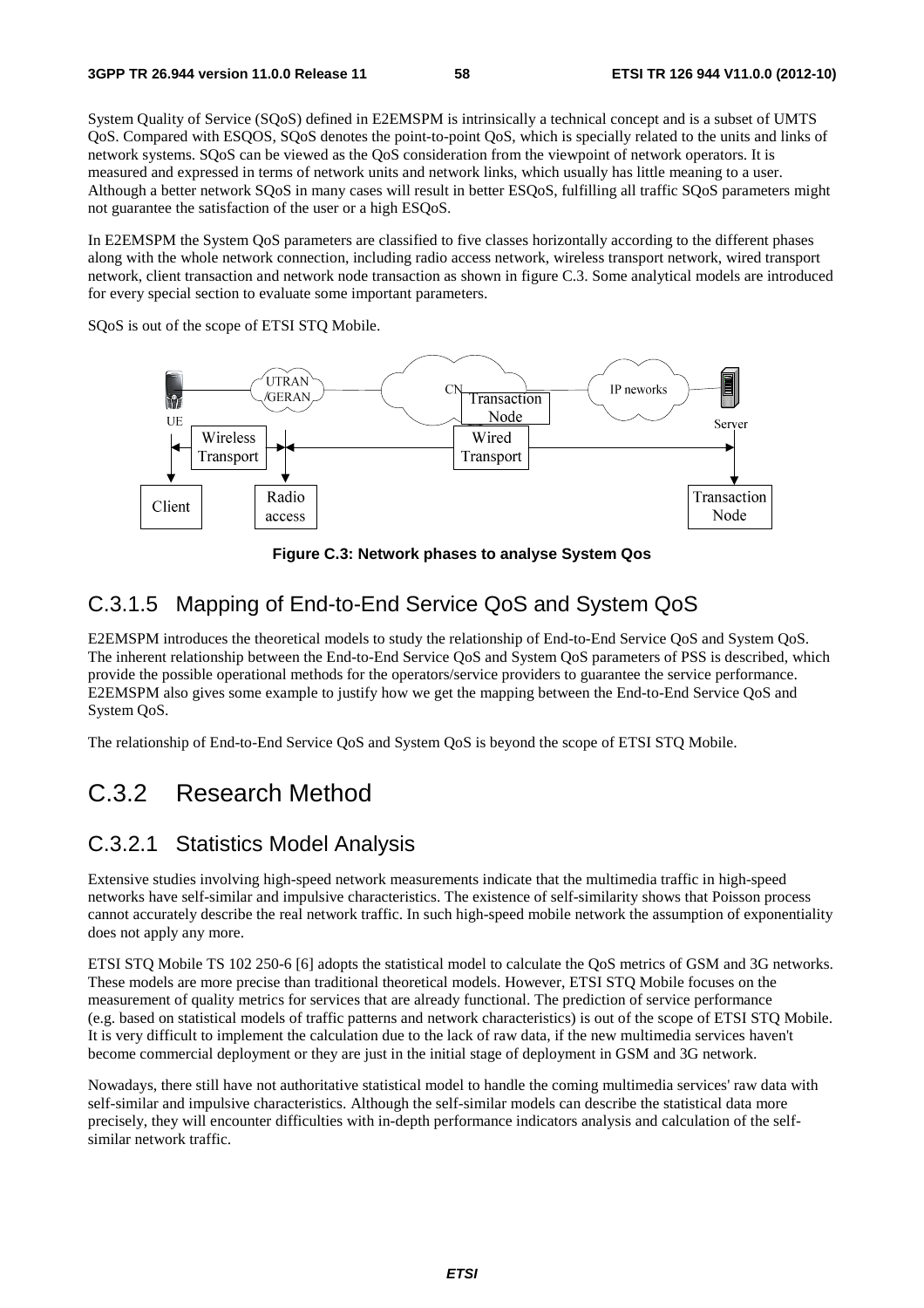# C.3.2.2 Theory Model Analysis of Queue

Traditional telecom service traffic is adequately described by Markovian models (e.g. Poisson), which are amenable to accurate analysis. Generally, theses models assume independence between events, and exponentially inter-event distributions.

Although queue theory fails to fit actual traffic of high-speed mobile networks, E2EMSPM still adopted these models to analyse the network traffic, mainly because Markovian models are mathematically tractable.

# C.3.2.3 Possible Further Work

The above two methods have its own advantages respectively for the fresh multimedia services, the optimal research method should combine statistics model with queue theory model to complement with each other.

The combined method might be adopted in future work beyond the scope of both ETSI STQ Mobile and E2EMSPM.

# C.4 Brief Introduction of the Work in ETSI STQ

The ETSI Speech Processing, Transmission and Quality Aspects (STQ) workgroup is actively working on QoS. STQ has published its Technical Specification, TS 102 250 "QoS aspects for popular services in GSM and 3G networks" [Part 1 to 6], which covers the following.

Part 1 [1] identifies QoS aspects for popular services in GSM and 3G networks. For each service the QoS indicators are listed. They are considered to be suitable for the quantitative characterization of the dominant technical QoS aspects as experienced from the end-user perspective.

Part 2 [2] defines QoS parameters and their computation for popular services in GSM and 3G networks. The technical QoS indicators, listed in part 1, are the basis for the parameter set chosen. The parameter definition is split into two parts: the abstract definition and the generic description of the measurement method with the respective trigger points. Only measurement methods not dependent on any infrastructure provided are described in the present document. The harmonized definitions given in the present document are considered as the prerequisites for comparison of QoS measurements and measurement results.

Part 3 [3] describes typical procedures used for QoS measurements over GSM, along with settings and parameters for such measurements.

Part 4 [4] defines the minimum requirements of QoS measurement equipment for GSM and 3G networks in the way that the values and trigger-points needed to compute the QoS parameter as defined in Part 2 can be measured following the procedures defined in Part 3. Test equipment fulfilling the specified minimum requirements will be allowed to perform the proposed measurements in a reliable and reproducible way.

Part 5 [5] specifies test profiles which are required to enable benchmarking of different GSM or 3G networks both within and outside national boundaries. It is necessary to have these profiles so that when a specific set of tests are carried out then customers are comparing "like for like" performance.

Part 6 [6] describes procedures to be used for statistical calculations in the field of QoS measurement of GSM and 3G networks using probing systems.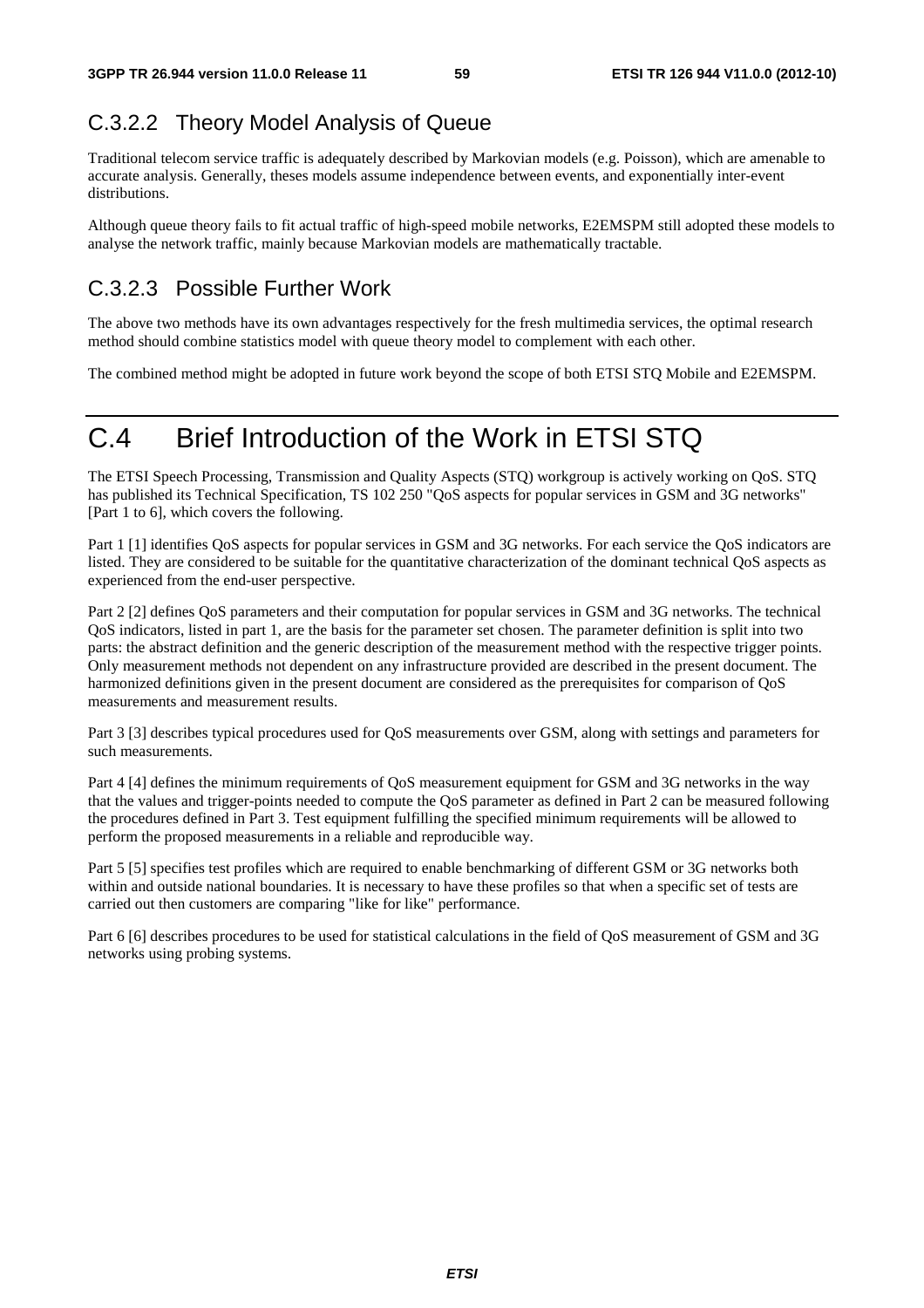# Annex D: Change history

| <b>Change history</b> |      |                 |  |          |                        |        |            |
|-----------------------|------|-----------------|--|----------|------------------------|--------|------------|
| Date                  | TSG# | <b>TSG Doc.</b> |  | CR   Rev | <b>Subject/Comment</b> | Old    | <b>New</b> |
| 2007-03               | 35   | SP-070015       |  |          | Approved at TSG SA#35  | 2.0.0  | 7.0.0      |
| 2008-12               | 42   |                 |  |          | Version for Release 8  | 7.0.0  | 8.0.0      |
| 2009-12               | 46   |                 |  |          | Version for Release 9  | 8.0.0  | 9.0.0      |
| 2011-03               | 51   |                 |  |          | Version for Release 10 | 9.0.0  | 10.0.0     |
| 2012-09               | 57   |                 |  |          | Version for Release 11 | 10.0.0 | 11.0.0     |
|                       |      |                 |  |          |                        |        |            |
|                       |      |                 |  |          |                        |        |            |
|                       |      |                 |  |          |                        |        |            |
|                       |      |                 |  |          |                        |        |            |
|                       |      |                 |  |          |                        |        |            |